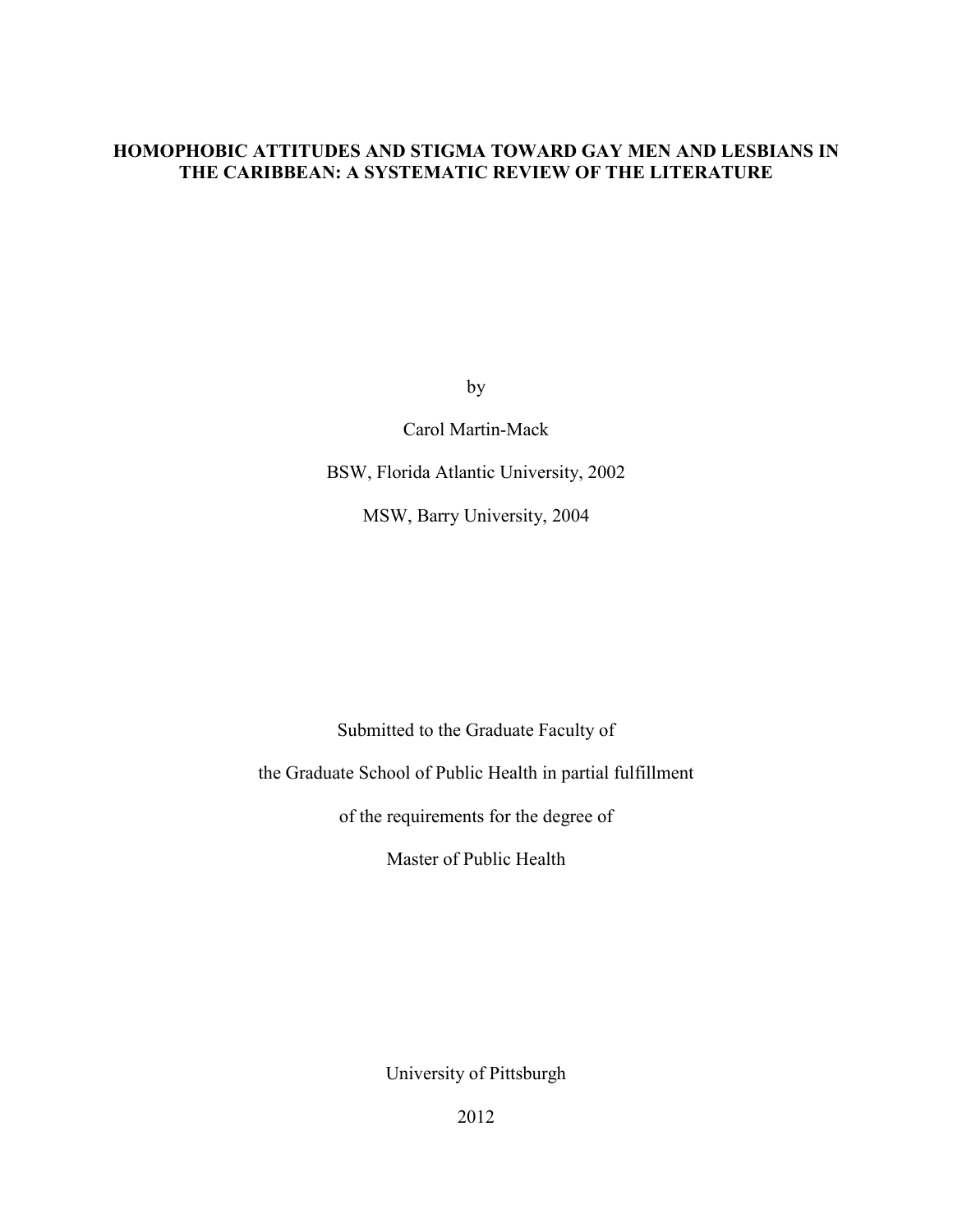# UNIVERSITY OF PITTSBURGH

# GRADUATE SCHOOL OF PUBLIC HEALTH

This thesis was presented

by

Carol Martin-Mack

It was defended on

December 6, 2012

and approved by

Mark S. Friedman, MSW, MPA, PhD, Assistant Professor, Behavioral and Community Health Sciences, Graduate School of Public Health, University of Pittsburgh

Candace M. Kammerer, PhD, Associate Professor, Department of Human Genetics,Graduate School of Public Health, University of Pittsburgh

**Thesis Director**: Martha Ann Terry, BA, MA, PhD, Assistant Professor, Director, Master of Public Health Program, Behavioral and Community Health Sciences, Graduate School of Public Health, University of Pittsburgh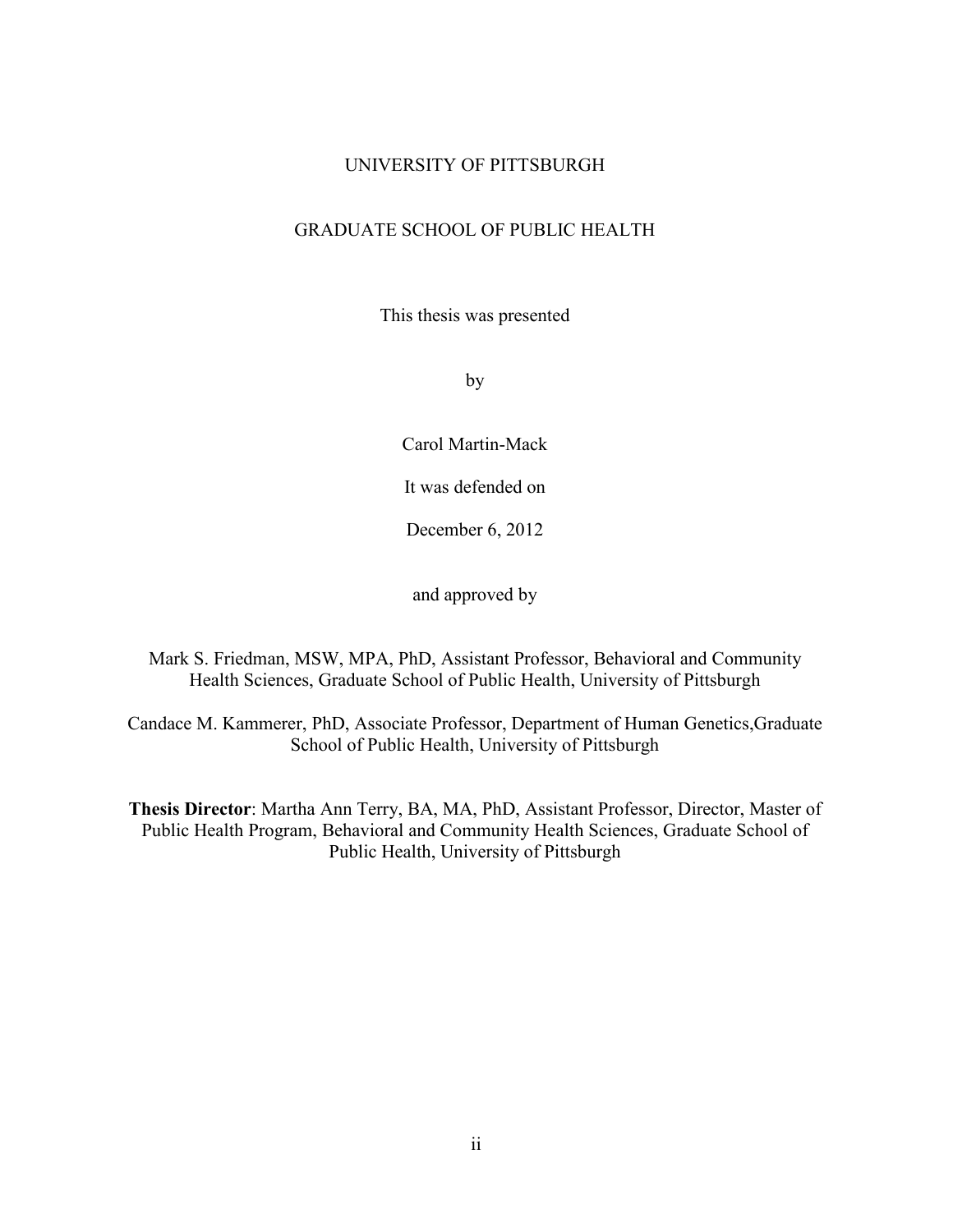Copyright © by Carol Martin-Mack

2012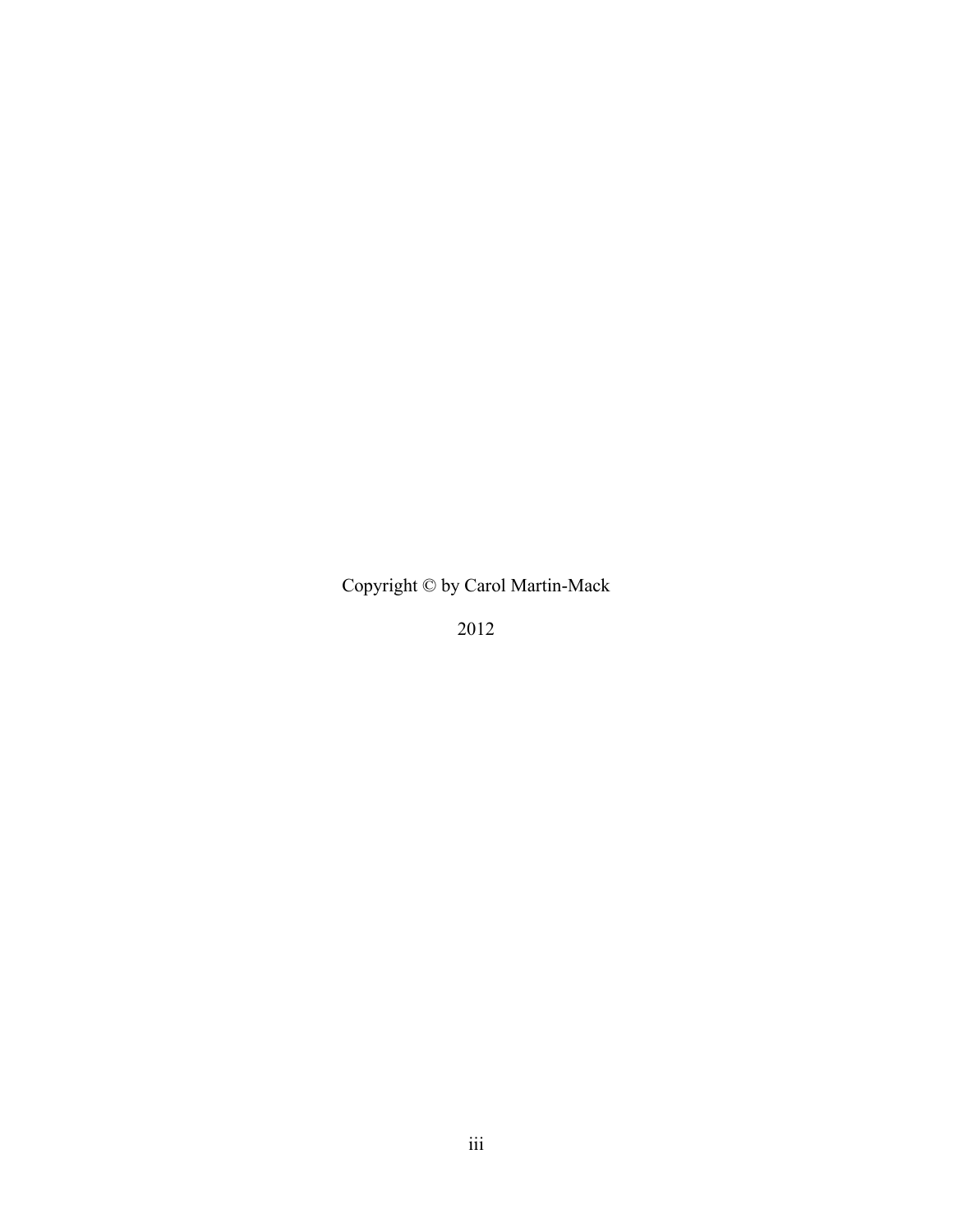# **HOMOPHOBIC ATTITUDES AND STIGMA TOWARD GAY MEN AND LESBIANS IN THE CARIBBEAN: A SYSTEMATIC REVIEW OF THE LITERATURE**

Carol Martin-Mack, MPH

University of Pittsburgh, 2012

Violent acts against gay men and lesbians are common in the Caribbean, including rape and assault. Widespread violence and attacks against homosexuals have prompted a human rights group to confer on one Caribbean country, Jamaica, the distinction of being the most homophobic place on earth. Homophobic ideology and stigma toward gay men and lesbians in the Caribbean can be observed in the interactions of various institutions such as the church, the health care system, the laws, the police, the government, formal culture (e.g., newspapers), and popular culture (e.g., music). This master's thesis is based on a review of literature concerning homophobic attitudes and stigma toward gay men and lesbians in the Caribbean, including: British colonial laws known as "Sodomy and Buggery" laws, newspaper articles, dancehall music, and calypso music. This literature analysis will assess the public health impact of such attitudes and stigma, particularly how stigmatization from community members leads gay men and lesbians into hiding because of their sexual behavior. Also, this thesis explores other public health issues related to gay men and lesbians, including: isolation in the community, alienation from family members, depression, emotional distress, physical torture, murder, and negative health outcomes of being stigmatized.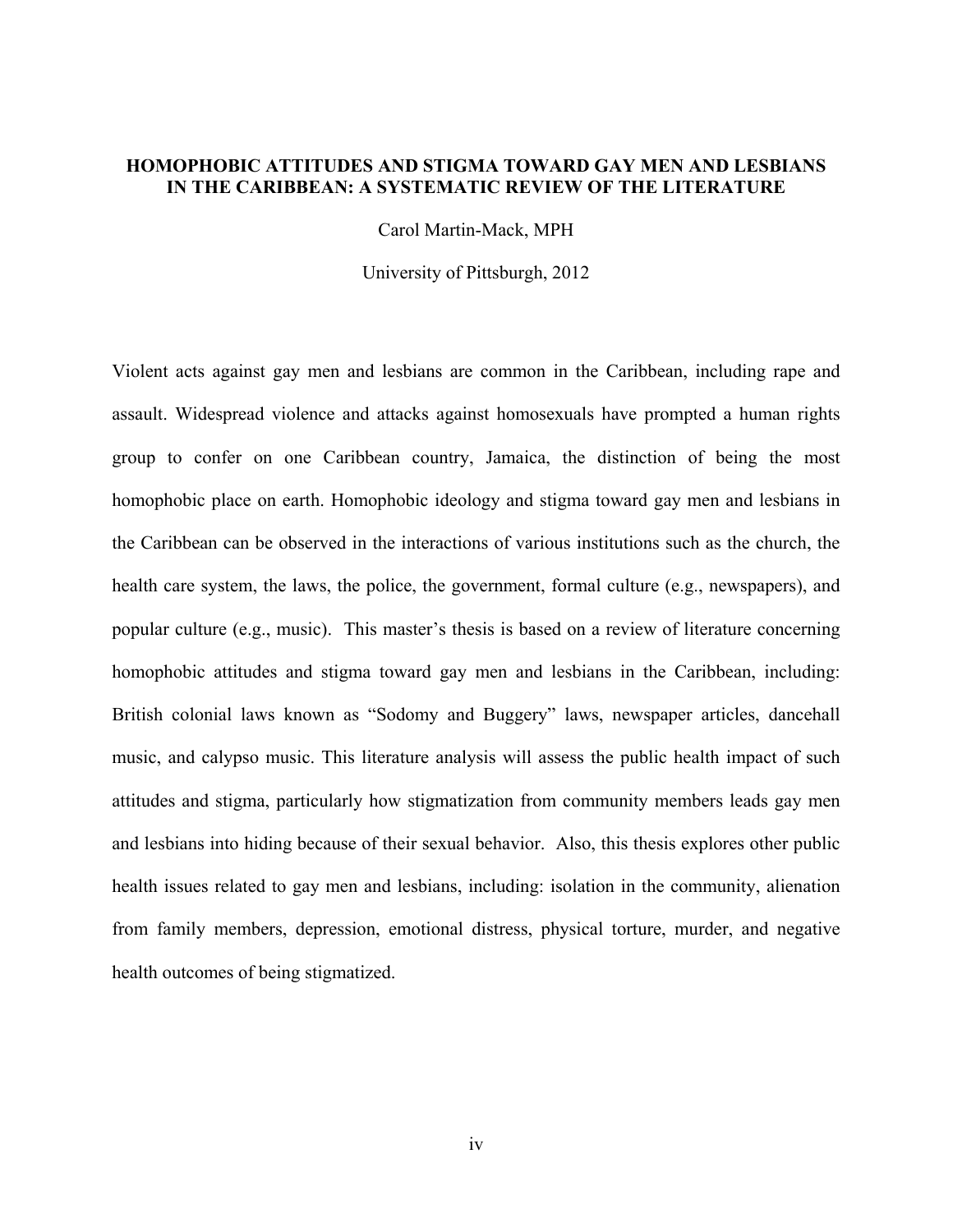# **TABLE OF CONTENTS**

| 1.0 |     |                                                              |
|-----|-----|--------------------------------------------------------------|
| 2.0 |     |                                                              |
|     | 2.1 |                                                              |
|     | 2.2 |                                                              |
|     | 2.3 |                                                              |
|     | 2.4 |                                                              |
|     | 2.5 |                                                              |
|     | 2.6 |                                                              |
|     | 2.7 |                                                              |
| 3.0 |     |                                                              |
|     | 3.1 | <b>CRITERIA FOR INCLUSION AND EXCLUSION OF LITERATURE 12</b> |
|     | 3.2 |                                                              |
| 4.0 |     | A DESCRIPTION OF FACTORS THAT IMPACT HOMOSEXUAL HEALTH       |
|     |     | AND WELL-BEING BASED ON THE SOCIAL-ECOLOGICAL MODEL  15      |
|     | 4.1 |                                                              |
|     | 4.2 |                                                              |
|     | 4.3 |                                                              |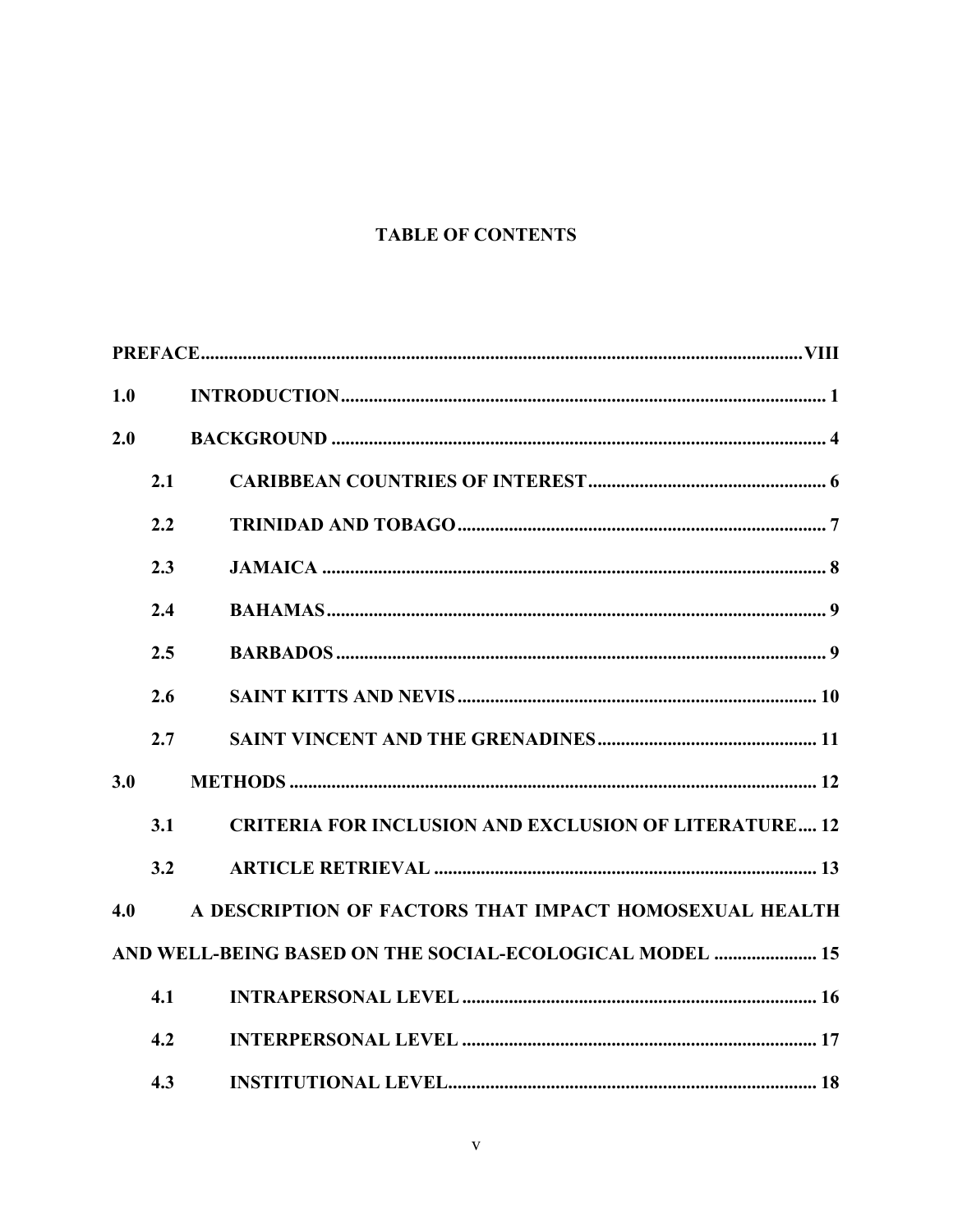|     | 4.3.1 |                                                                      |  |  |  |  |  |
|-----|-------|----------------------------------------------------------------------|--|--|--|--|--|
|     | 4.3.2 |                                                                      |  |  |  |  |  |
| 4.4 |       |                                                                      |  |  |  |  |  |
| 4.5 |       |                                                                      |  |  |  |  |  |
|     | 4.5.1 |                                                                      |  |  |  |  |  |
|     | 4.5.2 |                                                                      |  |  |  |  |  |
|     | 4.5.3 |                                                                      |  |  |  |  |  |
|     | 4.5.4 |                                                                      |  |  |  |  |  |
|     | 4.5.5 |                                                                      |  |  |  |  |  |
|     | 4.5.6 |                                                                      |  |  |  |  |  |
|     | 4.5.7 |                                                                      |  |  |  |  |  |
|     | 4.5.8 | Caribbean laws invade the privacy of gay men and lesbians and create |  |  |  |  |  |
|     |       |                                                                      |  |  |  |  |  |
| 5.0 |       |                                                                      |  |  |  |  |  |
| 6.0 |       |                                                                      |  |  |  |  |  |
|     |       | APPENDIX A WHY ARE HOMOSEXUAL ACTS ILLEGAL IN JAMAICA?  43           |  |  |  |  |  |
|     |       | APPENDIX B CHART ILLUSTRATING HOMOPHOBIC LYRICS  44                  |  |  |  |  |  |
|     |       |                                                                      |  |  |  |  |  |
|     |       |                                                                      |  |  |  |  |  |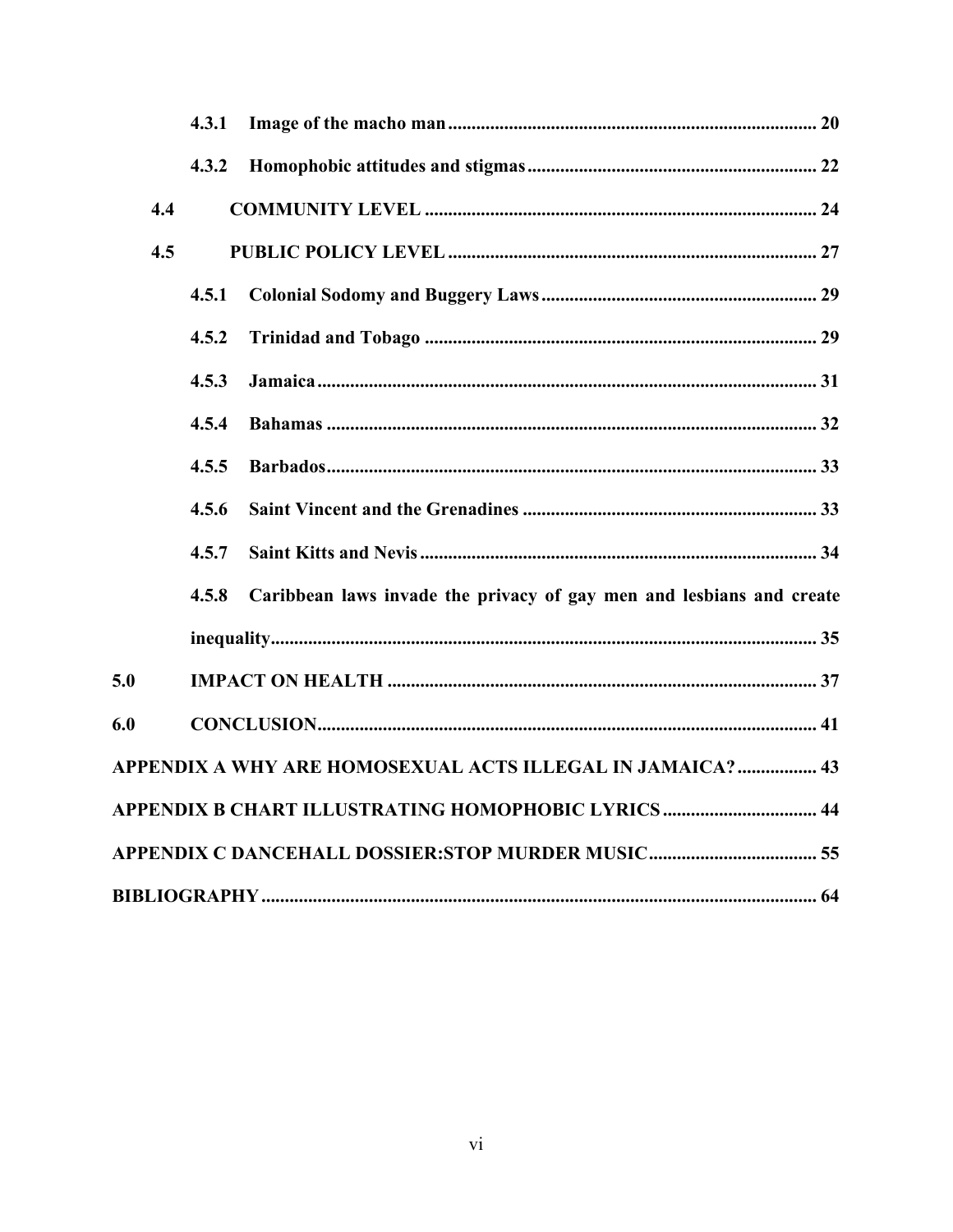# **LIST OF FIGURES**

| Figure 2 The Social Ecological Model of factors that influence homosexuals' health and |  |  |  |  |  |  |  |  |  |
|----------------------------------------------------------------------------------------|--|--|--|--|--|--|--|--|--|
|                                                                                        |  |  |  |  |  |  |  |  |  |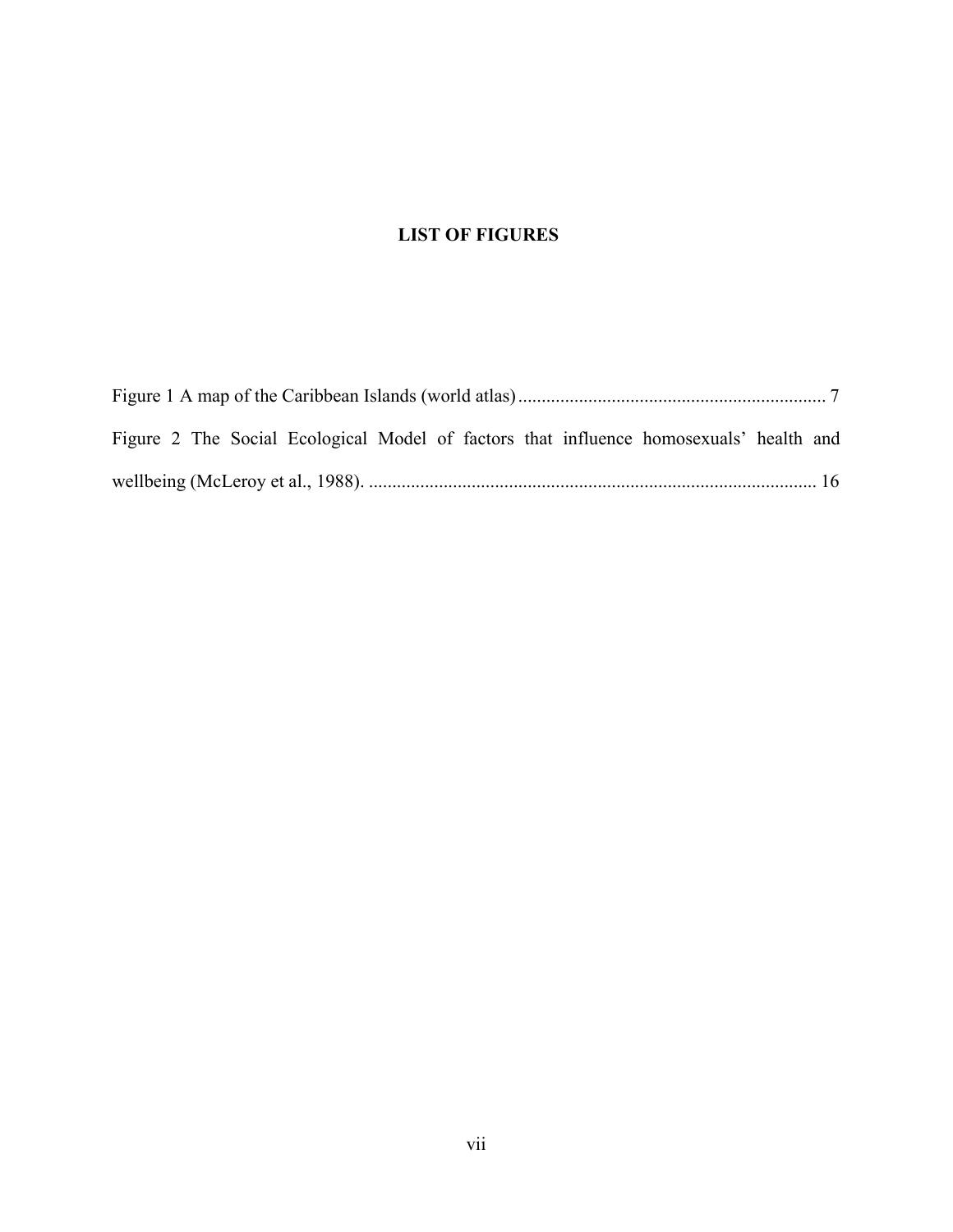#### <span id="page-7-0"></span>**PREFACE**

I would like to acknowledge the contribution and support of my thesis committee: Dr. Martha Terry, Dr. Mark Friedman, and Dr. Candace Kammerer. I would like to extend a special thank you to Dr. Terry for all the feedback she gave me on my thesis topic.

I was born in Jamaica and migrated to the United States in 1984 when I was 18 years old. I was unaware of gay men and lesbians in my community during my childhood in Jamaica. Since migrating to the U.S., I remained unaware of the widespread homophobic attitudes in Jamaica and other Caribbean countries until 1992, when I was introduced to a song by Buju Banton, a Jamaican dancehall artist whose lyrics encouraged killing gay men and lesbians. My conversations with family members and friends about violent and homophobic lyrics in much of Caribbean music revealed a startling number of negative and homophobic responses.

This experience led to my interest in learning about the causes of homophobic attitudes toward gay men and lesbians in Caribbean countries and what keeps homophobic attitudes ingrained in Caribbean culture. Some Caribbean music such as calypso and dancehall lyrics in the 1980s and 1990s perpetrate ignorance and homophobic stigma toward gay men and lesbians by blaming gay men and lesbians for spreading AIDS in the Caribbean. Many Jamaican dancehall songs, said to be "blood-curdling," have a significant influence on many Caribbean music enthusiasts; as a result, the homophobic lyrics of these songs encourage and reinforce homophobic attitudes. The following is an excerpt from a song by Elephant Man that sheds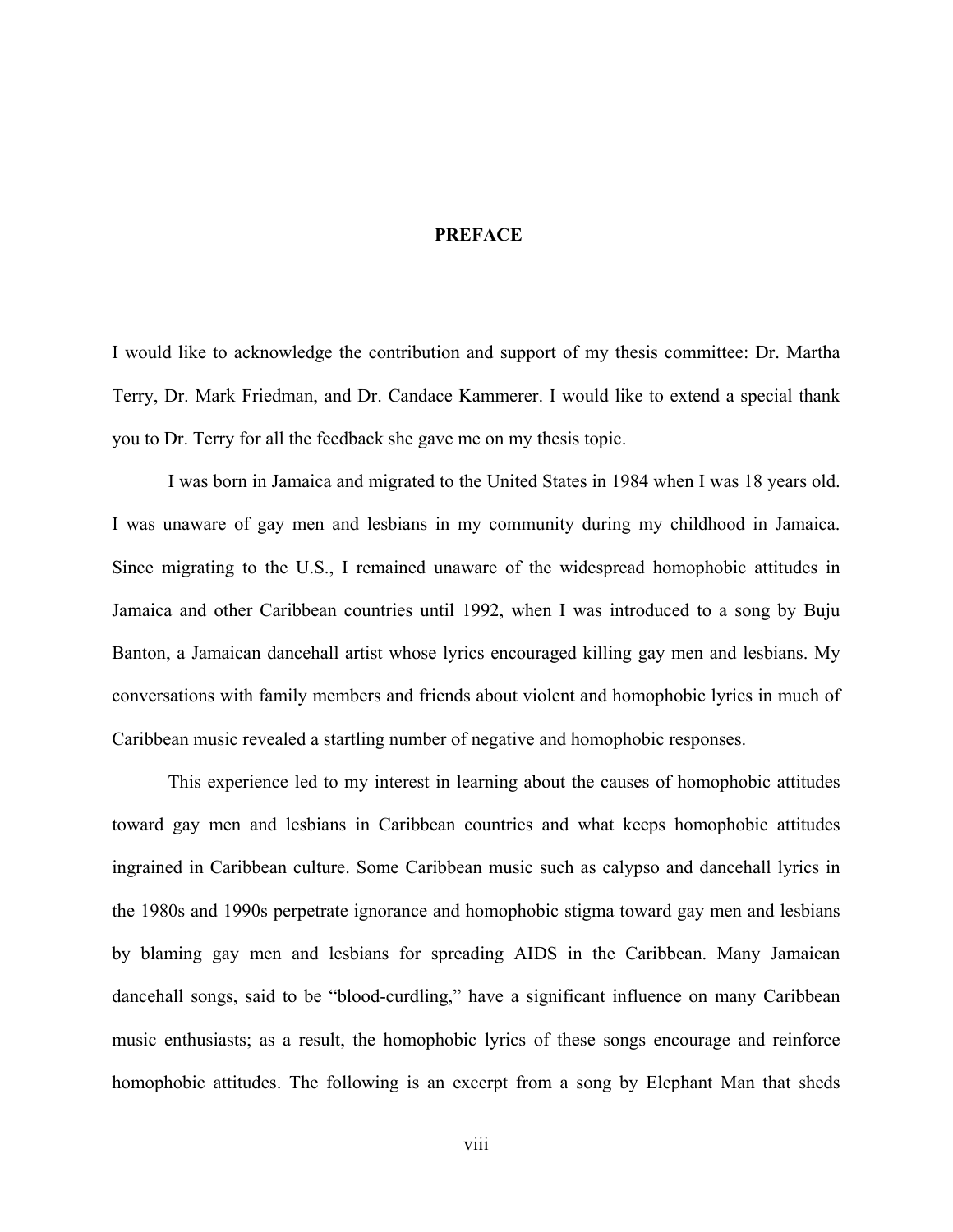insight into the degree of hatred and controversial homophobic lyrics toward gay men and

lesbians (**translated by Carol Martin-Mack, written in brackets**):

# *A Nuh Fi Wi Fault By Elephant Man Scaredem Crew (Bruk out Ridim):*

Badman nuh inna nuh explanation no more **[Gangsters don't have to explain themselves]** Anyway we hold dem bwoy dem get **[Whatever we do to those boys they have to deal with it]**  A yo, all yuh hear me Tivali jungle **[All of those that live in the area called Tivolu Jungle hear me now]** Rise all da ting dem yah man **[Raise the guns]**

# **Verse 1**

A nuh fi wi fault If a battybwoy run inna we gun **[It's not our fault if gay guys run into our guns]**  A nuh fi wi fault The pussy dem get shot down **[It's not our fault those pussies got shot down]** A nuh fi wi fault When fadda get boom down Sodom **[It's not our fault that God destroyed the city of Sodom]** A nuh fi wi fault, A nuh fi wi fault A nuh fi wi, A nuh fi wi fault **[It's not our fault they found a gay guy with his head missing]**  Dem find battyman we don't play A nuh fi wi fault Along time deh fassy dem a dead **[They were condemned to die and that's not our fault]** A nuh fi wi fault Ah dem make de syphilis a spread **[Gays are responsible for spreading syphilis]** A nuh fi wi fault, A nuh fi wi fault **[It's not our fault]** A nuh fi wi, But a fi wi fault When yuh hear a Sodomite get raped **[But it is our fault when you hear a lesbian got rape]** But a fi wi fault, When we have a gal in her place A nuh fi wi fault, When twenty gal wash we place **[But it is our fault when we have not only 1 girl but 20 girls washing our plates]**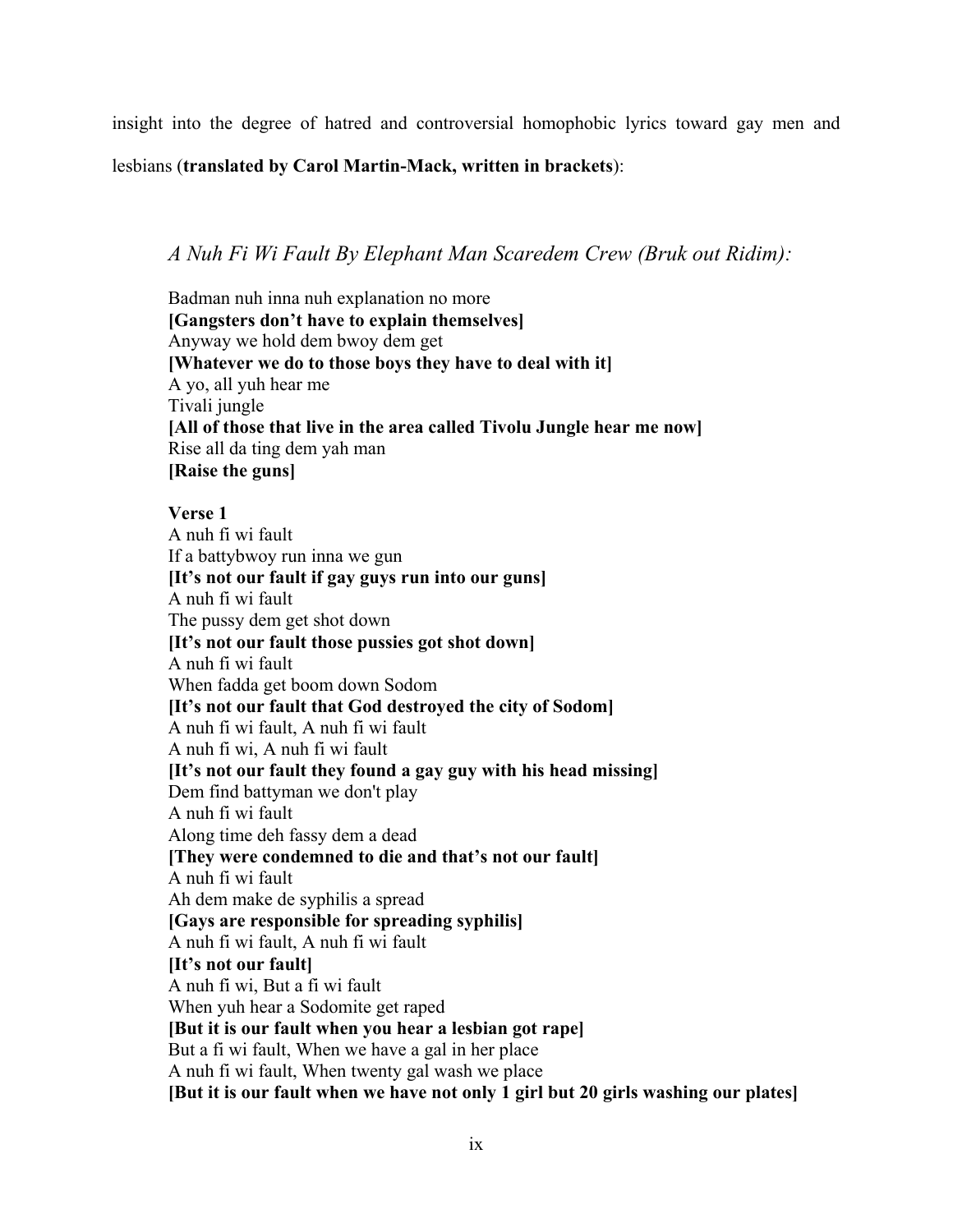**[Yes that is our fault]**

But a fi wi fault, But a fi wi fault A! den

# **Verse 2**

Long time we ah warn dem anna obverse **[We have been warning for a long time that gayness is wrong]**  Battyman fi dead! Unnu Please mark we word **[Please listen, give me my tech nine so I can shoot them]**  Gimme tha tech-nine Shoot dem like bird Dis a whe guard man heard A nuh fi wi fault Jamaican don't like gay **[It's not our fault that Jamaicans don't like gays]** A nuh fi wi fault Ah same way Miami man stay **[It's the same way men in Miami are]** A nuh fi wi fault Ah same way Walter man stay A nuh fi wi fault, nuh fi wi fault A nuh fi wi, A nuh fi wi fault When we ah bun tha fire hard **[It's not our fault we are strongly against gay men]**  A nuh fi wi fault I we gwine bun de fassy dem abroad **[We are going to fight against gays abroad also]** A nuh fi wi fault And de same way we a bun dem ah yard A nuh fi wi fault, A nuh fi wi fault A nuh fi, But ah fi wi fault When de poorer class ah get rich **[But it is our fault when you see the poor getting rich and the bad roads getting fixed]**

But ah fi wi fault, When we see the bad road dem a fix

It is very clear that this song advocates that homosexuals are responsible for spreading syphilis,

lesbian women should be raped, and that homosexual men and women should have no rights. It

is lyrics like these that motivated me to explore the public health impact of homophobic attitudes

in laws, formal culture, and popular culture in the Caribbean.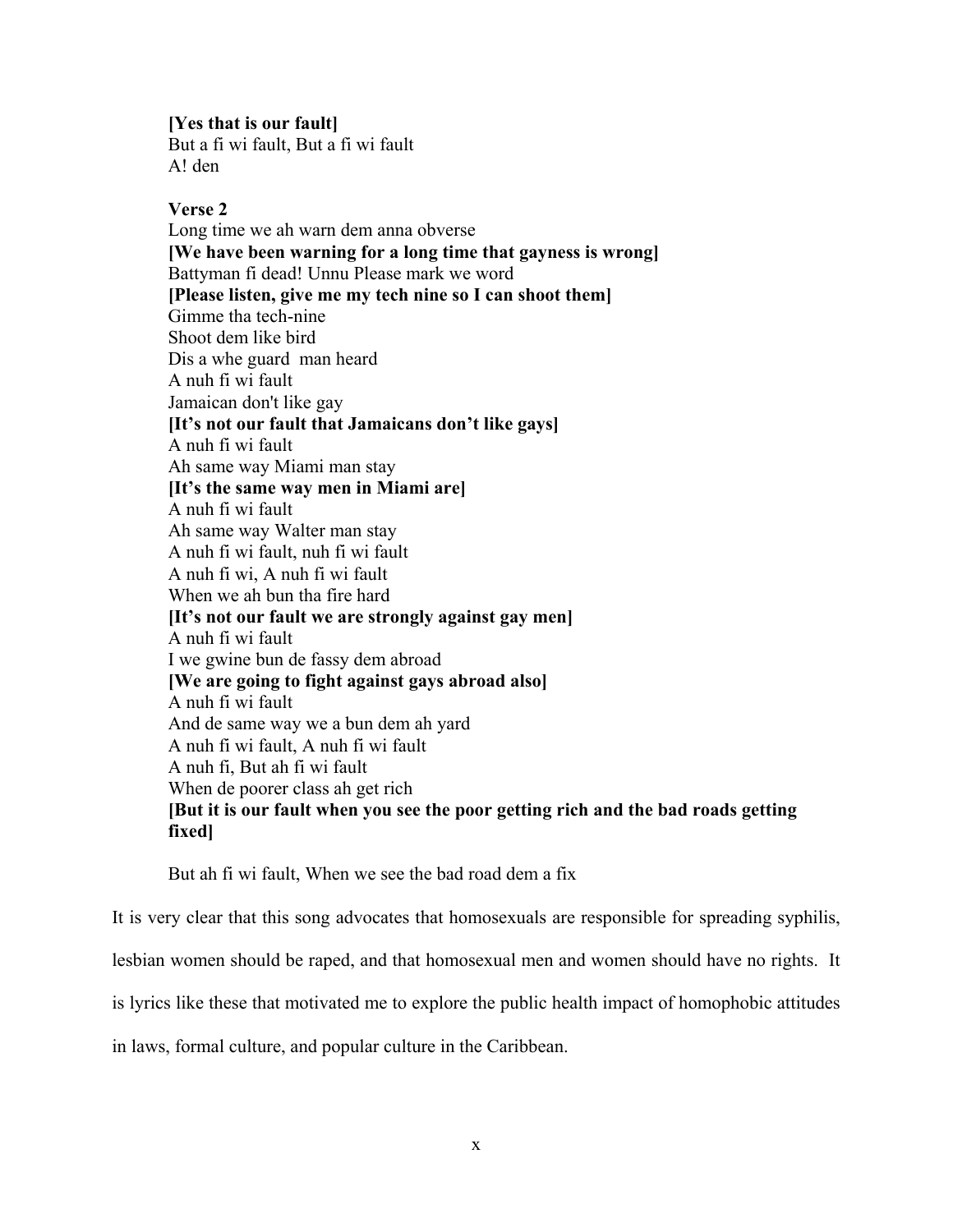#### **1.0 INTRODUCTION**

<span id="page-10-0"></span>Many gay men and lesbians living in Caribbean countries live in fear due to homophobic attitudes and stigma that stem from Christian influences, music with anti-gay sentiment, and the British colonial Sodomy and Buggery laws, which prohibit engaging in sexual activities or having a relationship with a same-sex partner (Williams, 2005a; LaFont, 2001; Human Rights Watch, 2008). As Williams (2005b) stated, "The stigma attached to homosexuality and those living with HIV/AIDS prevails across much of the Caribbean, where Victorian-era and antisodomy laws remain on the books in at least 11 countries, and politicians courting fundamentalist Christian constituencies are loath to contest them" (p. 2). Gay men and lesbians in the Caribbean are considered oppressed because of homophobic attitudes, stigma, and violence against them have impeded upon their basic human rights (Charles, 2011; Faucette, 2010 Human Rights Watch, 2004). Many people in the Caribbean denounce gay men and lesbians publicly, which contributes to anti-gay violence and homophobic attitudes (Charles, 2011). Murray (2012) states:

I will argue that hegemonic discourse about homosexuality in the Caribbean media are produced through a heterosexual patriarchal logic originating in a first-wave form of globalization known as colonialism...[and the] uneven processes of economic, political, and cultural globalization over the past twenty years (p. 17).

According to Charles (2011) the widespread violence and attacks against homosexuals in Jamaica prompted several human rights groups, such as the Human Rights Watch of Britain and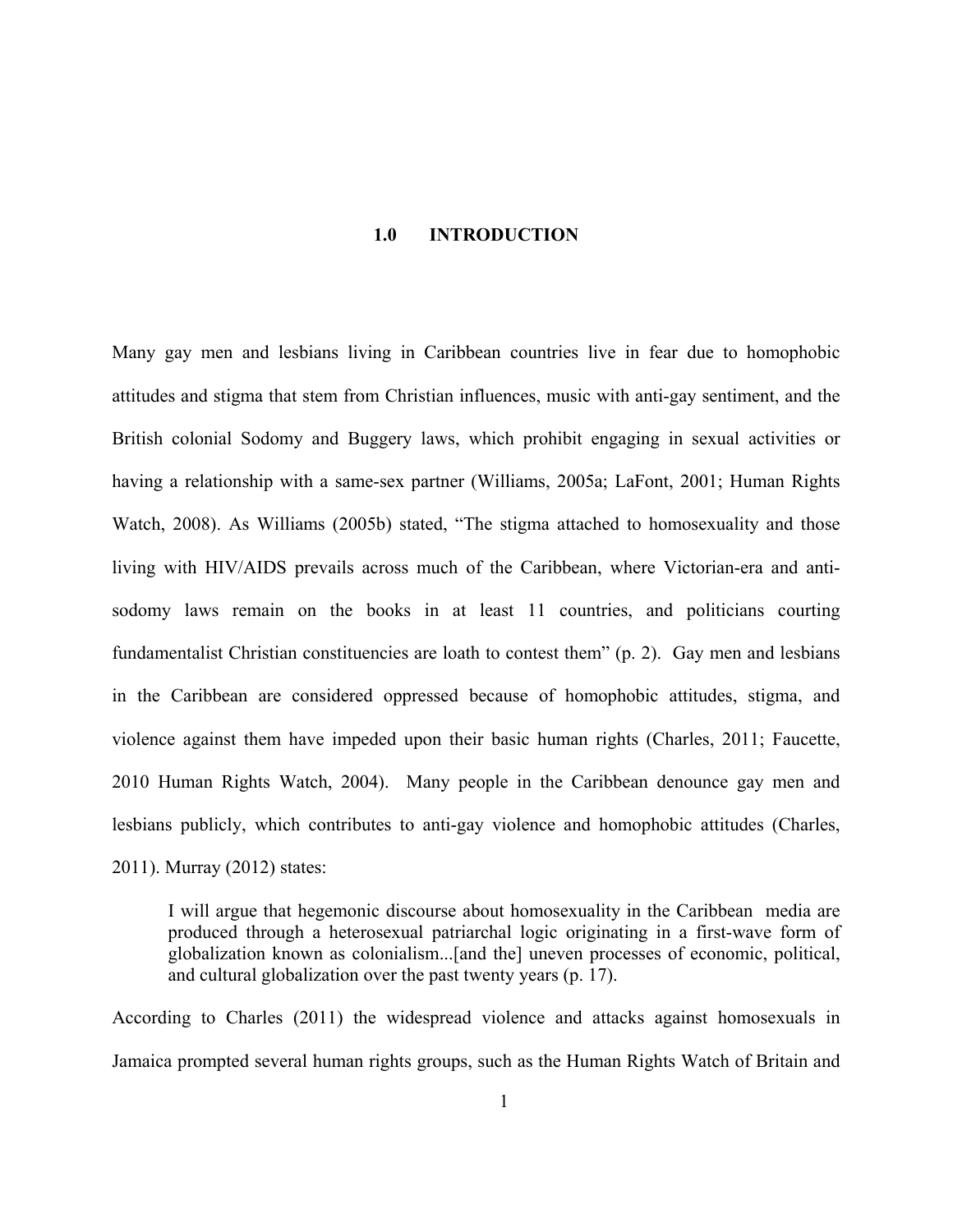the gay community in the United Kingdom, to describe Jamaica as one of the most homophobic countries in the world. The endemic violence against gay men and lesbians in Jamaica and the Caribbean more broadly is a major problem for various reasons, and the failure of police to adequately respond allows such violence to continue unabated, increasing the likelihood that widespread violence will continue to have a negative impact on the homosexual community (Sharpe & Pinto, 2006 ; Williams, 2005a ).

A major public health concern for gay men and lesbians is the fact that stigmas attributed to homosexuality prevent many gay men and lesbians from seeking HIV testing, treatment, and prevention (Carr, 2002; Rutledge, Abell, Panmore, McCann, 2009; Williams, 2005a). Homophobic attitudes, discrimination, and fear prevent many gay men from openly revealing their sexual orientation to a healthcare worker or from getting tested for HIV because patient confidentiality is often violated (Padgett, 2005; Williams, 2005a). The fact that many gay men and lesbians are not getting tested compounds the risk of HIV/AIDS spreading in the Caribbean (White & Carr, 2005). Caribbean government healthcare officials are unable to effectively assess the number of HIV/AIDS patients for the purpose of allocating funding for prevention programs and treatments (according to United Nations General Assembly Special Session on HIV/AIDS, 2006). Also, cultural taboos about homosexuality and HIV/AIDS impede individuals' access to healthcare resources such as HIV/AIDS education and STD/HIV awareness programs and treatments.

The intent of this thesis is to 1) analyze the cultural origins of homophobia in the Caribbean by considering the history of homophobia, intolerance, and stigma toward homosexuals in the Caribbean, 2) use the social ecological model to describe factors that impact the health and well-being of homosexuals in the Caribbean, and 3) describe the impact of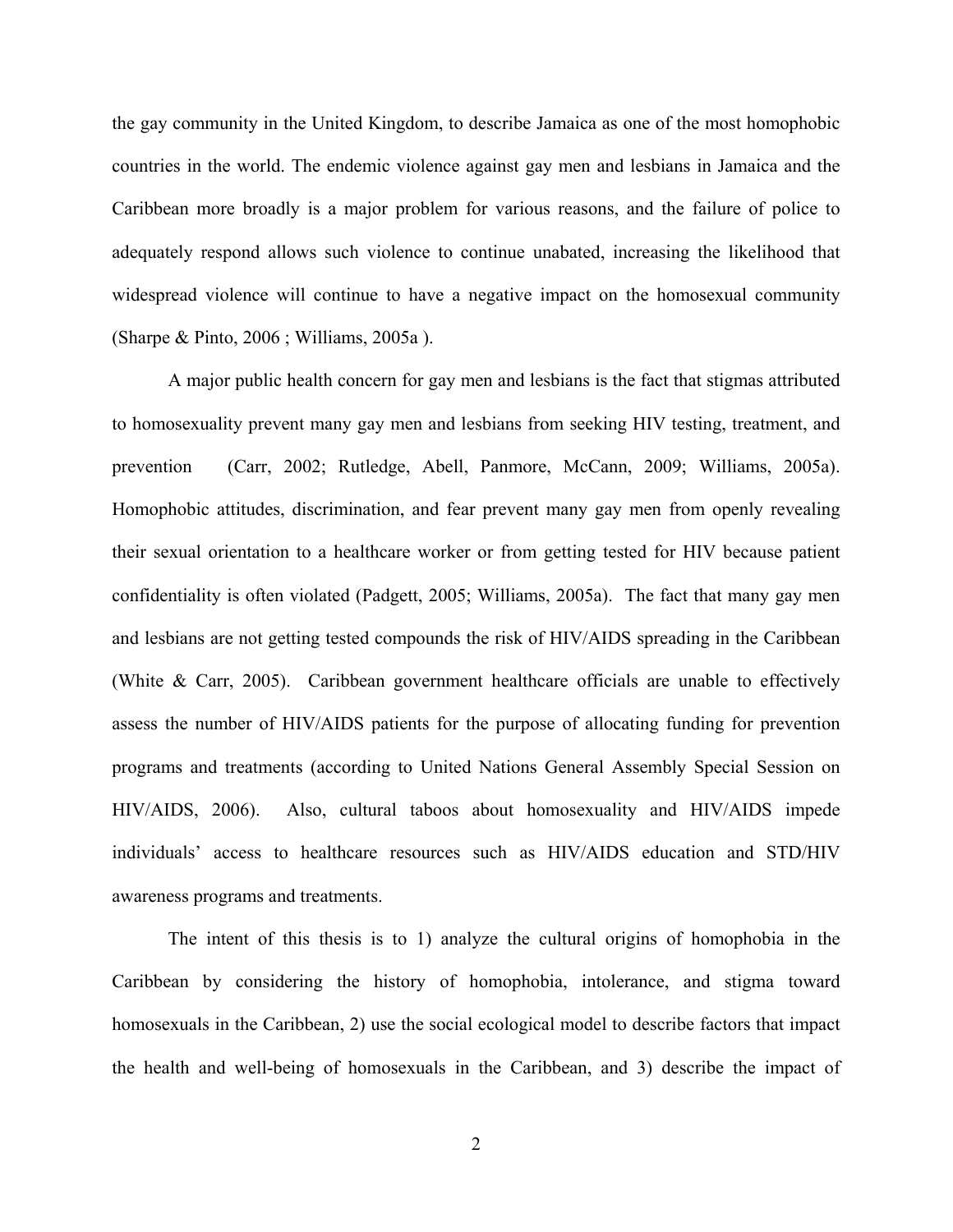homophobia on this population's health. These goals will be accomplished through a review of the literature that addresses the impact of the British colonial laws, Christianity, culture, and popular music with homophobic lyrics. Ottosson (2008) noted that the British colonial penal codes that criminalize gay men and lesbians for engaging in consensual same-sex activities continue to be enforced in more than 80 countries around the world (including eleven Caribbean countries). Also, this study will review relevant literature from Williams, Lafont, Carr, Christopher Charles, Alexander, and others. For example, M. Jacqui Alexander, who was born in Trinidad and Tobago, wrote a detailed account of her life as a lesbian living in the Caribbean and how the Sexual Offences Act of 1986 impacted the lives of gay men and lesbians. The Caribbean governments should repeal the "Sodomy and Buggery" laws. Also, Caribbean government leaders must speak out forcefully in defense and promotion of sexual rights, including clear messages that discrimination based on sexual orientation and gender identify are inhumane, wrong, and subject to punishment.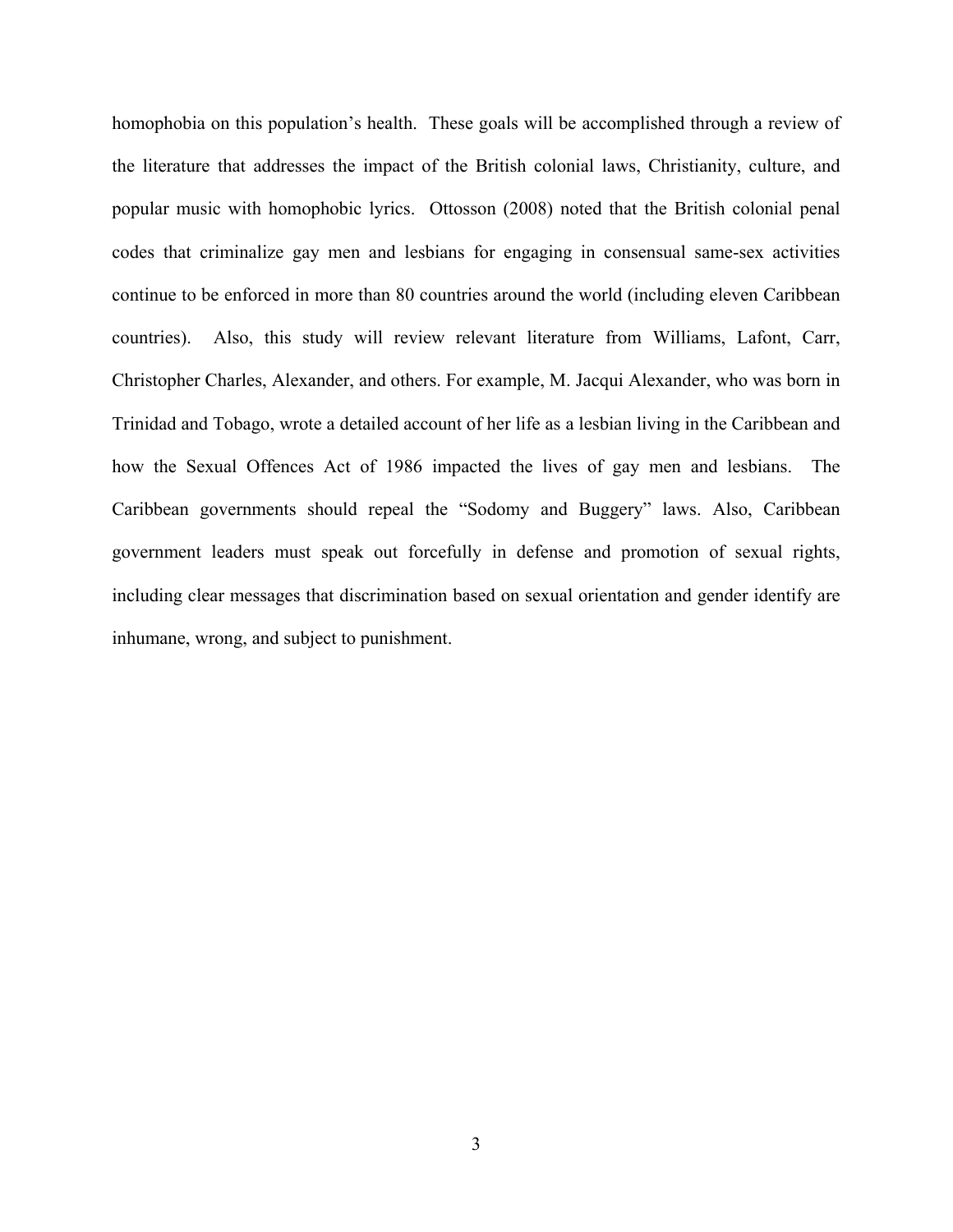#### **2.0 BACKGROUND**

<span id="page-13-0"></span>Homophobic attitudes in the Caribbean are a result of a number of historical and cultural factors. "Informal social knowledge" such as print media, dancehall music, and fictional stories about gay men and lesbians has led many citizens to negatively view gay men and lesbians in Caribbean culture. Other major influences include British colonial laws and religious views (Kirby, 2011).

In the Caribbean, laws that prohibit same-sex activity have a negative impact on the homosexual community. These laws date back to the 15th century, when England imposed its first secular law for example in Jamaica against the immoral act of the "abominable vice of buggery," which made it a crime for gay men to engage in sexual acts; men who engaged in such behavior were often penalized by hanging (LaFont, 2001). These laws punished homosexuals in the Caribbean for engaging in same-sex activities by defining same-sex sexual behavior as a crime (Kirby, 2011). As Kirby (2011) notes:

Although there were variations in the concepts, elements and punishments for the respective same-sex offences in the several colonies, provinces and settlements of the British Empire, a common theme existed. Same-sex activity was morally unacceptable to the British rulers and their society (p. 28).

From the 18th century to the present, same-sex sexual activities, especially between men, were referred to in the Caribbean as "unnatural acts" and "crimes against nature" (Human Rights Watch, 2008). Alexander (1994) writes that the Buggery Act, which dates back to British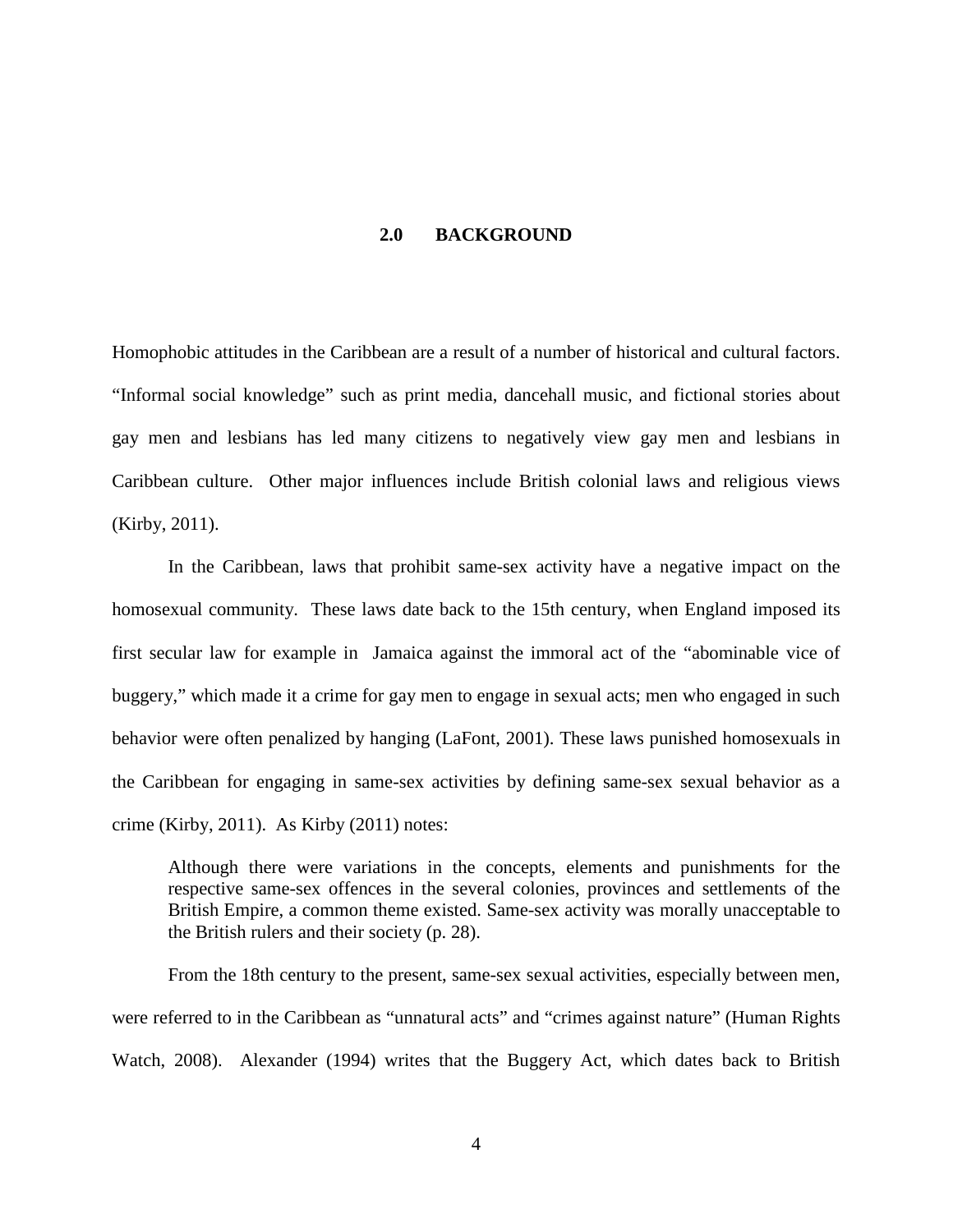colonial rule and prohibits homosexual relationships, was part of King Henry VIII's fight to damage the reputation of the Catholic Church in order to acquire its assets.

Another aspect of Caribbean life that came to the islands through the colonialists was the influence of religion, particularly Christianity. Several sources link Caribbean homophobia at least partially with religious conservatism regardless of the religion (Amber, 2009; Carr, 2002; Faucette, 2010; Genrich & Brathwaite, 2005; Williams, 2005b) (see appendix A comments from a former Jamaican Prime minister about religion). Religion is a very important part of everyday life in the Caribbean. Christianity is the predominant religion in Jamaica and the rest of the Caribbean countries, and on Saturdays and Sundays, the churches are filled with children and adults reading the Bible. For example, Scott-Williams (2011) notes that there is a "church on almost every street corner" and that Jamaica is listed in the *Guinness Book of World Records* as the "country with the most churches per square mile" (p. 1).

Many people in Caribbean countries believe that homosexuality is a sin and that the sodomy laws should not be abolished. The term "sodomy" was taken from the Bible (Sodom is the name of a place in the Book of Genesis 19:1-8), and it was used in the 11th century by Saint Peter Damien to connect "condemned sexual activity" with this biblical reference.

The social-ecological model will be used to look at issues related to homosexuality and health behavior in the Caribbean. Sallis, Owen, and Fisher (2008) discuss the connection between organisms and society and how this relationship impacts long-term behavior change on all levels. Social-ecological models address these five core levels: intrapersonal, interpersonal, institutional, community, and public policy. The intent of this thesis is to open a public health dialogue about issues that relate to gay men and lesbians in the Caribbean by examining: 1) how the portrayal of gay men and lesbians in the Caribbean discourse leads to stigmatization and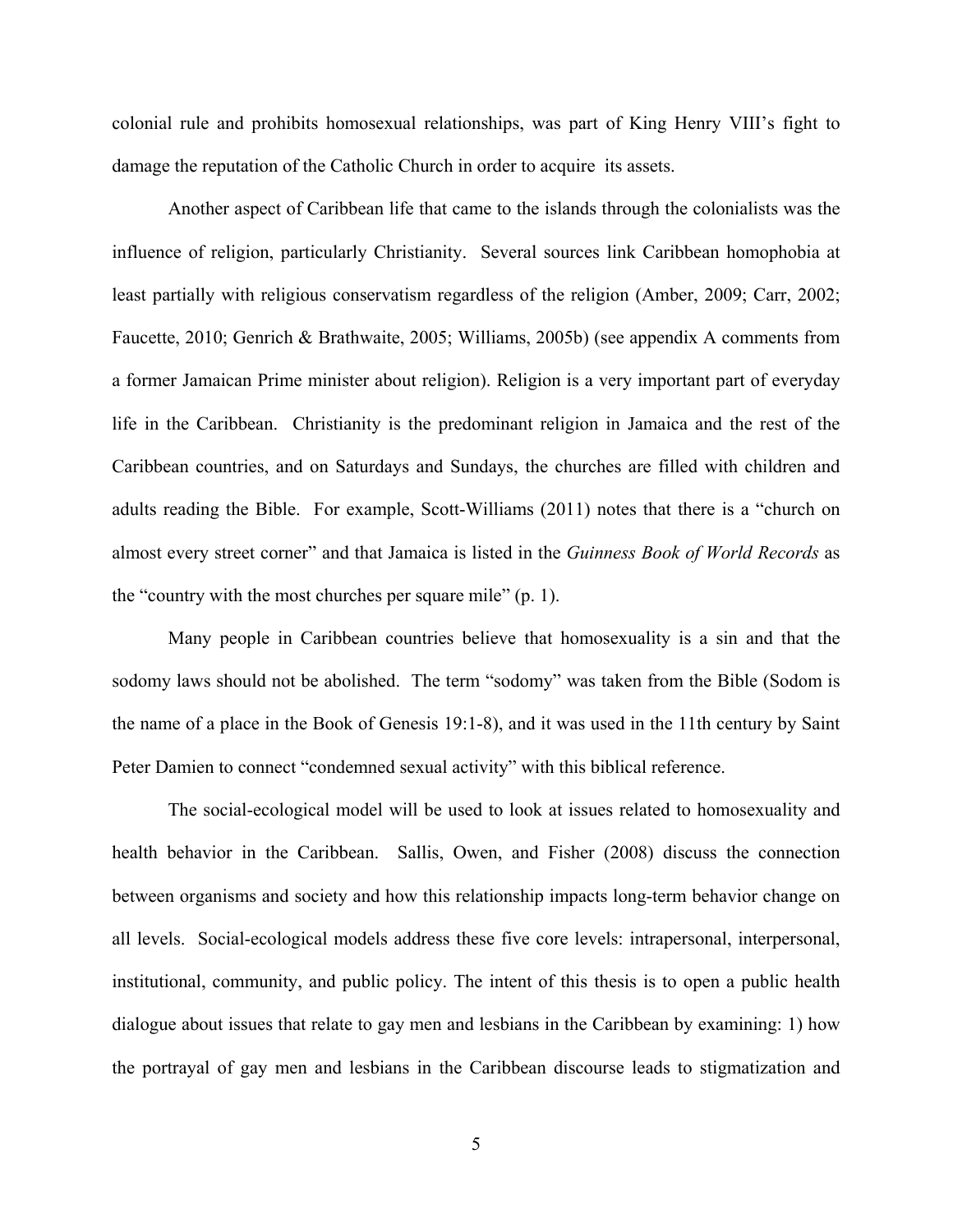homophobic attitudes, and 2) the multiple influences on the health behaviors of gay men and lesbians at the intrapersonal, interpersonal, organizational, community, and public policy levels. Homophobic attitudes, discrimination, and stigma have resulted in limited human rights for the homosexual community and, as a result, health disparities between homosexual and heterosexual individuals in this geographic area.

<span id="page-15-0"></span>The next section will briefly discuss the background of the six Caribbean countries of interest: Trinidad and Tobago, Jamaica, Bahamas, Barbados, Saint Kitts and Nevis, and Saint Vincent and the Grenadines (see Fgure 1.).

#### **2.1 CARIBBEAN COUNTRIES OF INTEREST**

This section focuses on the laws within the various Caribbean countries that prohibit sexual activity between same-sex couples, commonly known as the Sodomy and Buggery laws. Britain introduced these criminal codes, which make same-sex sexual activity punishable by years in prison, to the Caribbean during the colonial movement (which was the migration of Europeans from Spain, Portugal, and England to the Caribbean region where they established new colonies) (Meditz & Hanratty, 1987). Eleven Caribbean countries (all former British colonies) still enforce these laws. This study focuses on the following six Caribbean countries because, despite their Sodomy and Buggery laws, they remain popular tourist destinations for gay men and lesbians who are often not aware of the laws: 1) Trinidad and Tobago, 2) Jamaica, 3) Bahamas, 4) Barbados, 5) Saint Kitts and Nevis, and 6) Saint Vincent and the Grenadines.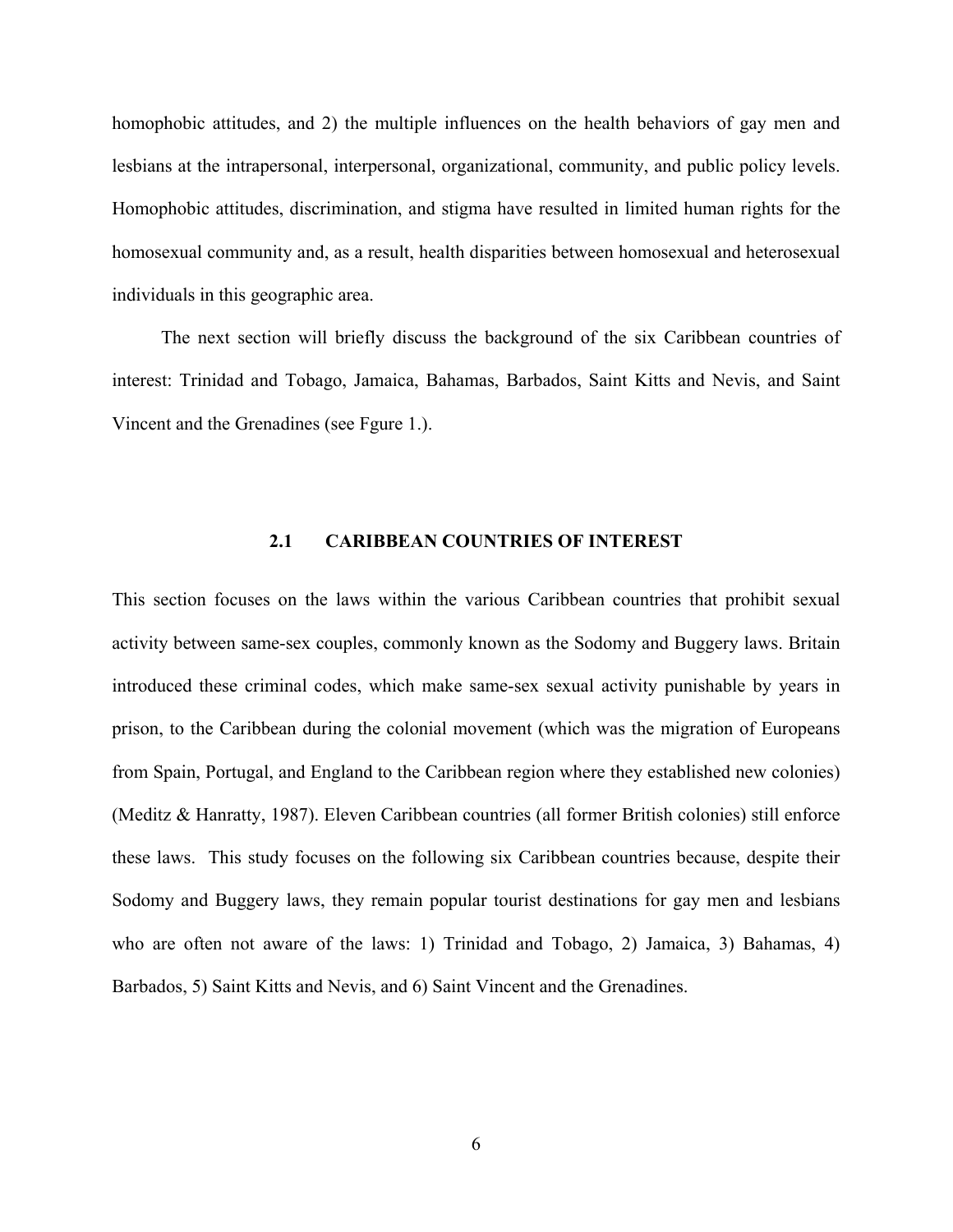<span id="page-16-1"></span>

**Figure 1 A map of the Caribbean Islands (world atlas)**

#### **2.2 TRINIDAD AND TOBAGO**

<span id="page-16-0"></span>The colonial period of Trinidad and Tobago began in 1498 after Christopher Columbus discovered the island and claimed it in the name of Spain. For more than 285 years, the island remained sparsely populated. However, in the closing decades of the 18th century, French and indigenous planters along with slaves of African descent settled in Trinidad at the invitation of the Spanish crown (Meditz & Hanratty, 1987). In 1797, Britain captured the island and imposed British colonial rules and laws upon the island. The Sodomy and Buggery laws that prohibit same-sex couples from engaging in sexual activity originated during this colonial era (Meditz & Hanratty, 1987). The Sodomy and Buggery laws were based on extremely conservative and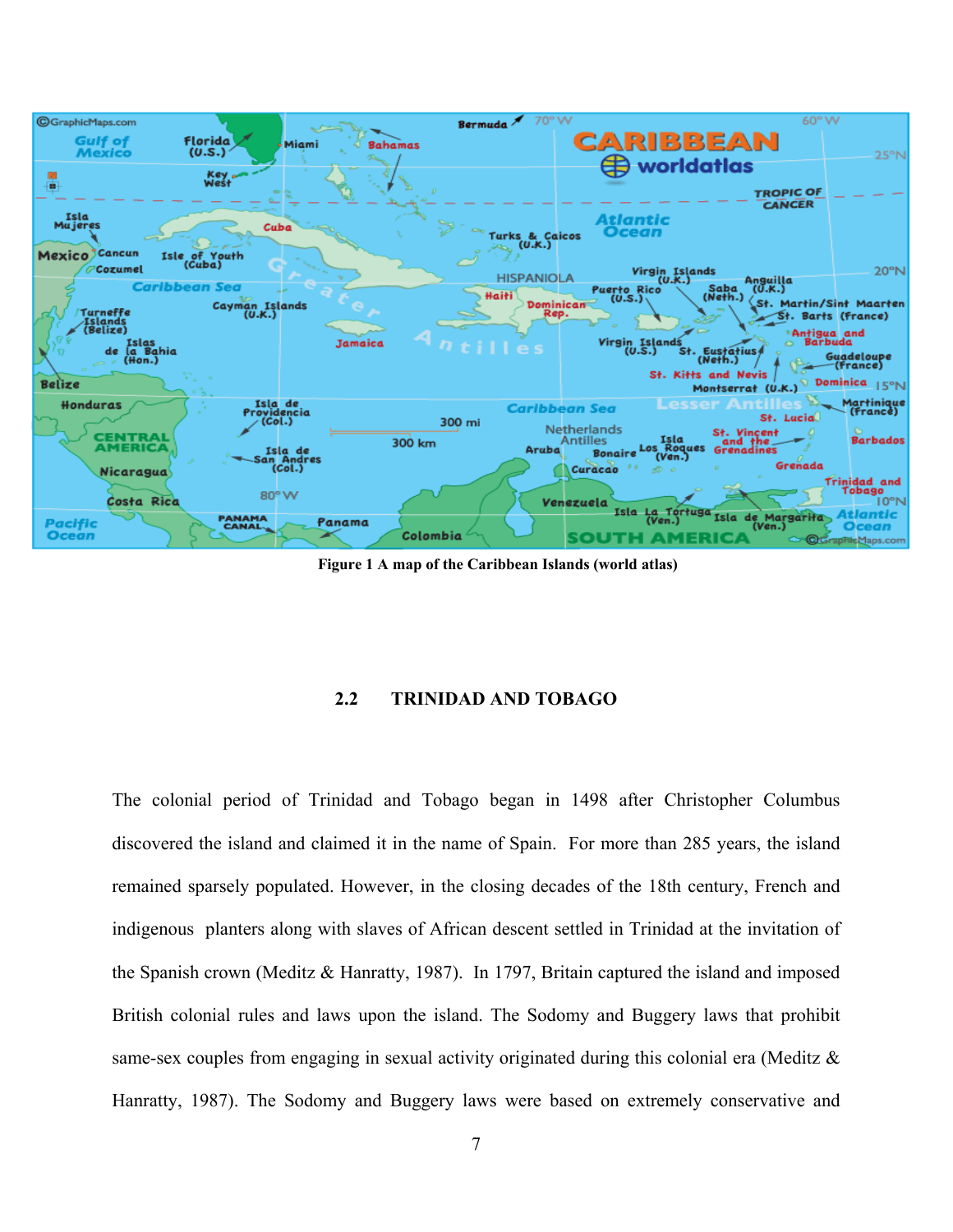homophobic views that characterized the British Victorian era and were also based on certain Christian (Roman Catholic, Anglican, and others), and Judaic views concerning sexual morals (Wahab, 2012). The Sodomy and Buggery laws in Trinidad and Tobago marginalized homosexual men and women by criminalizing same-sex activities.

# **2.3 JAMAICA**

<span id="page-17-0"></span>Intolerance of gay men and lesbians in Jamaica can be traced back to its Christian roots during the period of slavery and colonialism. According to Patterson (1969) slavery in Jamaica started during the colonial period in the 1700s and ended in 1838. The colonial period in Jamaica began with Spaniard Christopher Columbus's discovery of the island in 1494; Spanish rule was replaced by British rule in 1665, when the British captured Jamaica (Patterson, 1969). The Spanish first introduced Catholic religious doctrines to Jamaica; shortly after, the British imposed the rule and culture of the Church of England on the island (Chambers-Gordon, 2001). According to Charles (2001) many of the slave laws of the "Consolidated Slave Act" required slaves to build churches in order to keep practicing their African religious traditions. Yet, regarding attitudes toward sexual morality, both Christianity and British ideology have greatly shaped Jamaicans' view on homosexuality (Charles, 2011). The British imposed the Sodomy and Buggery laws in Jamaica.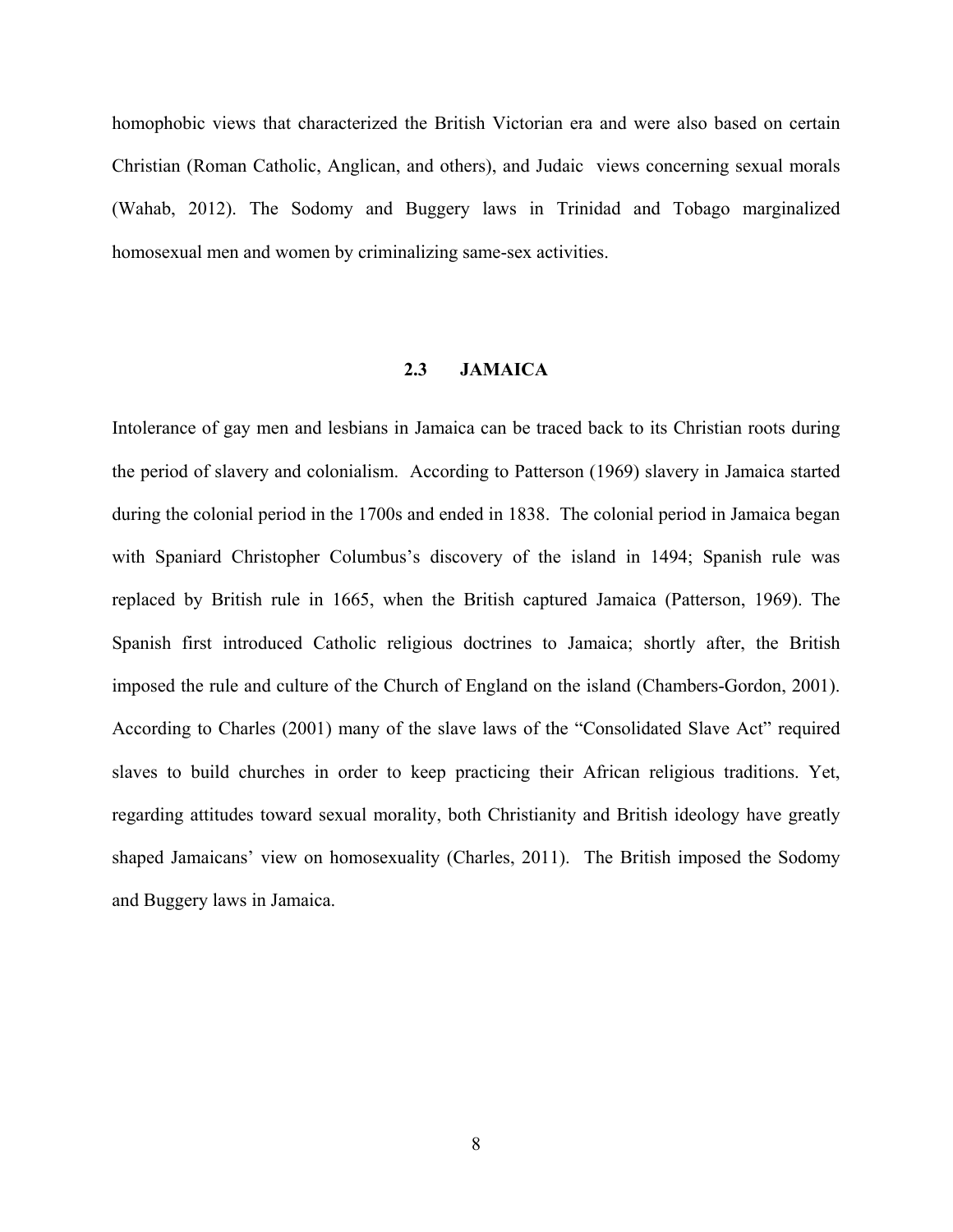#### **2.4 BAHAMAS**

<span id="page-18-0"></span>The Bahamas was the first Caribbean island discovered by Christopher Columbus, in 1412. The Bahamas became a Crown colony in 1629 when Britain formally claimed the island. The Sodomy and Buggery laws were introduced to the Bahamas during the British colonial period (Meditz & Hanratty, 1987). The Bahamas is the only Caribbean country that has decriminalized same-sex acts, which it did in 1991.;Section 2 and 16 of "Section Offense and Domestic Act of 1991" have laws that prohibit same-sex behaviors in public but, there is no law against same-sex activity in private (Ottosson, 2008). Although the Bahamas do not currently have laws against same-sex activity, homosexual men and women in the Bahamas still endure widespread homophobic attitudes and stigmas in the context of interactions with Christian cultural institutions, such as the Roman Catholic Church or the Baptist Church. Like other Caribbean islands, the Bahamas has a large Christian population that views same-sex sexual activities as sinful (Alexander, 1994). For example, Nixon (2009) made a film to document the struggles of gay and lesbian Christians in the Bahamas. She states that "the internalization of homophobia and painful secrets of gay male desire within a conservative Christian context; the preacher Ralph leads a double life as he denounces gay rights through the church, and Johnny and Romeo grapple with same about their same-sex desire" (p.159).

#### <span id="page-18-1"></span>**2.5 BARBADOS**

In Barbados, like other Caribbean countries, the Sodomy and Buggery laws against homosexuals were initiated by Britain during the colonial period when the island became one of its colonies.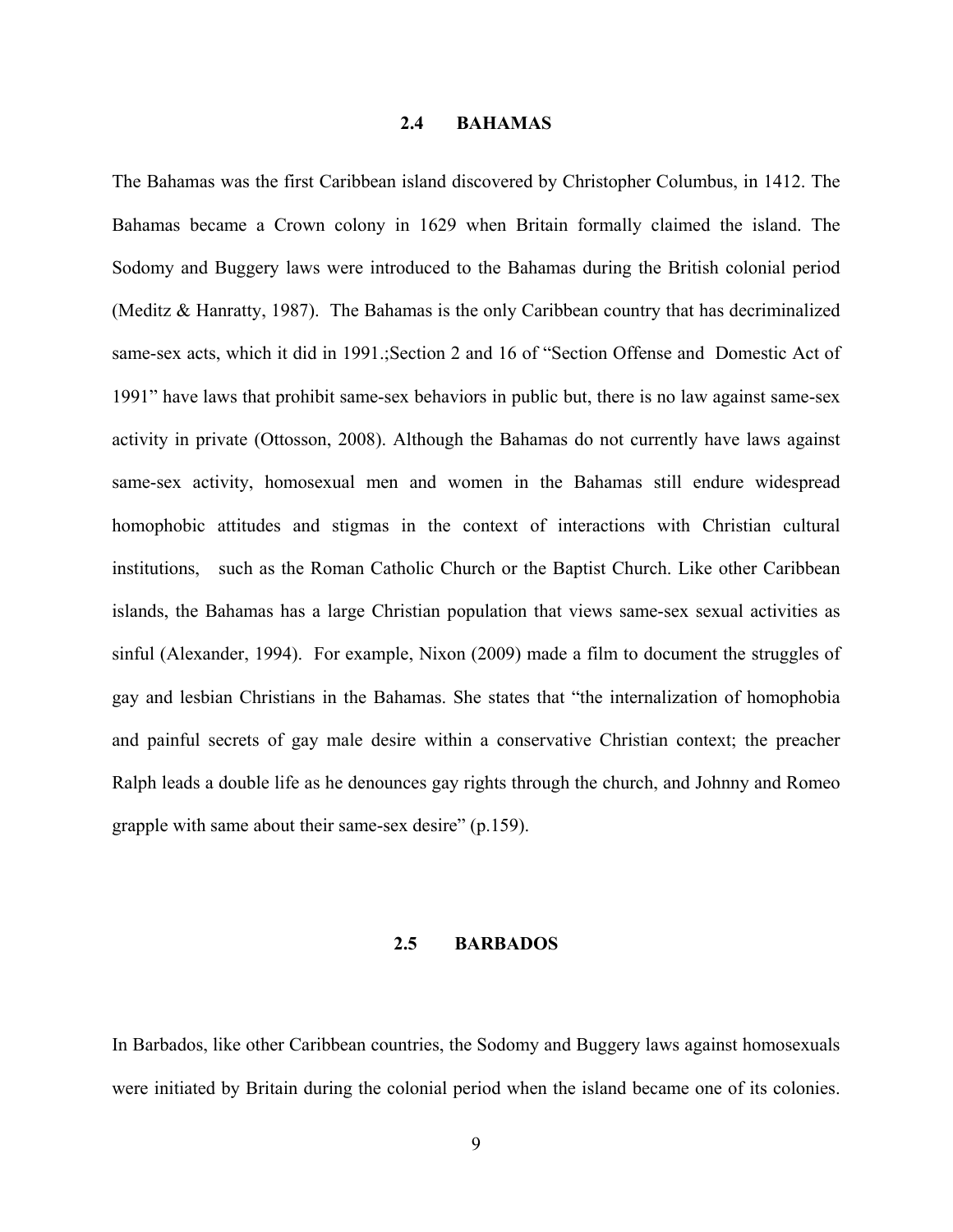British colonial rule in Barbados lasted from 1625 until the island gained independence in 1966 (Meditz & Hanratty, 1987). The Sodomy and Buggery laws that criminalize consensual same– sex relations strengthen social stigma against homosexuals (Abramschmitt, 2008). Also, like other Caribbean countries, Barbados has a large population of conservative Christians, and there is significant lobbying by churches opposing same-sex relationships that further strengthens the social stigma against homosexual men and women in Barbados.

# <span id="page-19-0"></span>**2.6 SAINT KITTS AND NEVIS**

The island of St. Kitts has a long history of British colonization. Christopher Columbus discovered St. Kitts in 1493. The first British colony was established in 1623 (Meditz & Hanratty). By 1782, the British gained full control of St. Kitts and Nevis, and they maintained power until the islands gained independence in 1983 (Meditz & Hanratty, 1989). The British colonial ideology regarding gay men and lesbians was also imposed on the islands through the Sodomy and Buggery laws, and these laws remain (Immigration & Refugee Board of Canada, 2008). Religion remains a very important institution in St. Kitts and Nevis. Religion is a major vehicle for maintaining community solidarity and providing guidelines to reinforce what religious institutions view as respectable behaviors (St. Kitts & Nevis, 1990). Therefore, Christian faith contributes to homophobic attitudes and stigma toward homosexuals in St. Kitts and Nevis (St. Kitts & Nevis, 1990).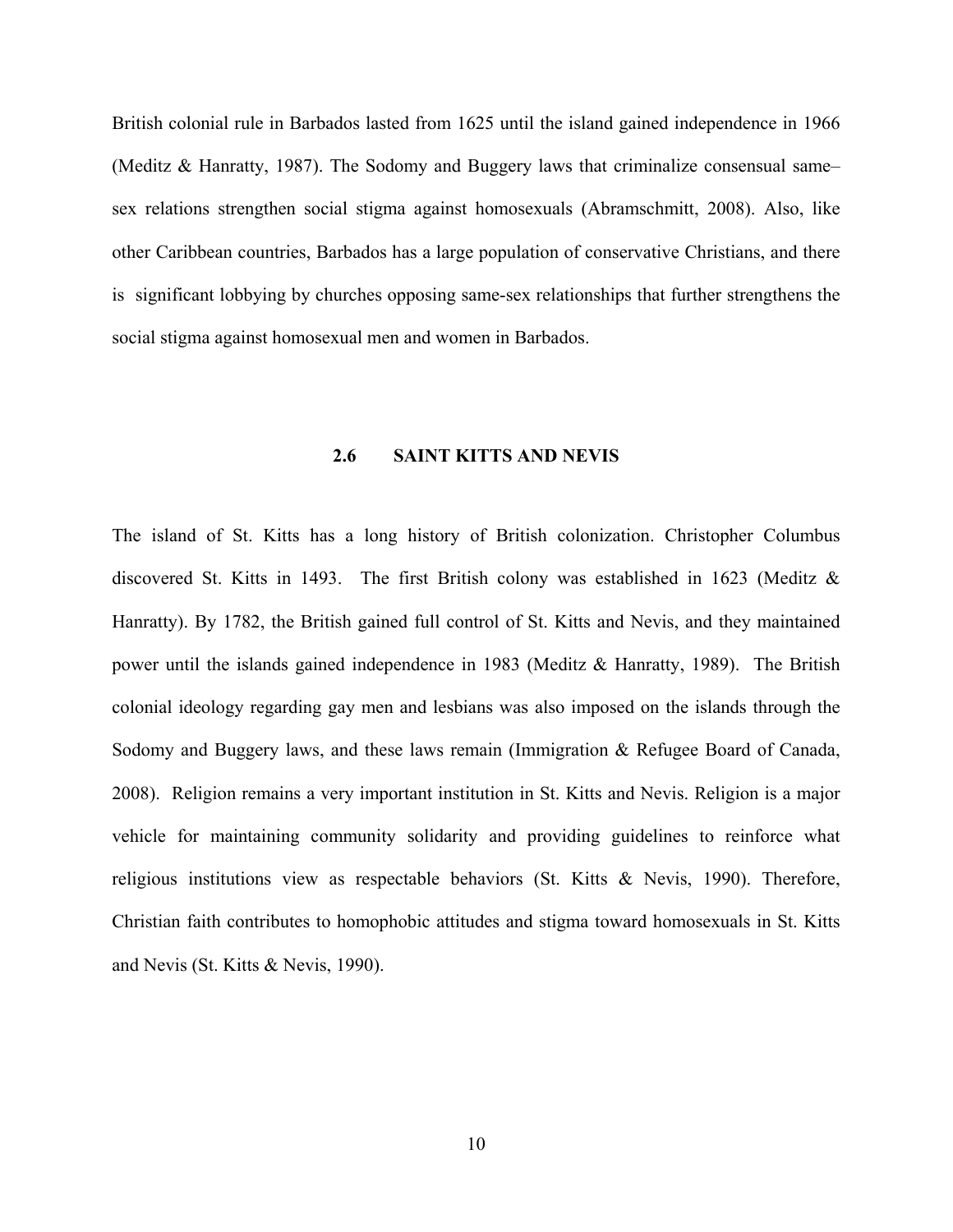# <span id="page-20-0"></span>**2.7 SAINT VINCENT AND THE GRENADINES**

From 1763 until the island nation gained independence in 1979, St. Vincent and the Grenadines was another Caribbean country under British colonial influences. In 1776, a representative assembly was established; a Crown Colony government replaced it in 1877 (Meditz & Hanratty, 1989). British colonial Sodomy and Buggery laws were also introduced to the island. Additionally, religion plays a very important role in the lives of people of St. Vincent and the Grenadines (Global Gayz, 2012; Immigration & Refugee Board of Canada, 2003). A native religion that mixes African rituals and Christianity has been established on the island, and its practitioners are known as Converted Baptists (Global Gayz, 2006). Religion has also influenced stigmatization and homophobic attitudes toward homosexuals in the island nation (Global Gayz, 2006). For example, homosexuals hide their sexual orientation from family members because of the stigma and negative attitudes.

This section has described the origin of homophobia in the Caribbean. The next section will discuss the methods of this thesis and results of the literature review with respect to the factors that impact the health and well-being of homosexuals in the Caribbean.

11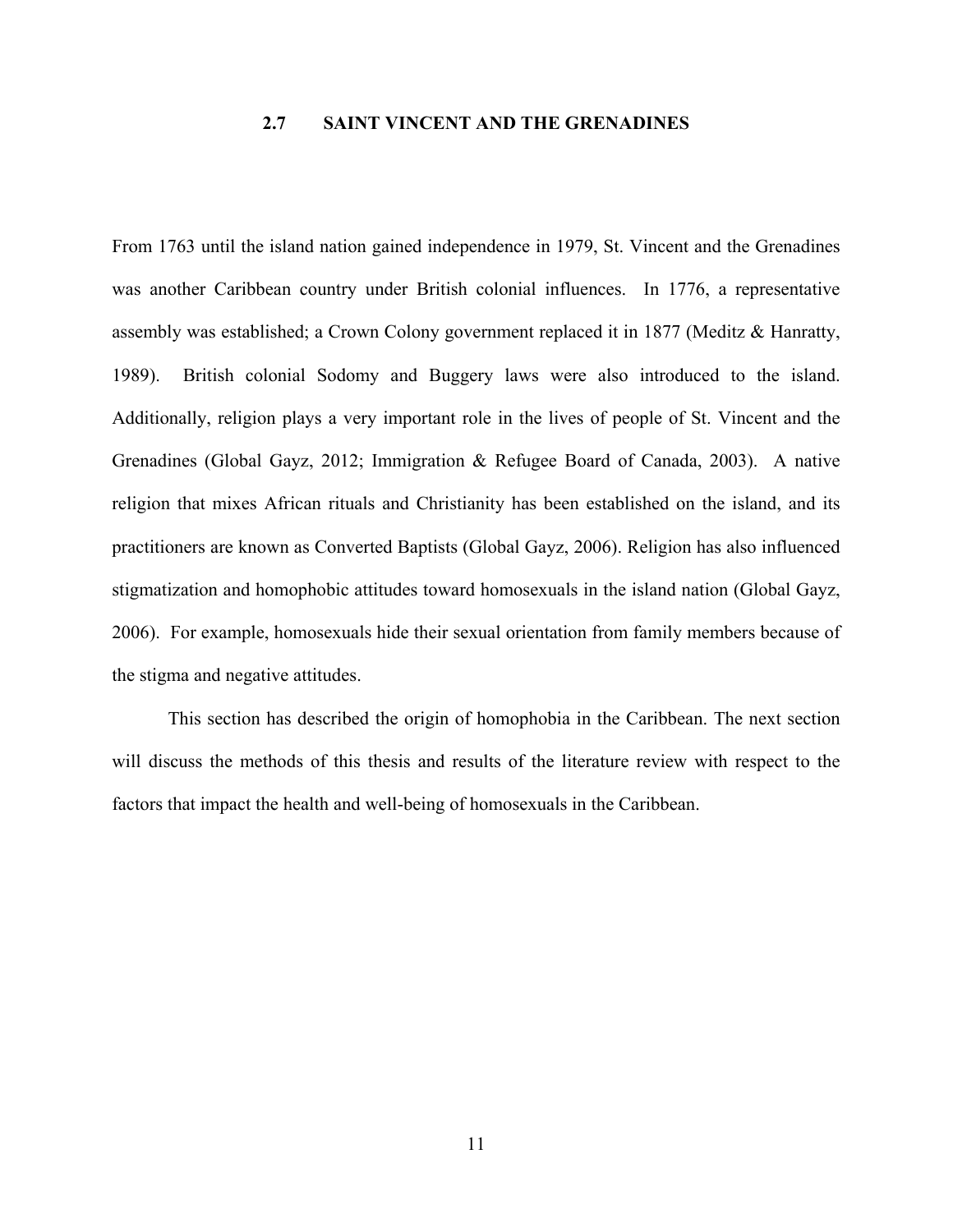#### **3.0 METHODS**

<span id="page-21-0"></span>A systematic review of literature was conducted to identify articles that address: homophobia in the Caribbean and the public health implications of this phenomenon. Once the articles were identified, the research studies were broadly described in terms of the target population (gay men and lesbians), homophobic attitudes and stigma, lack of access to healthcare services, HIV/AIDS prevention, Sodomy and Buggery laws, homophobic lyrics, religious doctrine, and outcome of interest. The articles chosen for review discussed issues related to gay men and lesbians in the Caribbean.

#### <span id="page-21-1"></span>**3.1 CRITERIA FOR INCLUSION AND EXCLUSION OF LITERATURE**

The purpose of the literature review was, in part, to gain an in-depth understanding of homophobic attitudes toward gay men and lesbians in the Caribbean. Violence and homophobic ideology in the Caribbean have resulted in many international scholars bringing attention to this social issue. This review explores how these authors address various issues concerning gay men and lesbians in the Caribbean. Literature identified for study included articles on the following: 1) Sodomy and Buggery laws in the Caribbean; 2) religious doctrine in the Caribbean; 3) homophobic attitudes and stigmas in the Caribbean; 4) Caribbean cultural ideology in the Caribbean; 5) intolerance of homosexual men and women in the Caribbean; 6) violent attacks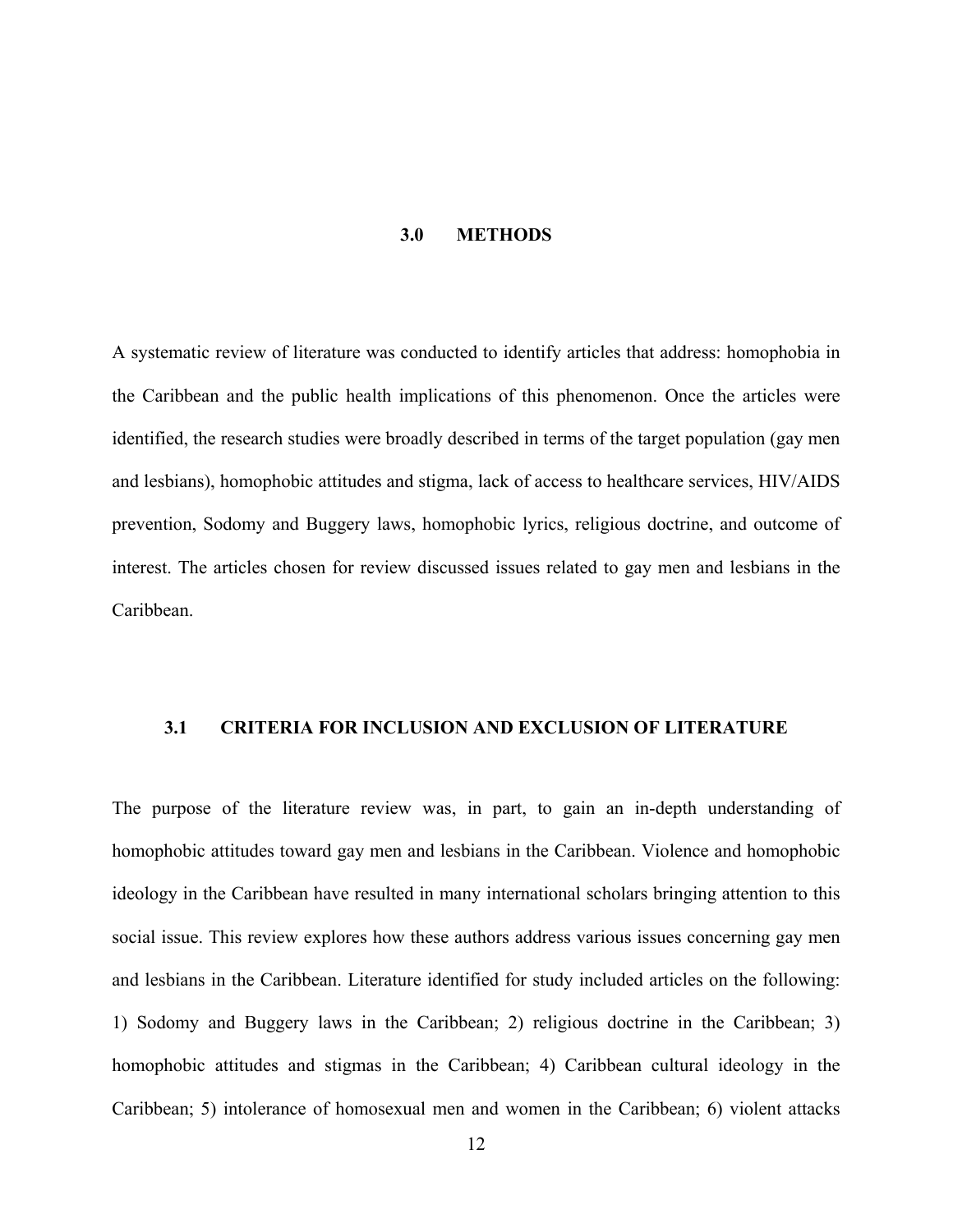against gay men and lesbians in the Caribbean; 7) homophobic lyrics in Caribbean dancehall and calypso music; and 8) HIV/AIDS issues in the Caribbean.

<span id="page-22-0"></span>Some articles were excluded because they did not meet the inclusion criteria. For example, studies targeting African American gay men and lesbians, bisexuals, and transgender people were excluded because this thesis looks at only gay men and lesbians in the Caribbean.

#### **3.2 ARTICLE RETRIEVAL**

Four databases were used to identify relevant articles: PubMed, JSTOR, PittCat, and Google Scholar. The library catalog for the University of Pittsburgh, PittCat, was used as a resource for locating research journal articles, newspaper articles, and books addressing homosexuality and homophobic attitudes in the Caribbean (materials were retrieved on September 12, 2011, November 27, 2011, and August 25, 2012). The JSTOR database was used to retrieve social science journal articles relating to homophobic attitudes, homosexuality, and stigma in the Caribbean (on August 15, 2011). PubMed was used despite its focus on biomedical and life science literatures because it has literature that focuses on diseases such as HIV/AIDS. Google Scholar was used to find relevant articles in the field of social and behavioral sciences. The article retrieval process began with a search of the following phrases using PittCat: "Caribbean homosexuals, stigma and homophobic attitudes" yielding 1,253 articles; "homosexuality laws in the Caribbean" yielding 4,250 articles; "homophobic violence in the Caribbean" yielding 1,305 articles; and "HIV/Aids in the Caribbean" yielding 1,292 articles. The JSTOR database was used on three occasions to find literature using the following specific search phrases: 1) "homophobic attitude and Barbados" yielding 15 articles; 2) "homosexuality, stigma and the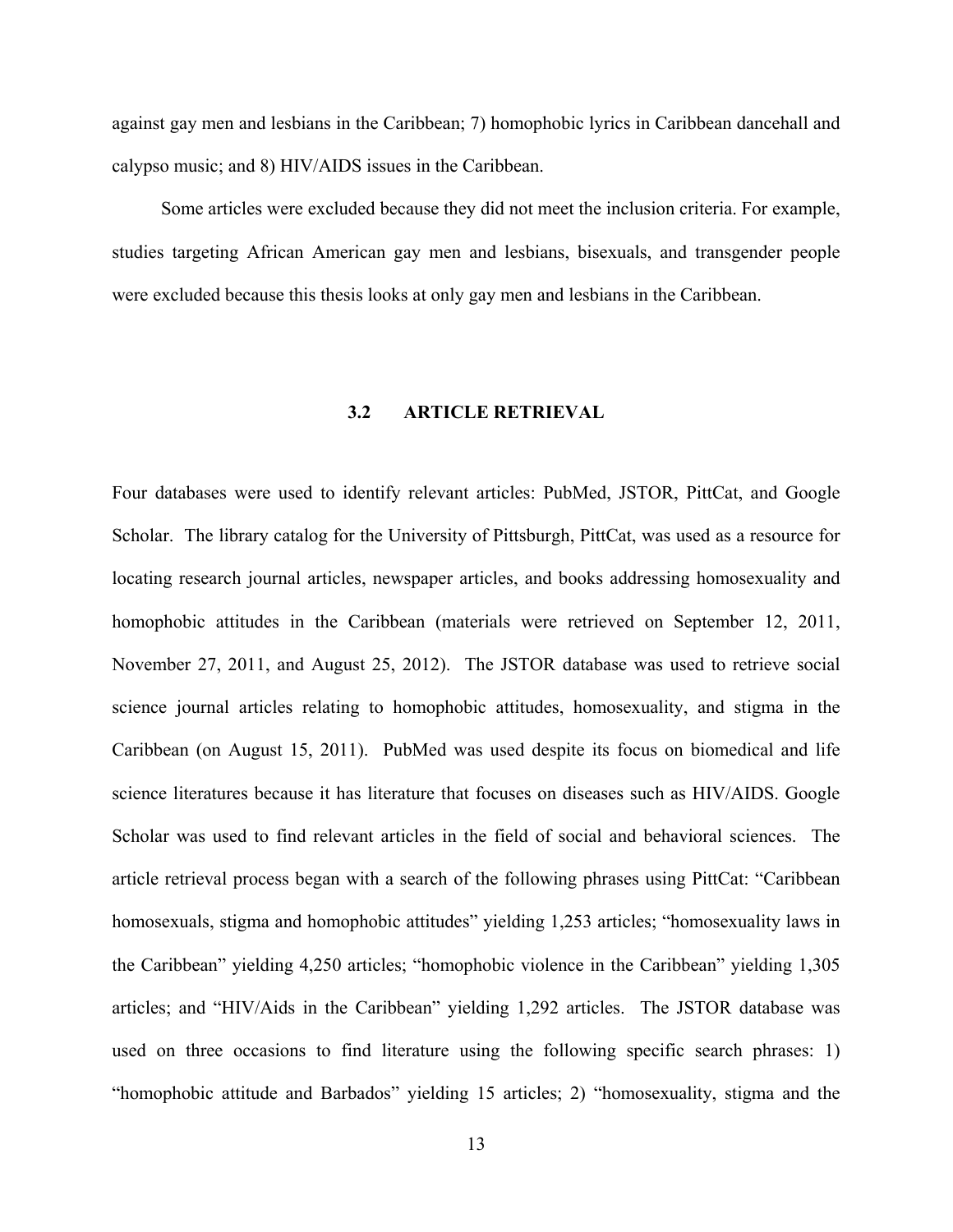Caribbean" yielding 223 articles; 3) "homophobic attitudes" yielding 1,841 articles. Four searches were performed in the PubMed database with the following phrases: 1) "homosexuality in the Caribbean" yielding 210 articles; 2) "homophobic attitude and stigma in the Caribbean" yielding three articles; 3) "HIV stigma gay in the Caribbean" yielding nine articles; and 4) "HIV men Caribbean" yielding 540 articles. The Google Scholar database was used with the specific search term "homophobic attitudes and stigma" yielding 13,900 articles. In summary, the author's search for relevant resources led to the procurement of more than 50 peer-reviewed journal articles and six books addressing homophobia and related issues in the Caribbean. Also, the "Murder Inna Dancehall Songs & Lyrics" website was used because it lists homophobic songs that advocate violence against gay men and lesbians. Finally, the Christian Bible was used because it contains scripture verses that many Christians in the Caribbean use to condemn homosexuality.

In the next section the social-ecological model is used to describe multiple factors that contribute to homophobia and its impact on homosexuals in the Caribbean.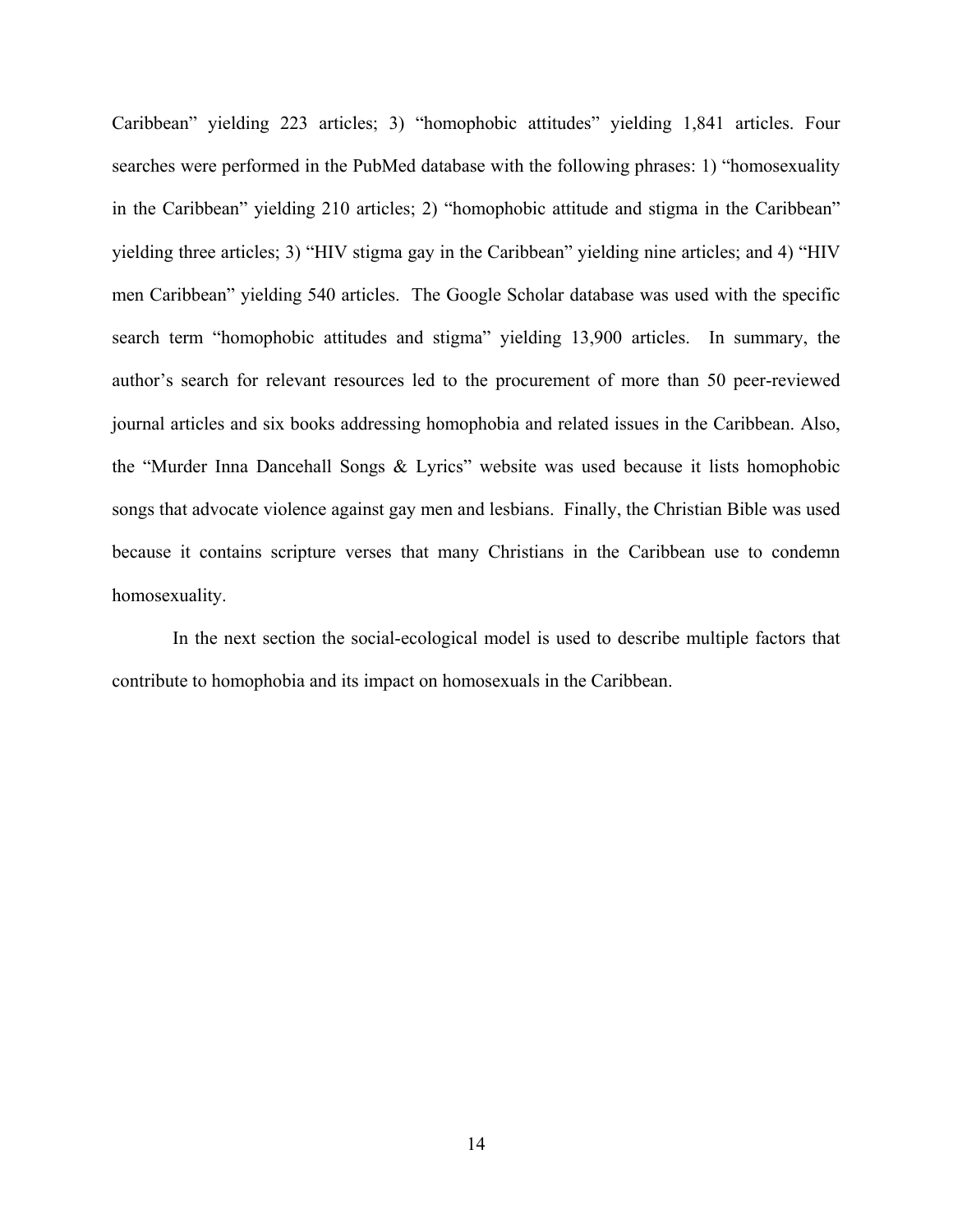# <span id="page-24-0"></span>**4.0 A DESCRIPTION OF FACTORS THAT IMPACT HOMOSEXUAL HEALTH AND WELL-BEING BASED ON THE SOCIAL-ECOLOGICAL MODEL**

Social-ecological approaches are useful in addressing public health issues for homosexual men and women because such multi-level interventions can facilitate long-lasting improvements for complex health-related problems (Grzywacz & Fuqua, 2000). The Ecological Model of Health Behavior (see Figure 2) aims to understand influences on health behaviors at multiple levels in order to develop specific interventions that lead to behavior change for individuals (Sallis, Owen, & Fisher, 2008). This model examines five core levels that influence patterns of behavior: intrapersonal, interpersonal, institutional, community, and public policy (McLeroy, Bibeau, Steckler, & Glanz, 1988). This model may be used to begin a public health dialogue addressing several issues that directly relate to homosexual men and women in the Caribbean.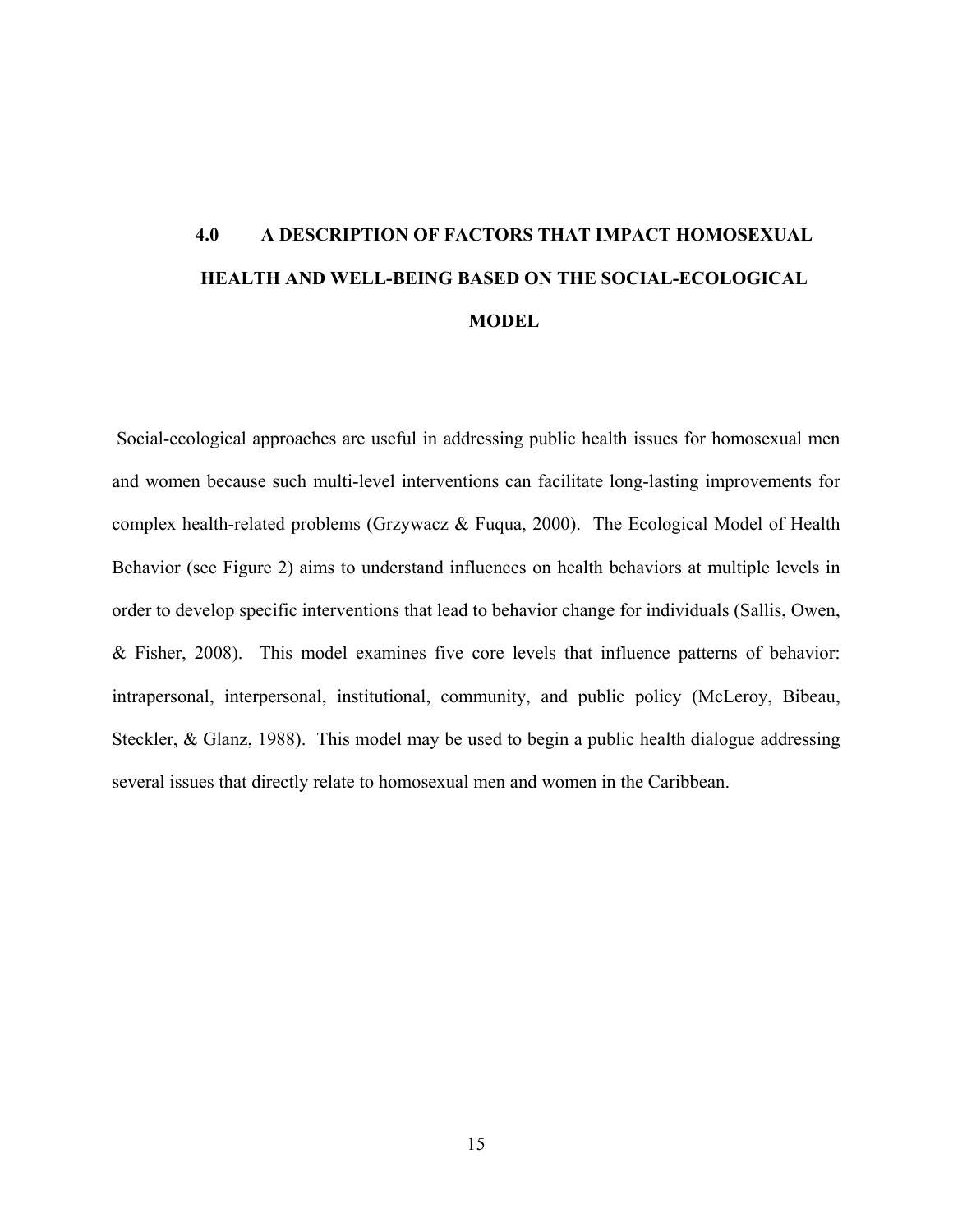<span id="page-25-0"></span>

| Intrapersonal:                                                                                 | <b>Interpersonal</b><br><b>Processes</b><br>and Primary<br><b>Groups:</b>                 | <b>Institutional</b><br><b>Factors:</b>                                                                  | <b>Community</b><br><b>Factors:</b>                                                                      | <b>Public</b><br><b>Policy:</b>                                    |
|------------------------------------------------------------------------------------------------|-------------------------------------------------------------------------------------------|----------------------------------------------------------------------------------------------------------|----------------------------------------------------------------------------------------------------------|--------------------------------------------------------------------|
| <b>Knowledge</b><br><b>Attitudes</b><br><b>Behavior</b><br><b>Self-Concept</b><br><b>Skill</b> | <b>Formal and</b><br><b>informal</b><br>social<br>network and<br>social<br><b>support</b> | <b>Social</b><br><b>Institutions</b><br><b>And</b><br>organization<br>characteristics,<br>and formal(and | <b>Relationships</b><br>among<br>organization,<br><b>institutions</b><br>and informal<br><b>networks</b> | <b>Local, state</b><br>and national<br>laws and<br><b>policies</b> |
| <b>Developmental</b><br>history                                                                | systems.<br><b>Including</b><br>family, work<br>group and<br>friendship<br>network        | informal) rules<br>and regulations<br>for operations                                                     | with defined<br><b>boundaries</b>                                                                        |                                                                    |

**Figure 2 The Social Ecological Model of factors that influence homosexuals' health and wellbeing (McLeroy et al., 1988).**

# **4.1 INTRAPERSONAL LEVEL**

At the intrapersonal level, specific characteristics influence the way homosexuals respond to negative attitudes about their sexuality that shape their behavior. These characteristics are knowledge, attitudes, behavior, self-concept, skill, and developmental history (McLeroy et al., 1988). Many gay men and lesbians in the Caribbean hide their sexuality due to fear of harsh punishment; they also tend to shy away from seeking help related to homosexual health issues.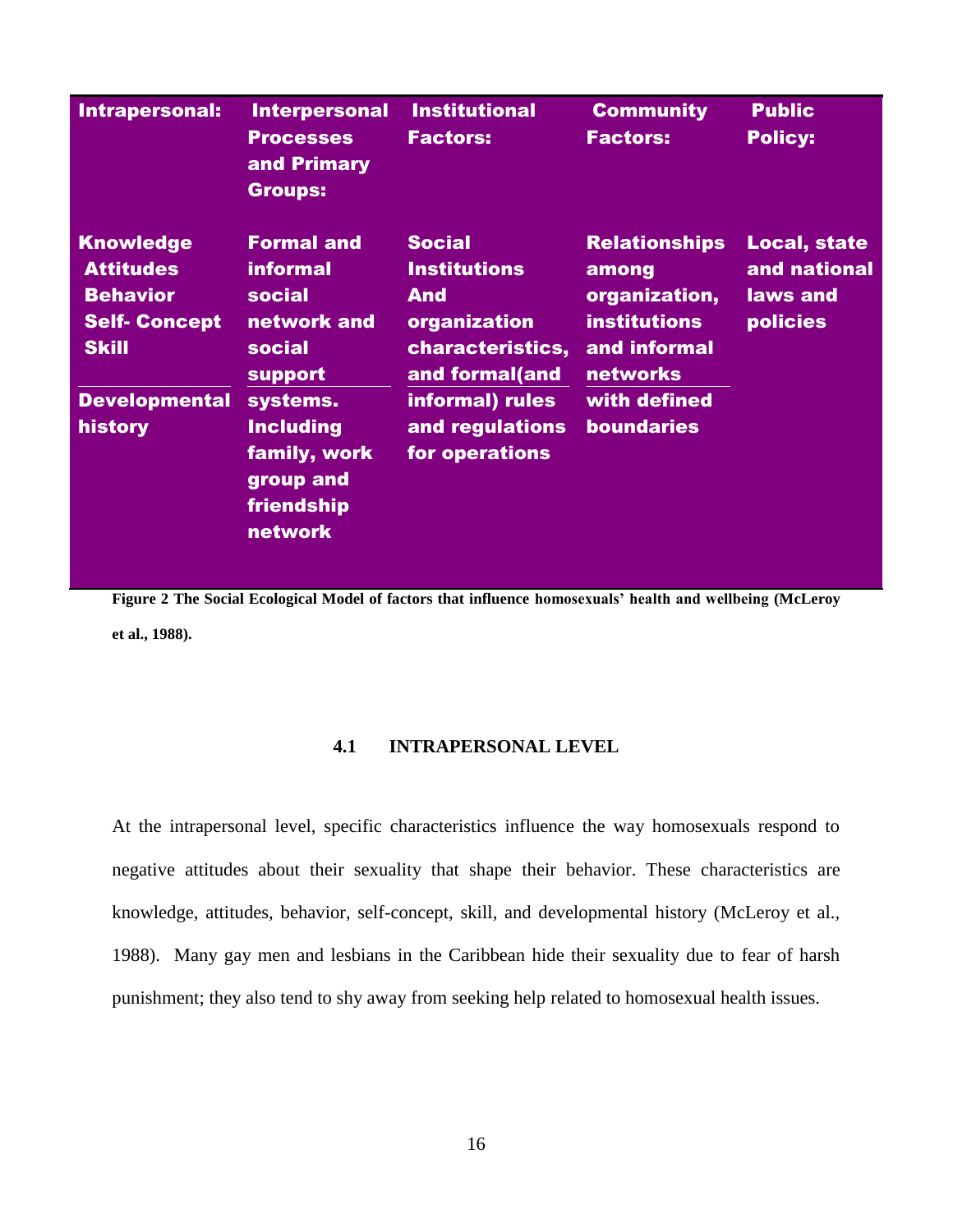Also, many gay men and lesbians do not feel safe seeking help from community HIV/AIDS programs or community health care clinics because there is no policy to protect their rights regarding disclosure of their sexual preferences.

Due to hostility toward gay men and lesbians living in the Caribbean, many gay men and lesbians in the Caribbean have a poor overall quality of life because they cannot openly acknowledge their sexuality. According to Green (2007) "Homosexuals face particularly arduous challenges in the development of a positive self-concept, the satisfaction of sexual needs, and the construction of intimate dyadic relationships" (p. 767). Based on his research, Green speculates that individuals who struggle with their homosexuality are likely to abuse illegal substances and/or commit suicide. Negative societal attitudes about homosexuality cause many gay men and lesbians to isolate themselves socially (McFadden, 2009). Many gay men and lesbians in the Caribbean struggle to develop coping skills that would enable them to deal with the psychological stressors of alienation, depression, and emotional distress. Consequently, many individuals within the gay community turn to alcohol and/or recreational drugs to cope with stigma associated to homosexuality.

#### <span id="page-26-0"></span>**4.2 INTERPERSONAL LEVEL**

Factors that influence health behaviors of gay men and lesbians in the Caribbean at the interpersonal level are:formal and informal social network, and social support systems, including the family, work, and friendship network (McLeroy et al., 1988). Many gay men and lesbians in the Caribbean do not have a social support system within their family unit because of the shame and stigma they endure from family members who view homosexuality as a sin. As Green (2007)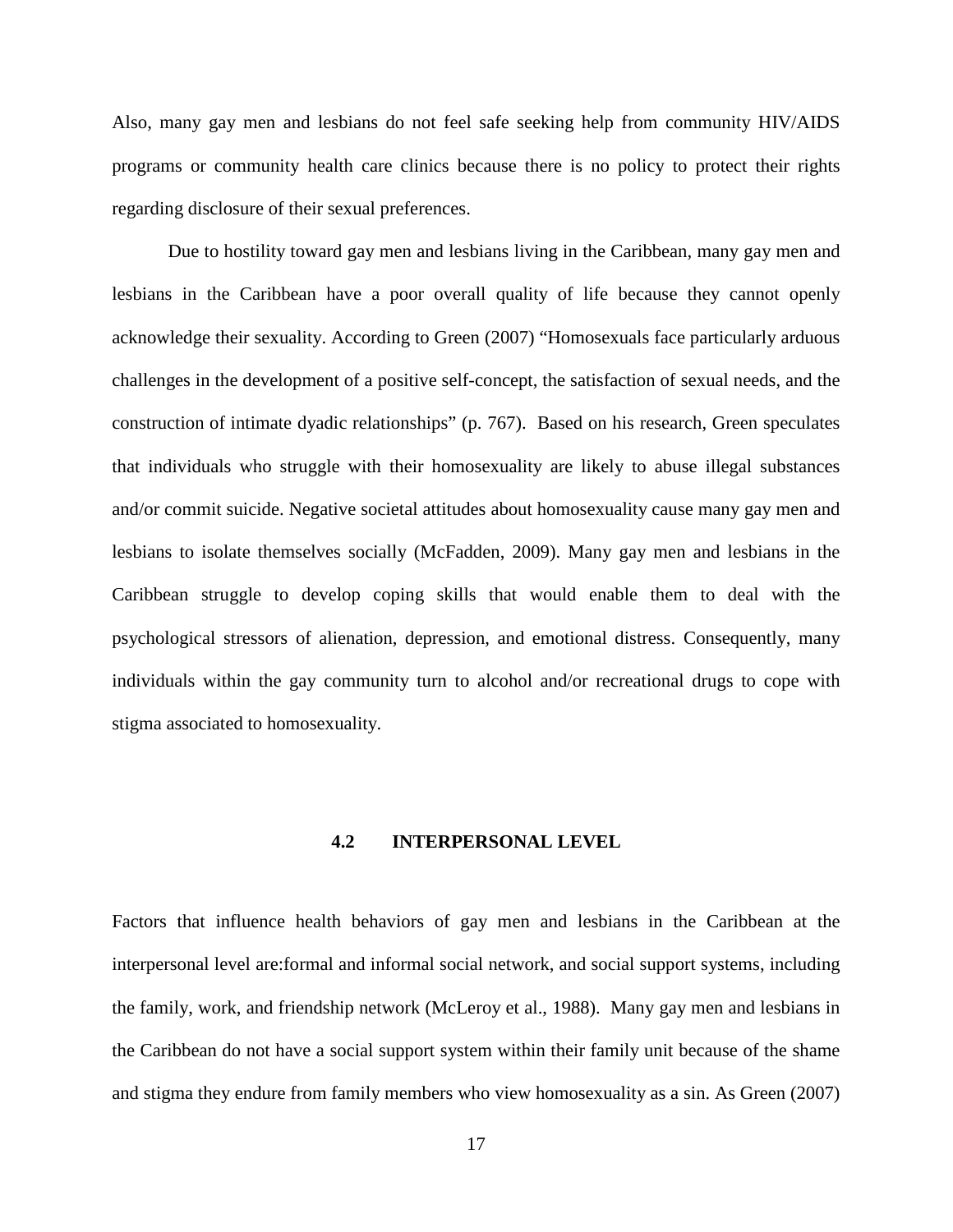reported, "Gay men encounter a disruptive, deep-cutting 'push' out of their local community…including their family and churches" (p. 753). Homosexuals have reported that their sexual orientation has negatively affected their lives, specifically regarding a lack of familial and community support. These ostracized individuals are more likely to have adverse mental outcomes than homosexual men and women who have a stable support system (Green, 2007). Due to the lack of social support systems, many gay men and lesbians do not feel safe seeking help for psychological mental health issues that relate to their sexual orientation or behaviors.

## **4.3 INSTITUTIONAL LEVEL**

<span id="page-27-0"></span>Factors that influence health behaviors of gay men and lesbians in the Caribbean at the institutional level are: social institutions and organizational characteristics, and formal (and informal) rules and regulations for operation. Churches can be viewed as social institutions with their own set of rules and beliefs about homosexuality, and the Bible is often used as a tool to reinforce religious doctrine about homosexual behavior.The contemporary homophobic intolerance of gay men and lesbians in the Caribbean is rooted in the "Christianization" of the Caribbean during slavery and the colonial period (LaFont, 2001). The Caribbean has the following main religious denominations: Anglican, Roman Catholic, Pentecostal, Baptist, Methodist, Seventh-Day Adventist, New Testament, and Jehovah's Witness.

Religious intolerance in Caribbean countries toward homosexual men and women forces many gay men and lesbians into seclusion. McFadden (2009) stipulates that many Caribbean people in these mostly Christian countries perceive homosexuality as a sin and insist that gay and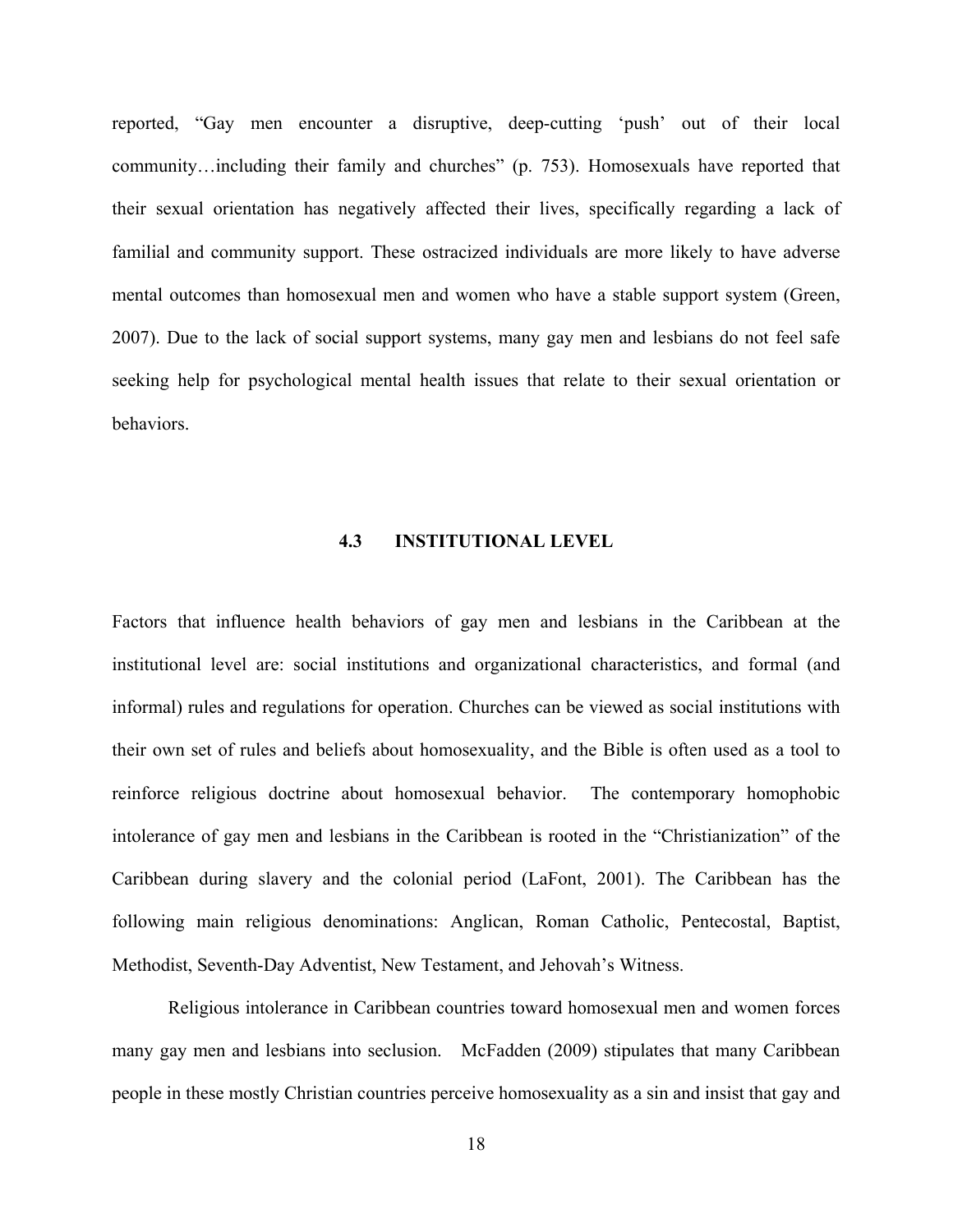lesbian activists exaggerate the truth about violent crimes perpetrated against homosexual men and women. Because many churches see homosexuality as a sin, many church members believe homosexual men and women do not deserve the same civil rights that heterosexual men and women enjoy, such as access to marriage and public services (Williams, 2005b). Church leaders in various Caribbean islands have accused homosexuals of flaunting their behavior to "recruit" young men; many believe that God made women to enjoy sex with men and therefore use religion as a means of perpetuating homophobic attitudes. For example, Bishop Herro Blair, a well-known Jamaican pastor, stated, "I sympathize with those who face intolerance but homosexuals themselves are behind most of the attacks reported against them" (Williams, 2005b, p. 2). This statement indicates that Bishop Blair blames homosexual men and women for most of the negative attacks and violence they endure. Williams cited a direct quote from an interview with Blair: "Among themselves, homosexuals are extremely jealous…But some of them do cause reaction by their own behavior, for in many people's opinions, homosexuality is distasteful" (2005b, p. 2).

Many devout Christians in the Caribbean use Bible passages to condone homophobic attitudes and violence against homosexuals (LaFont, 2001). For example, Genesis 1:28 states, "Be fruitful and multiply." Some people interpret this passage as God's encouragement of sexual relationships between married men and women for the purpose of childbearing (The Old Testament). Genesis 19:24 states, "Then the Lord rained upon Sodom and upon Gomorrah brimstone and fire from the Lord out of heaven" (The Old Testament). Many Caribbean Christians believe that this means God destroyed Sodom and Gomorrah because they were infamous cities of homosexual sin. Leviticus 20:13 states, "If a man lie with a male as he lies with a woman, both of them have committed an abomination. They shall surely be put to death.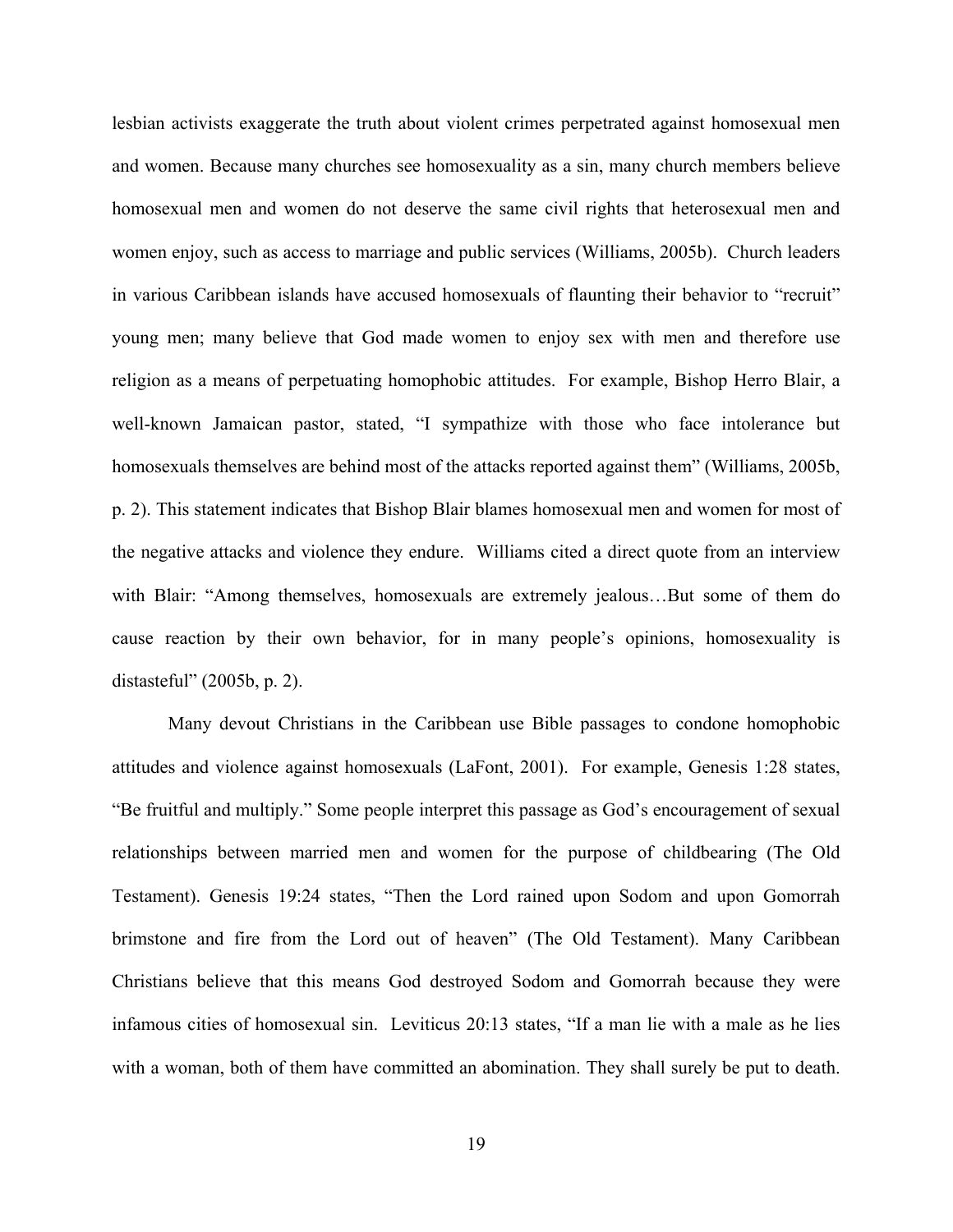Their blood shall be upon them" (Bible Version). Some argue that this Bible verse suggests that God condemns the behaviors of gay men and lesbians, sanctions death for those who practice these behaviors, and justifies any form of violence and brutality toward homosexual men and women. As a result, many of these religious groups seek to restrict the human rights of homosexual men and women in order to prevent individuals from openly engaging in homosexual behavior.

Charles (2011) reported:"One must not lose sight of the fact that while the fundamentalists are almost hysterical in their opposition to gay men and lesbians, the opposition to homosexuality is omnipresent in religious circles throughout the Caribbean" (p. 10). Thus, institutional antagonism from churches is a reality of life for homosexual men and women in the Caribbean.

#### **4.3.1 Image of the macho man**

<span id="page-29-0"></span>In all societies, cultural ideology and belief systems help define gender roles. For example, in Caribbean countries, Christian beliefs define marriage as being between a man and a woman. Also, many Caribbean men are trying to live up to what Caribbean culture defines as their gender role as "macho" men. The macho image is a typical ideology that defines male sexual "prowess" as normally measured by the number of female sexual partners a man has or "conquers" (Chavannes & Brown, 1998). Caribbean culture celebrates the heterosexual macho man image and labels homosexuality as pedophilia and rapist behavior (McFadden, 2009). Due in large part to the prevalence of macho man images in Jamaican music and other cultural elements, Jamaican men have become the premier example of what it means to be a macho man in the Caribbean. Jamaica's ideas about the qualities of a real man have spread to other neighboring islands in the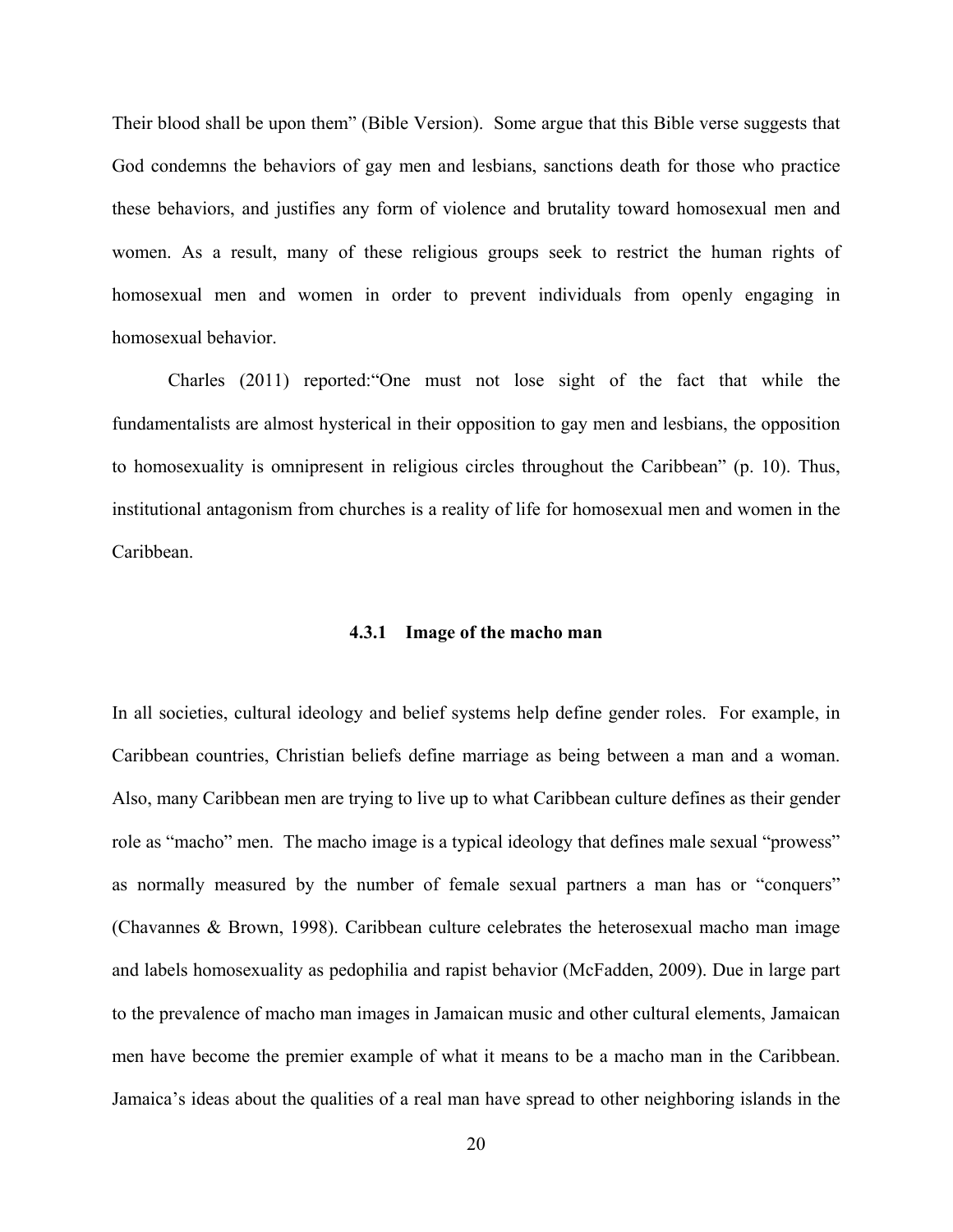West Indies, e.g., Barbados and St. Vincent, greatly influencing adolescent males who readily absorb the images and music propagated by Jamaica (Parry, 2000). As a result, many Caribbean men measure their masculinity by having numerous girlfriends (consecutively or concurrently) and by being able to boast about their sexual experience and abilities.

The stigma and discrimination against Caribbean homosexual men force them to adhere to the gender norms by legally marrying and hiding their sexual preference in order to fit in with their communities. Citing work from Caribbean Vulnerable Communities (2009) the Immigration and Refugee Board of Canada (2009) reported that "most gay men are in the closet and get married to avoid suspicion" (p. 2). Similarly, the Human Rights Organization (2007) quoted a statement by the president of Saint Vincent and the Grenadines that negative societal attitudes toward homosexuality were causing a "closet lifestyle" among many homosexuals, who feel that they have to get married to people of the opposite sex in order to hide their sexual orientation.

Many Caribbean parents view their homosexual sons with shame; they blame them for not fulfilling the macho image and traditional gender roles by not having a traditional family through heterosexual marriage. Such family criticism or rejection results in many gay men hiding their sexuality from their parents and family (White & Carr, 2005). In Jamaica, for example, it was recorded in 1999 that a young man from a rural area felt that he could not speak to his parents about his sexuality because he knew he could not fulfill what they expected from him, which was to get married and have a family.The isolation and pressure from his parents and society to live up to this stereotypical role caused this young man to commit suicide in a public meat shop. According to a friend of the young man who committed suicide, "He couldn't even go to his family with that [his sexual orientation]…Not even his mother" (Carr, 2002, p. 2).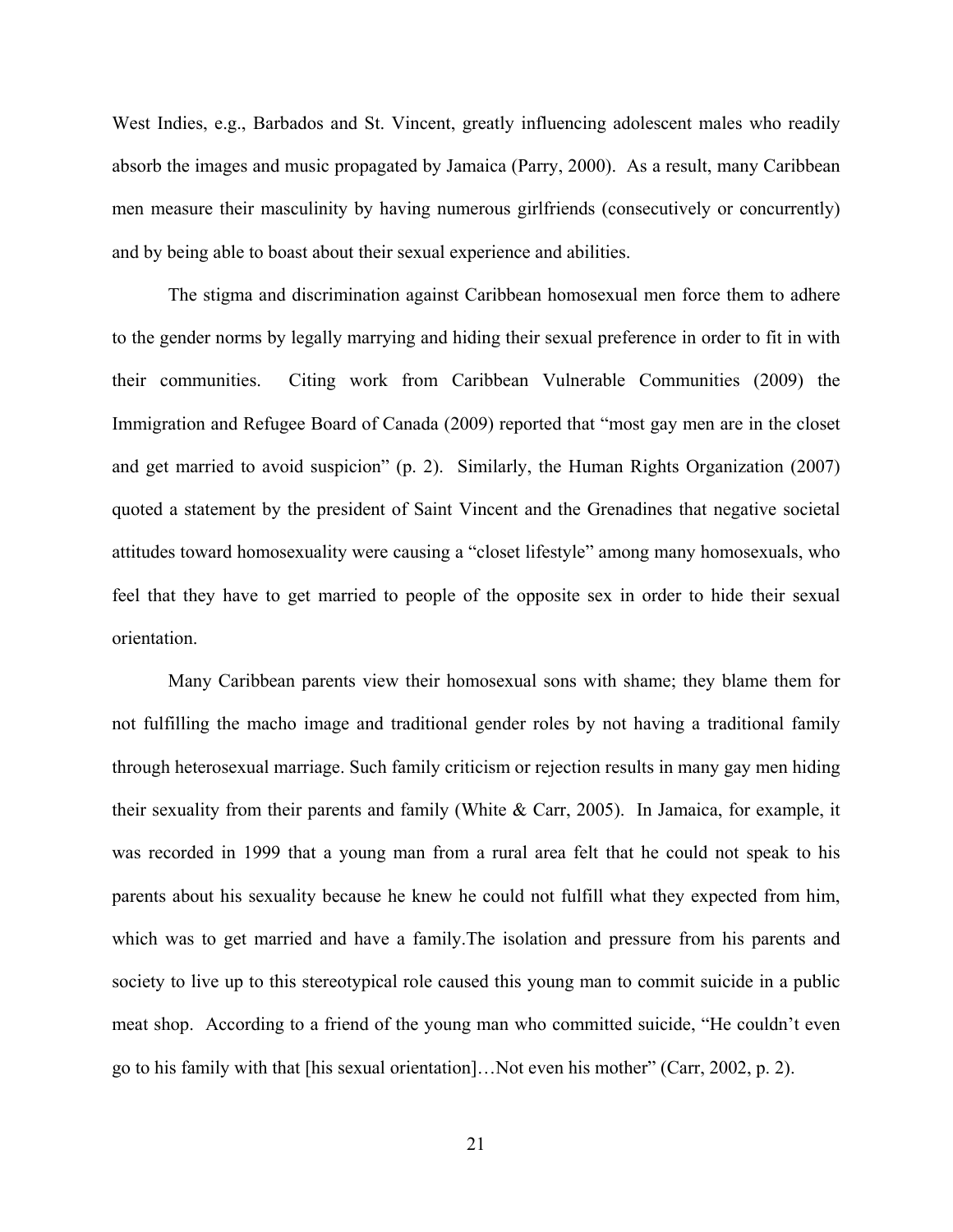Like this young man, other Caribbean men struggle with issues of sexual orientation and the discovery of sexual identity and behavior related to their sexuality while living in Caribbean countries that reinforce heterosexuality as the only acceptable orientation. Bailey (1998) reported, "The need to affirm heterosexuality and condemn homosexuality has pervaded social relationships and the constitution of individual and gender identity throughout the Caribbean" (p. 133). Many Caribbean men are trying to live up to what their culture defines as appropriate gender roles; these cultural forces threaten the ability of these Caribbean men to accept themselves.

#### **4.3.2 Homophobic attitudes and stigmas**

<span id="page-31-0"></span>Although some of the Caribbean countries that are the focus of this thesis do not have laws prohibiting females from engaging in same-sex sexual relations, lesbians are also stigmatized like gay men and labeled as sodomites (Amber, 2009). Williams (2005b) reported on a statement he obtained from Sheryl O'Neil who works for the Caribbean Epidemiology Center In Anguilla: "The stigma attached to homosexuality prompts some gays to avoid testing, treatment and support…that compounds the risk of the disease spreading because governments unable to adequately assess the problem and allocate money for prevention and treatment" (p. 3).

The homophobic climate in many Caribbean countries also extends to homosexual tourists who vacation in the Caribbean. Gay and lesbian tourists must educate themselves about the Sodomy and Buggery Laws in each Caribbean country before going there for a vacation. It has been reported that travel agents have often warned gay men and lesbians to avoid showing public affection in the Caribbean because they can be charged with committing a crime (Padgett, 2005).

22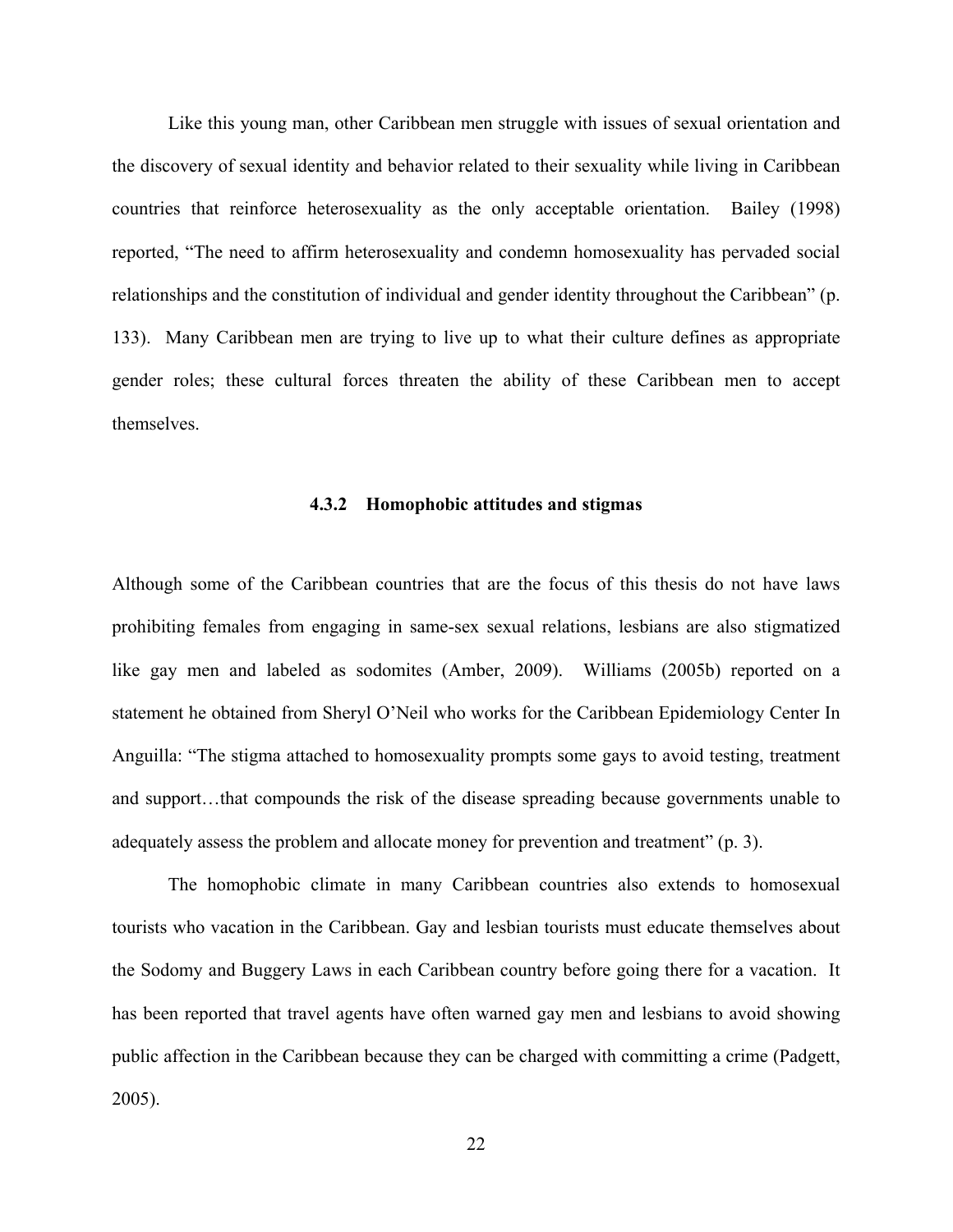In 1998, the Bahamas would not allow a Norwegian Cruise Line with 900 gay men to dock in the country due to the Bahamian fears that homosexual men and women would spread disease in their country (Puar, 2001). That same year, the Cayman Island government did not permit Holland America's *Veendam* chartered cruise ship with 500 gay men to dock in the country because a government official stated that gay men might engage in indecent behavior (Puar, 2001). A cruise ship with many gay passengers from Miami did not receive permission to dock on the Nevis part of St. Kitts and Nevis; the ship captain reported that he was informed that homosexual men and women were a threat to national security (Padgett, 2005). The Caribbean Media Corporation (2007) reported that a Saint Vincent and Grenadines government official banned gay cruise ships from entering their island.

Murray interviewed several Barbadian citizens to get their perspective on homosexual men and women who want to visit their country, and he received the following response from an individual to whom he referred as Mr. X , 25 years of age: "would you welcome someone in your own country whose behavior you consider to be immoral?…Gay people are not welcome by the majority of Bajans" (Murray, 2012, p. 19). Another response came from a young Barbadian man who identifies himself as "Assassin":

People like you might think our law against homosexuals is wrong, but if you respect our laws and by extension the people of this country, you will abide by the laws of this country. You seems to be of the opinion that the 'poor, pitiful, uneducated' people of Barbados should be down on our hands and knees kissing the ground tourists like yourselves walk on, just because you are willing to come and spend money in our country …Keep that pro-homosexual propaganda drivel in your own country; we don't condone it here. Why should anyone listen to what America has to say about other countries' laws? Have you ever really sat down and analysed [*sic*] the morass that your country currently exists in? Do you really believe that a sovereign nation should take hints and legal advice from a country like that? (p. 19)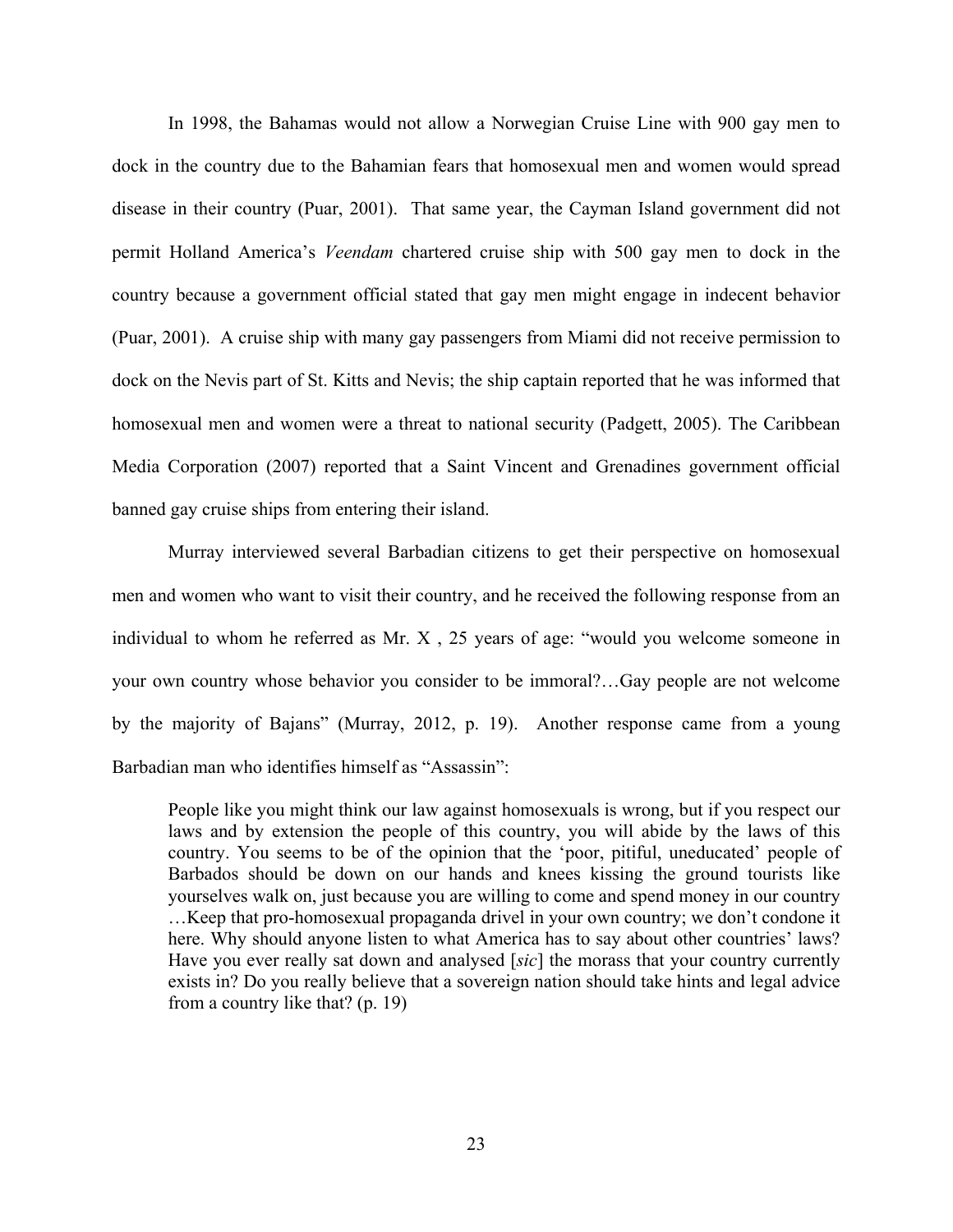Whether residing in a Caribbean country or visiting on vacation, gays and lesbians in the Caribbean face a host of challenge rooted in traditional British colonial laws and supported by more current beliefs.

# <span id="page-33-0"></span>**4.4 COMMUNITY LEVEL**

The community level of influence in the social-ecological model includes: relationships among organizations, institutions, and these dancehall and calypso lyrics are traditions of form informal networks within defined boundaries. Dancehall music is considered a very powerful cultural force in Caribbean society. Many dancehall lyrics carry homophobic messages and incite stigma and prejudice against gay men and lesbians (Amber, 2009). The Caribbean islands have strong musical traditions that are particular to each island: reggae, dancehall, steel band, soca, calypso, and folk music. This thesis focuses mainly on music from Jamaica and Trinidad and Tobago, two island nations where dancehall artists and calypso artists use lyrics that incorporate homophobic messages and encourage the torture and murder of homosexual men and women.

During the early 1980s, dancehall deejays introduced dancehall music, which became popular across Jamaica, other Caribbean islands, and countries around the world. Dancehall music embeds various aspects of Jamaican culture, such as interweaving of God and Haile Selassie and fashion trends. References to dancehall by radio stations, street vendors, and advertisements captured the Caribbean's attention. Originally, dancehall lyrics focused on everyday living conditions, such as violence, poverty, middle- and upper-class struggles, and political issues.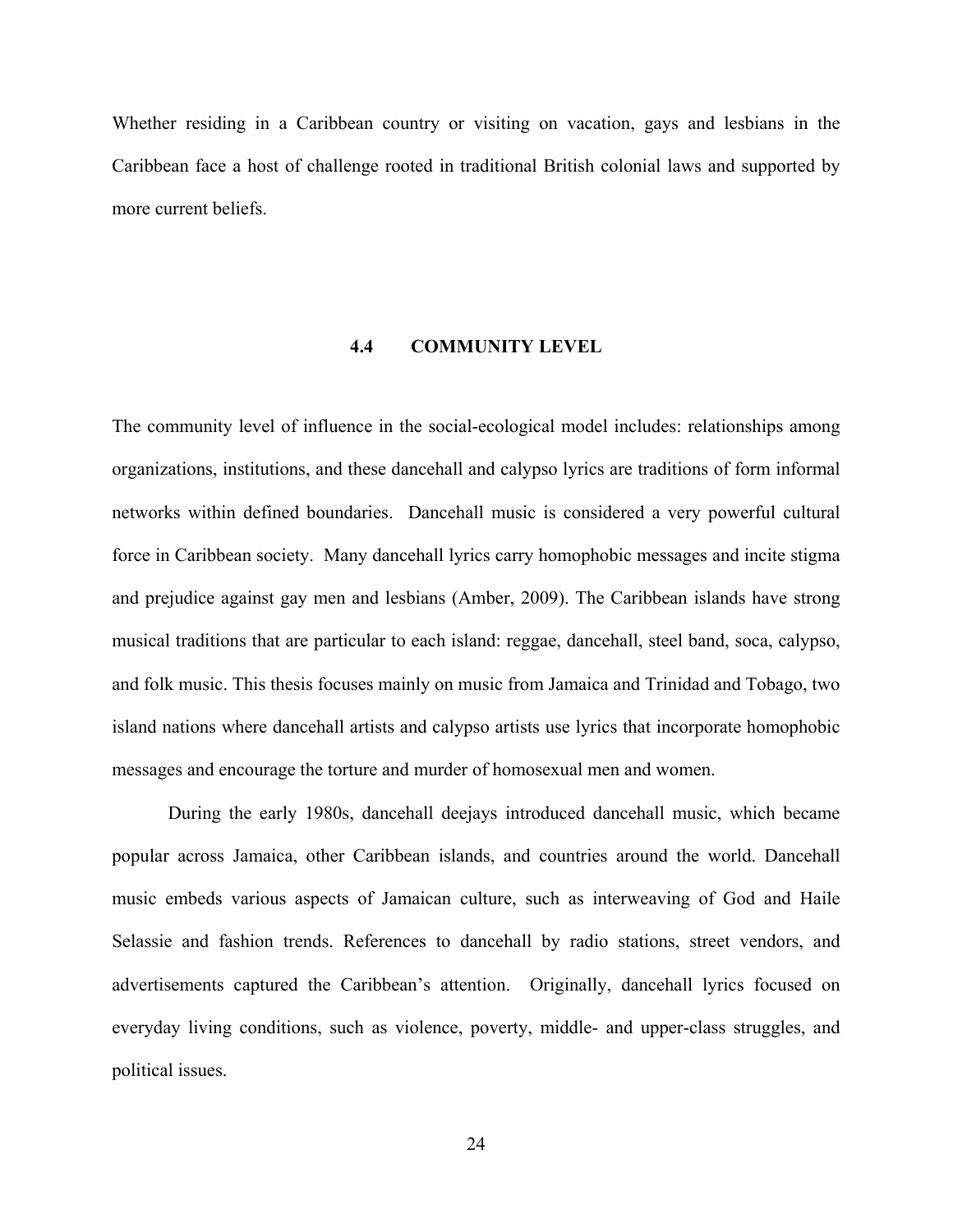During the late 1980s, however, dancehall music lyrics changed and became "bloodcurdling" with low lurching beats and choruses that supported the murder of gay men and lesbians (Sanneh, 2004). Amber (2009) reported that "antigay sentiment is now deeply entrenched in the culture and promoted by many dancehall artists" (p. 10). According to Titus (2008), "While the plethora of homophobic dancehall songs might have contributed to a subgenre of its own, it seems to underline the region's strong resentment of gay lifestyle" (p. 1).

Many people in the Caribbean see these dancehall artists as role models, and their lyrics of hate and violence send the message that it is acceptable to murder homosexual men and women because of their sexual orientation (see appendix B, homophobic lyrics  $\& C$ , dancehall dossier). The following represent a few artists whose lyrics perpetuate stigma and discrimination (translations are in brackets):

Beenie Man states in one of his songs, "I'm dreaming of a new Jamaica…come to execute all the gays," and in another song, he advocates killing gay men. Elephant Man states in two of his songs, "When you hear a lesbian getting raped/it's not our fault…Two women in a bed... That's two sodomites, who should be dead," and "Battyman fi dead! Tek dem by surprise" [Queers must be killed! Take them by surprise]. Bounty Killer urges listeners to burn "Mister Faggoty" and make him "whine in agony," and in one song he states, "Cocky deh yah suh fi wheel unda Dorothy (uh huh)" [Penis is to be used under Dorothy (or a girl]. In a Buju Banton song "Boom Bye Bye" [Boom (as in gun sound) goodbye, goodbye], gays "haffi dead" ["have to die"]. Sizzla Song states in two of his songs: "Shot batty bwoy, my big gun boom" ["shoot queers, my big gun goes boom"] and "Saddamite and batty bwoy mi say a death fi dem" [Lesbians and queers, I say death to them].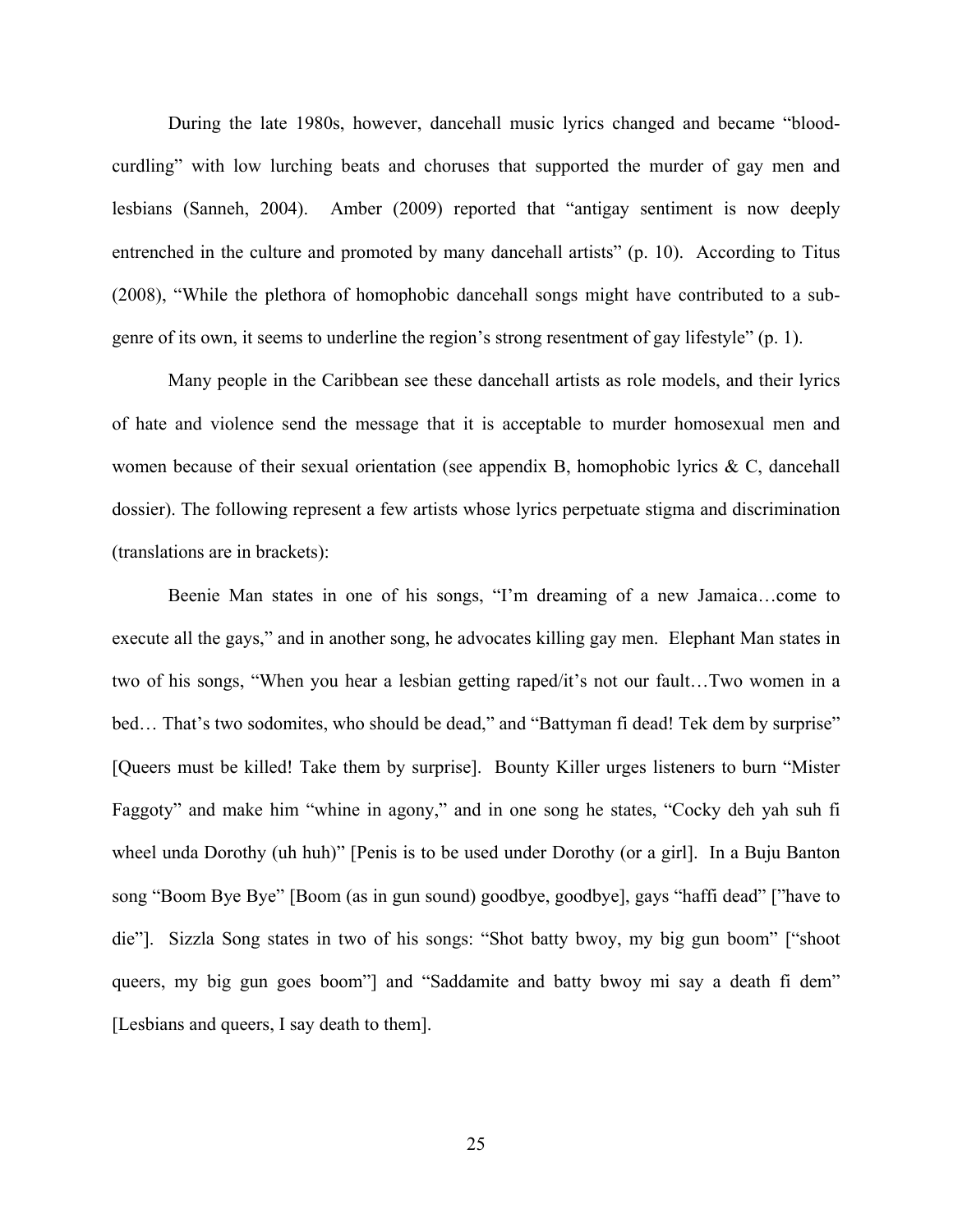The promotion of violence, murder, and rape of gay men and lesbians has prompted the U.S. and England to disallow granting of visas to the before mentioned dancehall artists (Human Rights Watch, 2004).

Calypso is a form of Afro-Caribbean music that originated in Trinidad and Tobago. It has African and European roots. Calypso music has become a phenomenon throughout the Caribbean. As Best (1999) writes, calypso music has shifted its focus from addressing social issues such as poverty, crime, and the HVI/AIDS epidemic in the Caribbean to spreading homophobic intolerance toward homosexual men and women. Several Trinidadian artists, including Viper and Gabby, have used calypso music to stigmatize homosexual men and women and accuse them of spreading HIV/AIDS. For example, Best focused on the lyrics of the following two calypso songs.

A Viper's song states:

Dem homosexuals such undesirables that we have down in de city with them philosophies so let we shun them or better yet bun them Aids is a problem and we don't want them If yuh get de point help me clear de joint

A Gabby song states:

 Nuse Babbleow say yuh won't believe it They try to keep de thing a secret But that don't suit Bajan character Dem know we mout ain't have no cover Big names popular names Make love to de boy at least that is what he claims So now even married women saying they insist De hospital show them all de names pun de list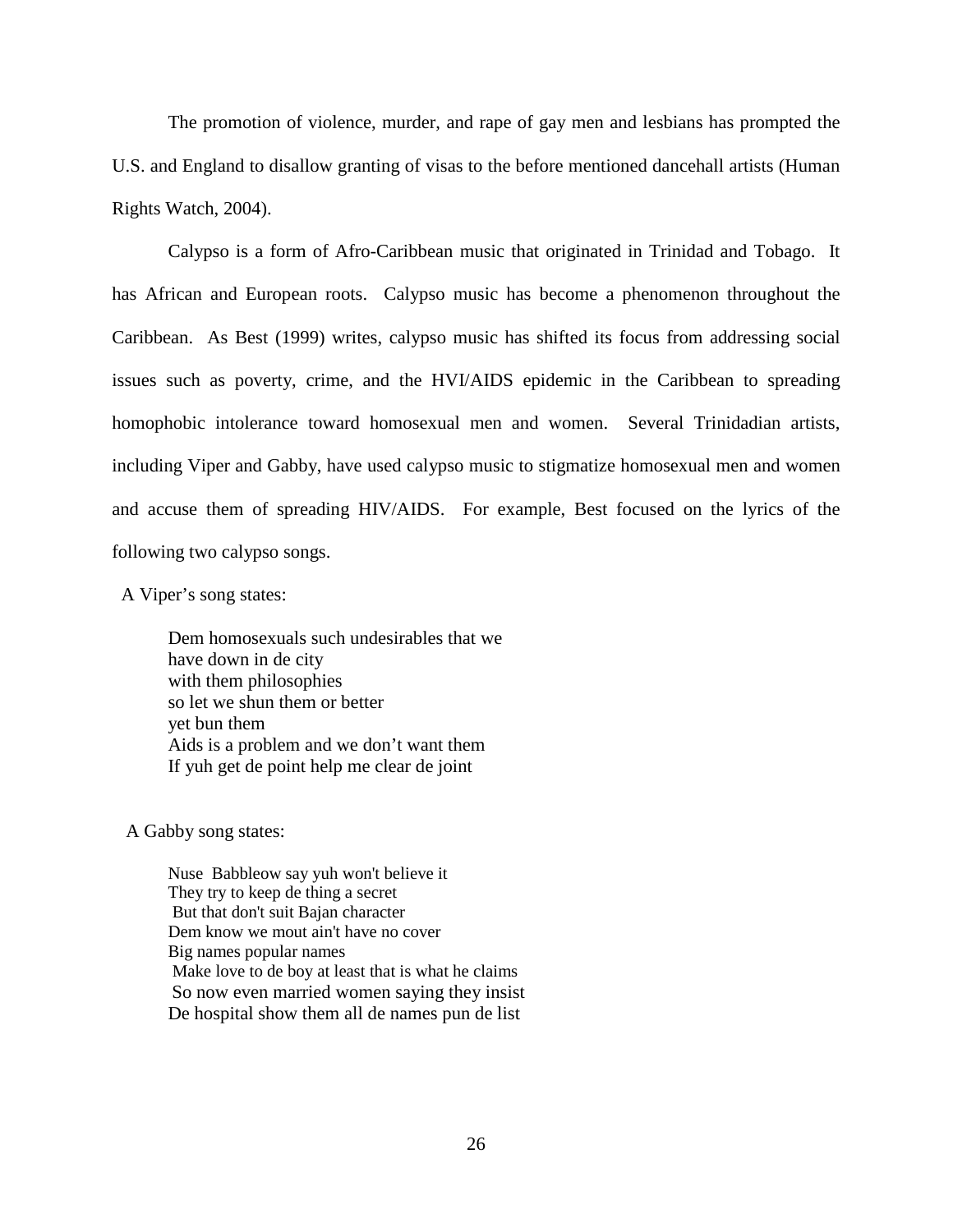It is very clear that these songs imply that homosexual men and women are responsible for spreading HIV/AIDS and for introducing homosexuality to the youths of the Caribbean.

#### **4.5 PUBLIC POLICY LEVEL**

Finally, the public policy level consists of local, state, and national laws and policies that impact gay men's and lesbians' health issues.As previously described**,** there are national Sodomy and Buggery laws which date back to British colonial rule in the Caribbean that make gay sex punishable by years in prison (depending on the specific country mentioned earlier). These laws allow for prejudice and homophobic attitudes to be present across various levels of Caribbean government, including government officials, police, and civilians (Charles, 2011; Human Rights Watch, 2004; McFadden, 2009 & Padgett, 2005). It is not uncommon for gays and lesbians in the Caribbean to be beaten, murdered, and tortured (Amber, 2009; Human Rights Watch 2004; Padgett, 2005; Sharpe & Pinto, 2006&Williams, 2005). Maldonado-DeOliveira (2009) argued that, along with stereotypes about heterosexual gender roles, Caribbean governments' consistent refusal to acknowledge the presence of gay men and lesbians in the Caribbean has negatively impacted the homosexual community. The homophobic attitudes and stigmas against gay men and lesbians in the Caribbean prevent these individuals from having basic human rights. According to Human Rights Watch (2004), "abuse against men who have sex with men takes place in a climate of impunity fostered by…Caribbean Sodomy laws and promoted at the highest level of government" (p. 18). Padgett (2005) reported:

Laws criminalizing homosexuality pose a serious threat to the fundamental rights of lesbian, gay, bisexual and transgender individuals, exposing them to the risk of arrest, detention and, in some cases, torture and execution. Commonly, criminal sanctions are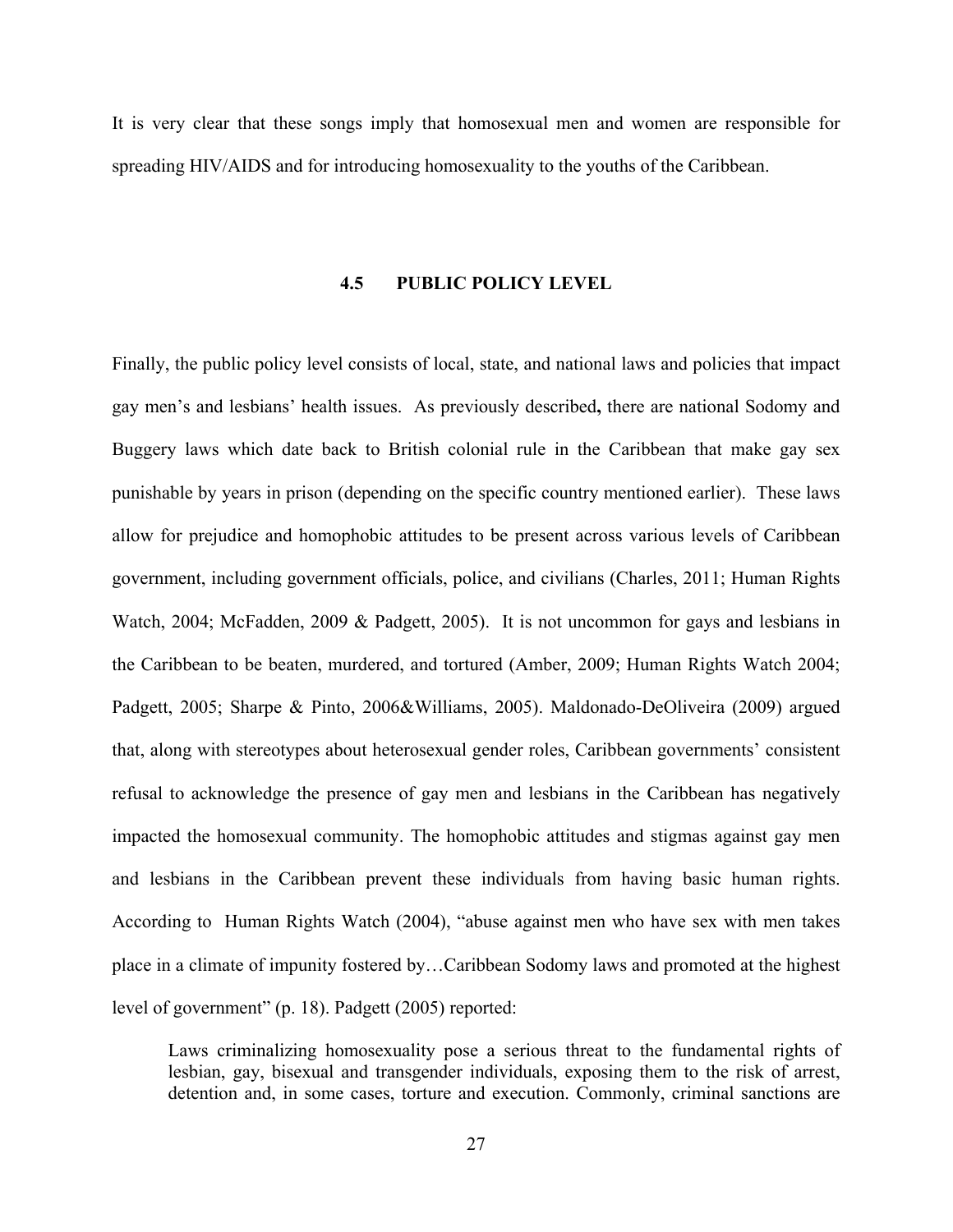accompanied by a raft of other discriminatory measures that affect access to a wide range of rights-civil, political, economic, and social and culture. We also know that criminalization perpetuates stigma and contributes to a climate of homophobia, intolerance and violence (p. 5).

There is no policy in place to protect the rights of gay men and lesbians in the Caribbean. Law enforcement's indifference and hostility toward the gay community allow individuals to commit violent crimes against homosexuals without fear of litigation and/or imprisonment. This has made victims less inclined to report attacks because they believe law enforcement and government officials will not deliver justice (Schleifer, 2004). The Parliament (prime minister and political leaders) is the highest level of government in all of the Caribbean, and it states that homosexuality is unacceptable and that persons who practice it endanger themselves and the country and should be imprisoned.

The fact that the law stipulates that homosexuality is a crime and punishable by years in prison allows the general population to regard homosexuality as wrong and justify violence against homosexual men and women. Therefore, when gay men and lesbians are victims of hate crimes, many feel that they do not have a voice, that they are powerless; they live in fear of their lives. Alexander (1994) stated:

I am an outlaw in my country of birth: a national; but not a citizen. Born in Trinidad and Tobago on the cusp of anti-colonial nationalist movements there, I was taught that once we pledged our lives to the new nation, 'every creed and race [had] an equal place.' I was taught to be believe 'Mas Day Done', that there would be an imminent end to foreign domination. Subsequent governments have not only eclipsed these promises, they have revised the vary terms of citizenship to exclude me. No longer equal, I can be brought up on charges of "serious indecency" under the Sexual Offences Act of 1986, and if convicted, serve a prison term of five years (5).

Additionally, anti-sodomy laws could prove detrimental in the war against HIV/AIDS because homosexual men and women may avoid necessary screenings for fear of prosecution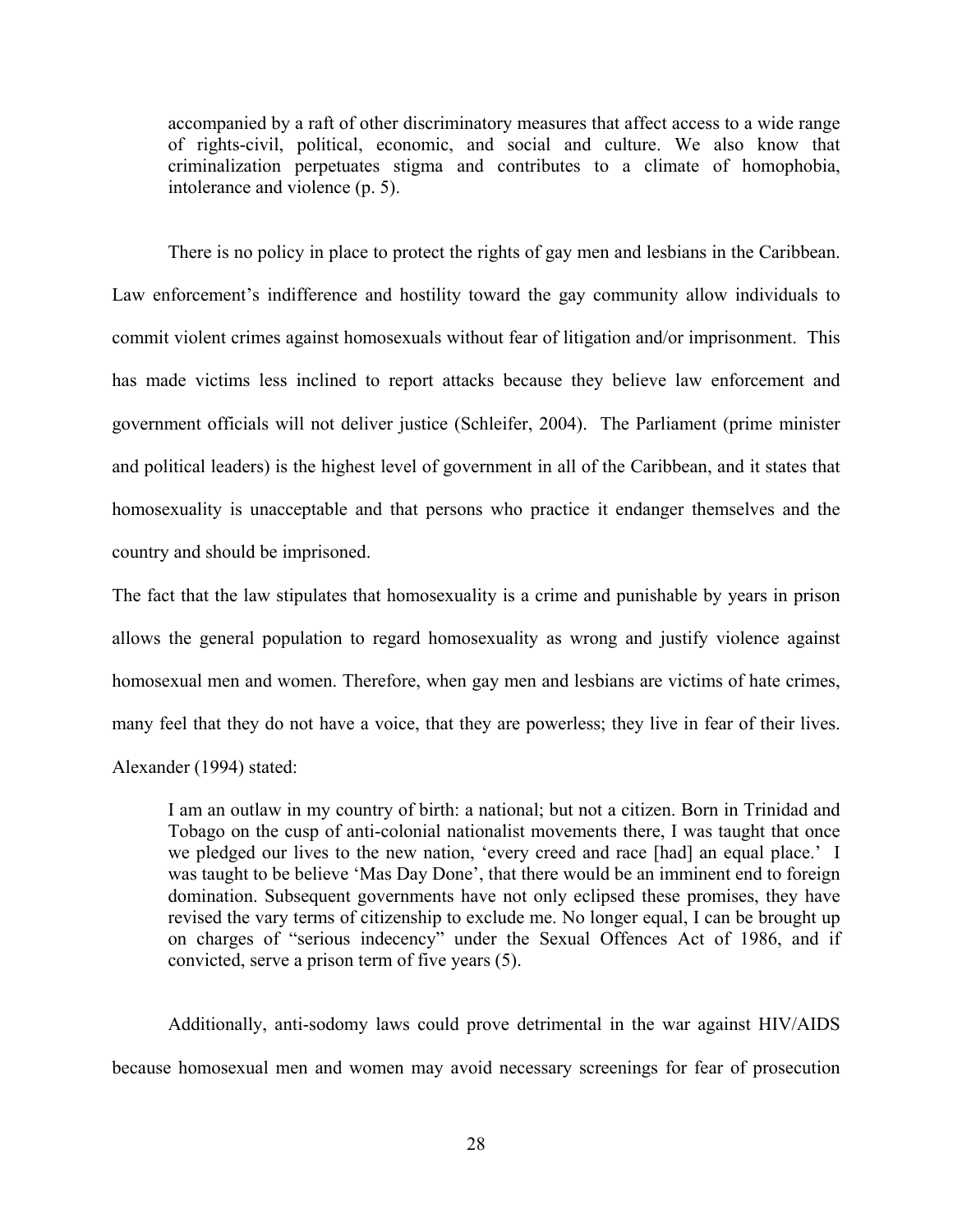once their sexual history has been disclosed (Williams, 2005b). The homosexual population struggles with homophobic attitudes shared by dominant figures within Caribbean society and their communities such as church leaders, government officials, family members, and fellow citizens.

#### **4.5.1 Colonial Sodomy and Buggery Laws**

Ideology and beliefs about human sexuality dating back to the era of British imperialism are prominent in the present Caribbean legal codes, which condemn homosexuality (Charles 2011). The laws are presented as they are written in each country because paraphrasing them would change their meaning. Daniel Ottosson (2006, 2008, & 2010) compiled the Sodomy and Buggery laws from each county's government website and books that deal with legislation criminalizing consensual sex between homosexual men and women.

#### **4.5.2 Trinidad and Tobago**

In Trinidad and Tobago, homosexual activity is illegal for both gay men and lesbians. The Sexual Offenses Act in Trinidad and Tobago can imprison homosexuals up to twenty-five years in prison, if it is proven that they committed the act of Buggery. The Sexual Offences Act 1986 states:

- **Male/Male** Illegal **Female/Female** Illegal
- **Sexual Offences Act 1986, Consolidated Version 2000**
- **Section13. (1)** A person who commits buggery is guilty of an offence and is liable on conviction to imprisonment-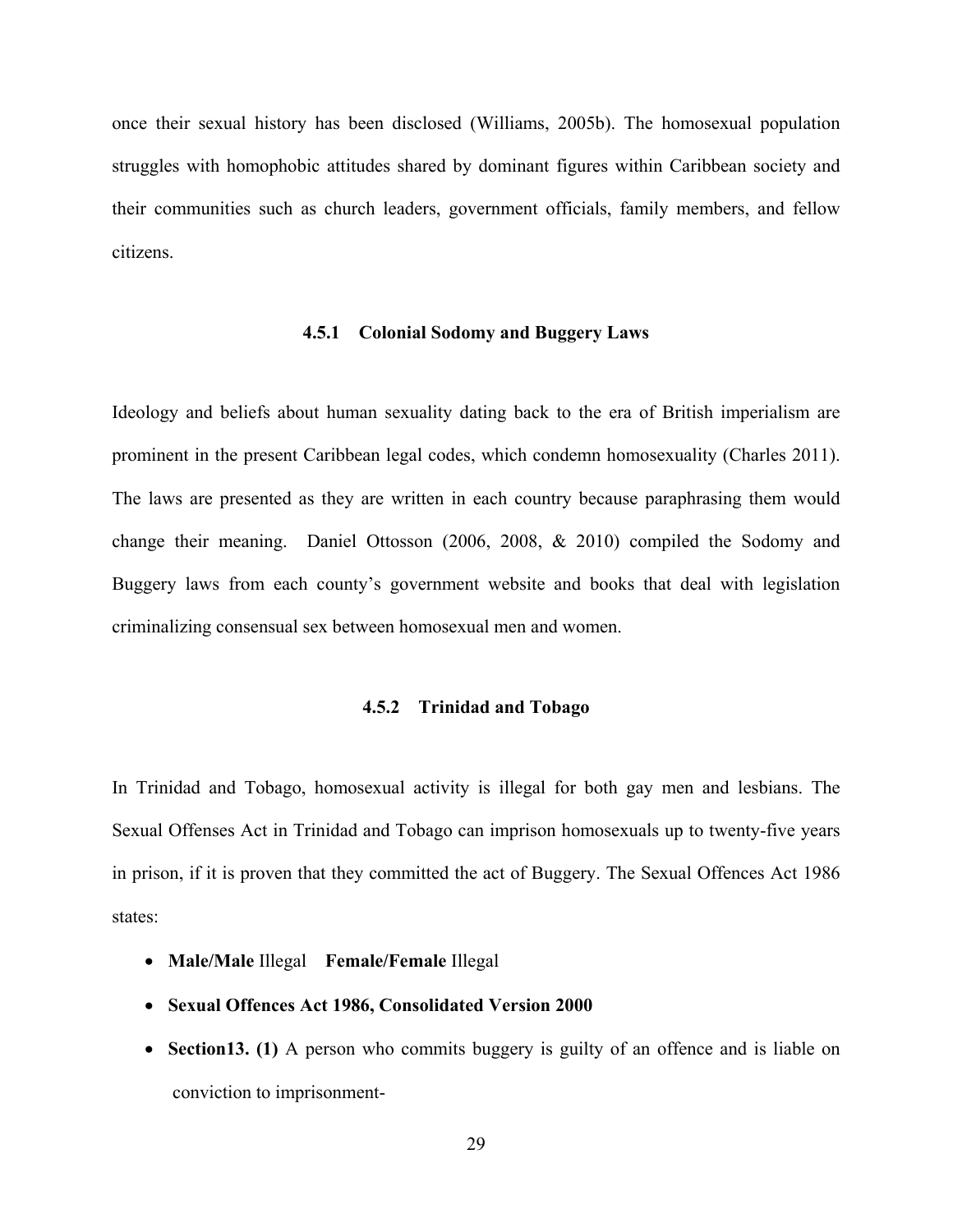(a) If committed by an adult on a minor, for life;

(b) if committed by an adult on another adult, for twenty-five years;

(c) if committed by a minor, for five years.

(2) in this section 'buggery' means sexual inter-course per anus by a male person with a male person or by a male person with a female person (Ottosson 2010:38).

## • **Section 16.**

(1)A person who commits an act of serious indecency on or towards another is guilty of an offence and is liable on conviction to imprisonment-

(a) if committed on or towards a minor under sixteen years of age for ten years for a first offence and to imprisonment for fifteen years for a subsequent offence;

(b) if committed on or towards a person sixteen years of age or more for five years.

(2) Subsection (1) does not apply to an act of serious indecency committed in private between-

(a) a husband and his wife; or

(b) a male person and a female person each of whom is sixteen years of age or more, both of whom consent to the commission of the act.

(3)An act of serious indecency is an act, other than sexual intercourse (whether natural or unnatural), by a person involving the use of the genital organs for the purpose of arousing or gratifying sexual desire (Ottosson 2010:38).

The Immigration Act of Trinidad and Tobago which falls under article 8(18/1) includes the following specific provision that prohibits homosexuals from entering the country:

[e]xcept as provided in subsection (2), entry into Trinidad and Tobago of the persons described in this subsection, other than citizens and, subject to section 7 (2), residents, is prohibited namely;

(e) prostitutes, homosexuals or persons living on the earning of prostitutes or homosexuals, or persons reasonably suspected as coming to Trinidad and Tobago for these or any other immoral purposes;

(f) persons who are reasonably suspected of attempting to bring into Trinidad and Tobago or of procuring prostitutes or other persons for the purpose of prostitution or homosexual or other immoral purpose (Ottosson, 2010, p. 38).

Homosexuals are not only prohibited from entering Trinidad and Tobago, but also they can be

deported if it is proven that they engaged in same-sex activities; however, this law is not strongly

enforced.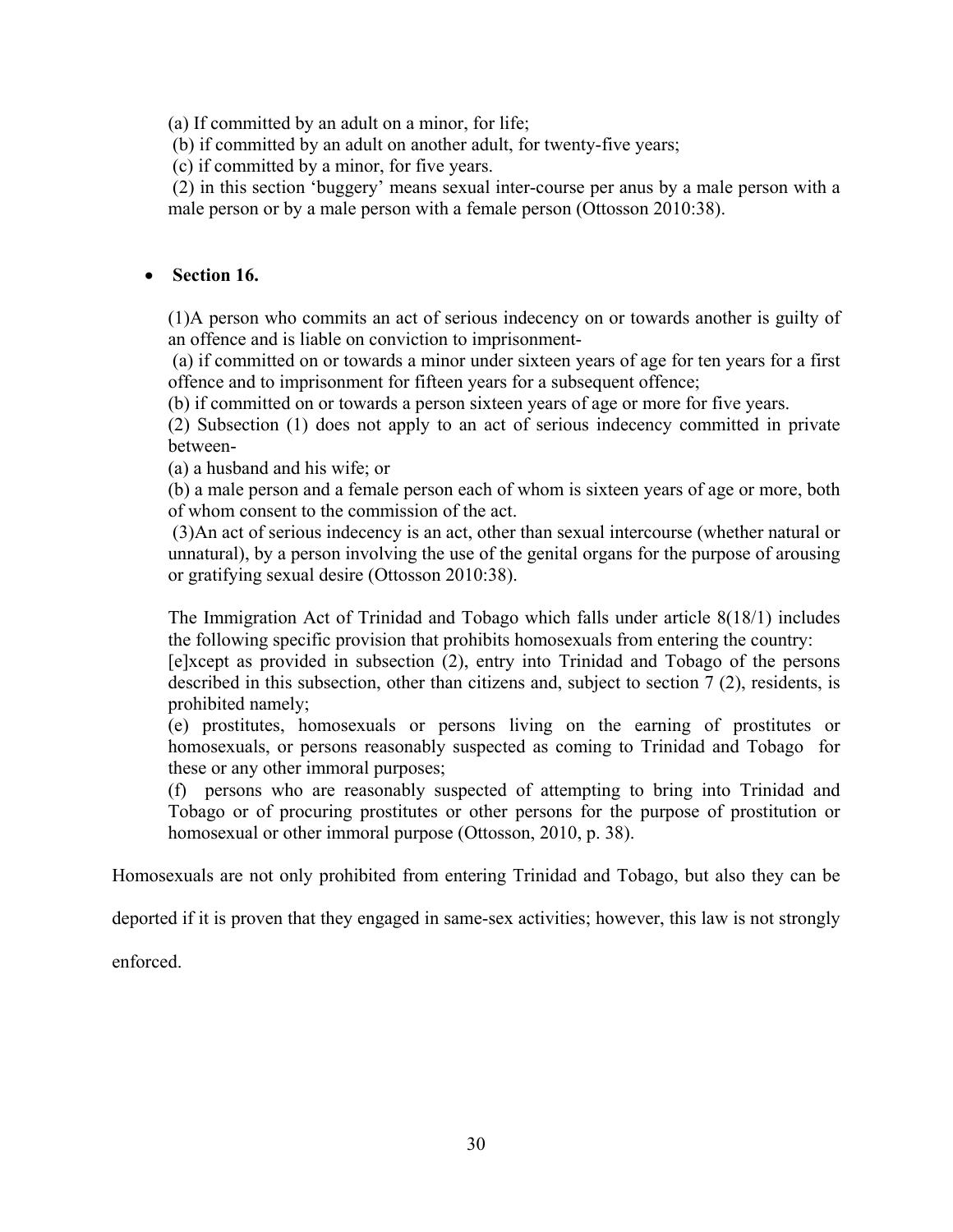#### **4.5.3 Jamaica**

Jamaican criminal code prohibits sex between gay men; however, lesbians engaging in same-sex

activities are also a societal taboo. The 1864 Offenses Act Law in Jamaica states that engaging in

homosexual activities is a crime punishable by 10 years of hard labor in prison.

"The Offence Against the Person Act": **Male/Male**-illegal **Female/Female** Legal

#### **Article 76 "Unnatural Crime"**

Whosoever shall be convicted of the abominable crime of buggery [anal intercourse] committed either with mankind or with any animal, shall be liable to be imprisoned and kept to hard labor for a term not exceeding ten years (Ottosson, 2006, p. 20).

### **Article 77 "Attempt"**

Whosoever shall attempt to commit the said abominable crime, or shall be guilty of any assault with intent to commit the same, or of any indecent assault upon any male person, shall be guilty of a misdemeanor, and being convicted thereof shall be liable to be imprisoned for a term not exceeding seven years, with or without hard labor (Ottosson, 2006, p. 20).

#### **Article 78 "Proof of Carnal Knowledge"**

Whenever upon the trial of any offence punishable under this Act, it may be necessary to prove carnal knowledge, it shall not be necessary to prove the actual emission of seed in order to constitute a carnal knowledge, but the carnal knowledge shall be deemed complete upon proof of penetration only (Ottosson, 2006, p. 20).

## **Article 79 "Outrages on Decency"**

Any male person who, in public or private, commits, or is a party to the commission of, or procures or attempts to produce the commission by any male person of, any act of gross indecency with another male person, shall be guilty of a misdemeanor, and being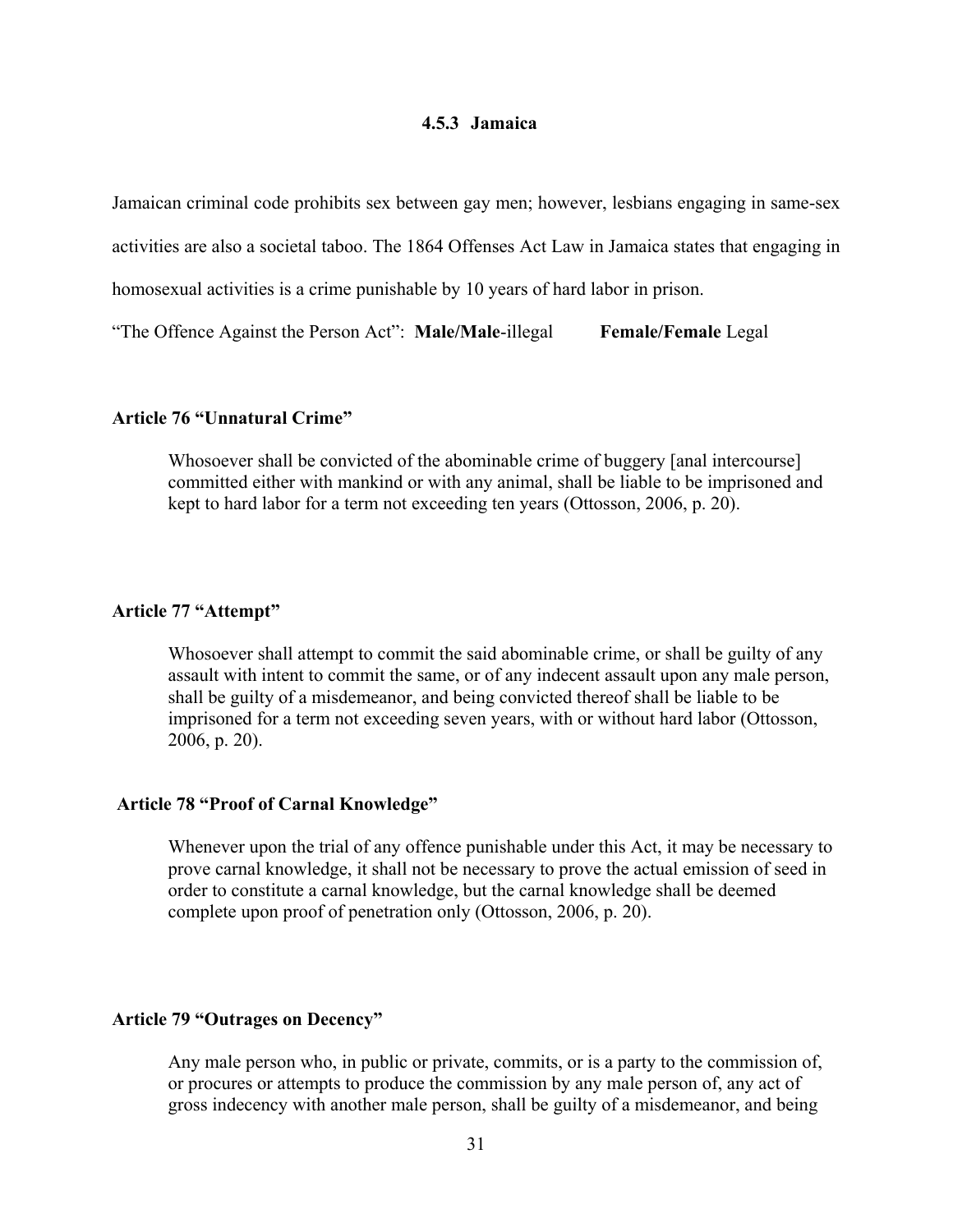convicted thereof shall be liable at the discretion of the court to be imprisoned for a term not exceeding 2 years, with or without hard labor (Ottosson, 2006, p. 20).

#### **4.5.4 Bahamas**

The Bahamas is the only Commonwealth country in the Caribbean that has decriminalized sexual activities between same-sex couples. Both gay and lesbian same-sex sexual activity is legal in the Bahamas; however, there is still widespread homophobia in the country. Homosexual acts were decriminalized in the Bahamas in 1991, when the country repealed Sodomy and Buggery laws. Although homosexuality has been decriminalized, there still exist the following provisions of the law that criminalize homosexuality:

**Section 16 of the Sexual Offence and Domestic Violence Act 1991**, still makes it a crime for same-sex couples to have sex in public settings.

**Section 2 and 16 of the Sexual Offence and Domestic Violence Act 1991**: "Sexual intercourse with someone of the same sex under the age of 18 year old is a crime" (Ottosson, 2008, p.45). The following falls under Section 2 of the same Act:

"There are two specific aspects of the criminal code that still discriminates against gay, lesbian and bisexual people. First the legal age of consent to engage in homosexual conduct is 18 years old, whereas heterosexual conduct is 16 year old. Special provisions of the criminal code define and prohibit public gay sexual conduct differently than it does for heterosexual conduct" (Ottosson, 2008, p. 45).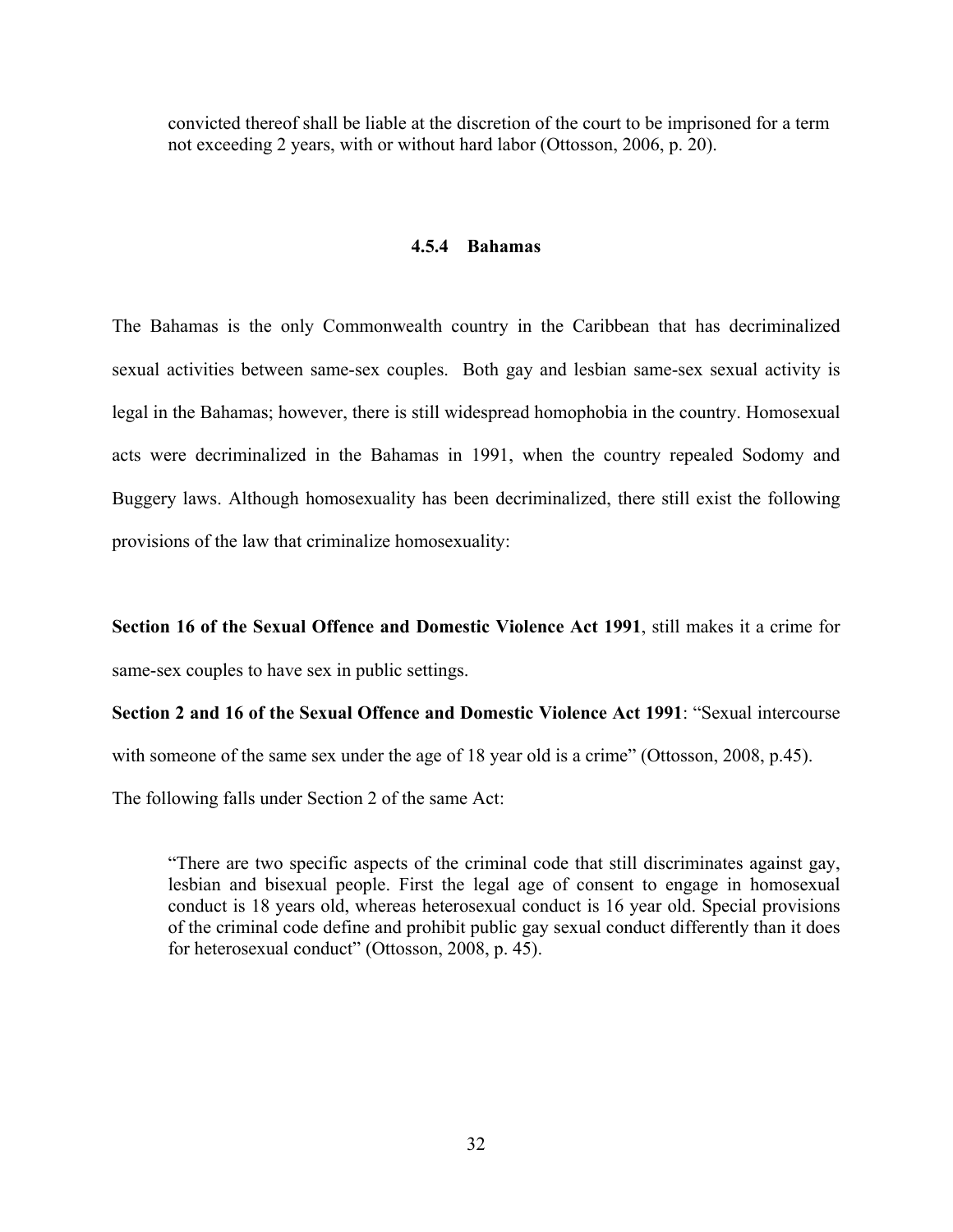#### **4.5.5 Barbados**

In Barbados, homosexual acts are illegal and can carry a life sentence in prison; however, the law

is not strongly enforced. The Sexual Offence Act 1992 contains the following provision that

criminalizes homosexuality:

#### **"Sexual Offences Act 1992", Chapter 154**

In Barbados same- sex couples (male/male and female/female) engaging in sexual activity is illegal

**Buggery-** Section 9. "Any person who commits buggery is guilty of an offence and is liable on

conviction or indictment to imprisonment for life" (Ottosson, 2008, p. 9).

#### **"Serious Indecency-Section 12"**

(1) A person who commits an act of serious indecency on or toward another or incites another to commit that act with the person or with another person is guilty of an offence and, if committed on or toward a person 16 years of age or more or if the person incited is of 16 years of age or more, is liable on conviction to imprisonment for a term of 10 years (Ottoson, 2008, p. 9).

(2) A person who commits an act of serious indecency with or toward a child under the age of 16 or incites the child under that age to such an act with him or another, is guilty of an offence and is liable on conviction to imprisonment for a term of 15 years. (3) An act of serious indecency is an act, whether natural or unnatural by a person involving the use of genital organs for the purpose of arousing or gratifying sexual desire (Ottosson, 2008, p. 9).

## **4.5.6 Saint Vincent and the Grenadines**

In Saint Vincent and the Grenadines, homosexual acts are illegal for both gay men and lesbians.

Sections 146 and 148 of 1990 Criminal Code state: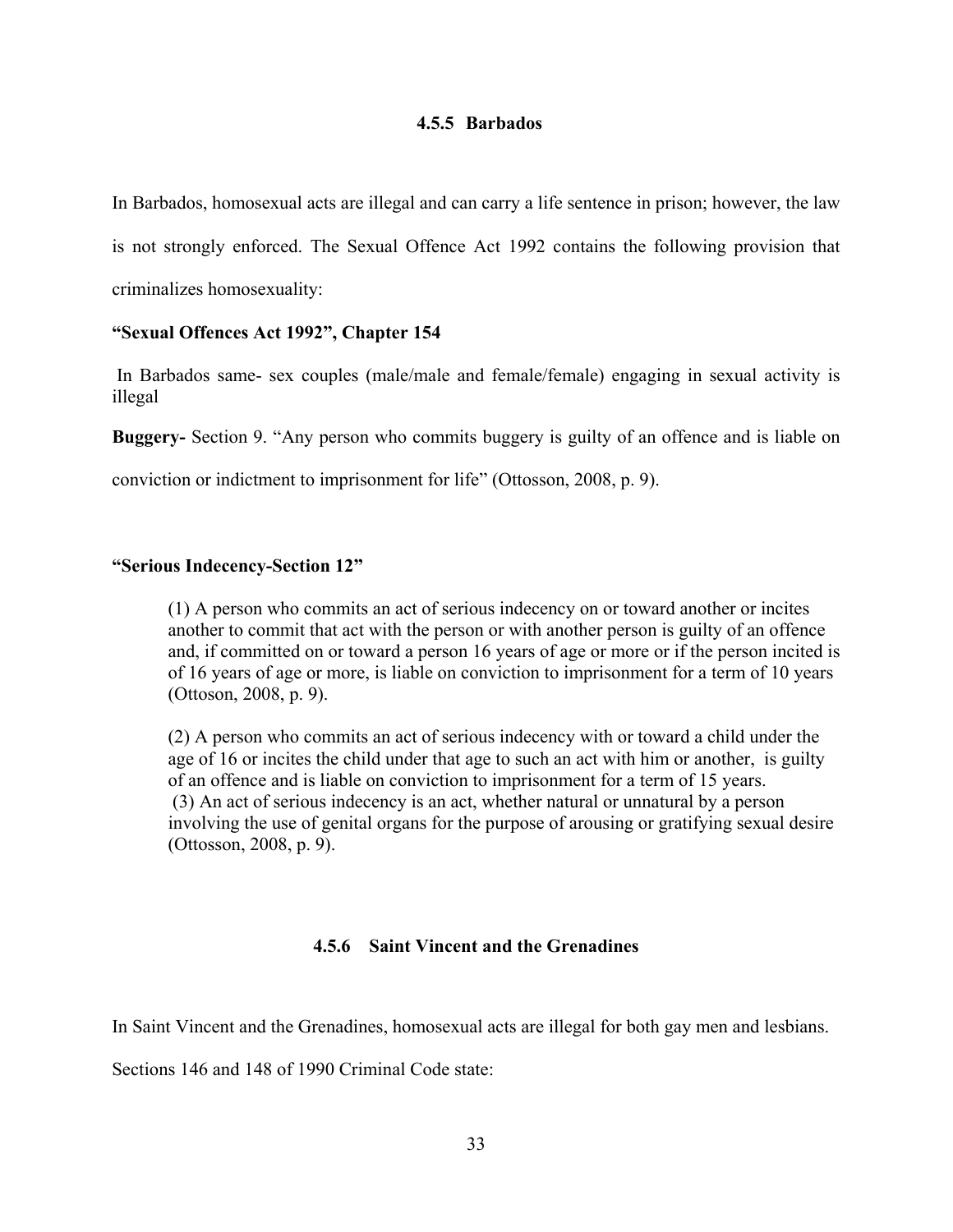**Male/Male** Illegal **Female/Female** Illegal

### **Section 146**

Any person who – commits buggery with any other person; commits buggery with an animal; or permits any person to commit buggery with him or her; is guilty of an offence and liable to imprisonment for ten years (Ottosson, 2008, p. 33).

### **Section 148**

Any person, who in public or private, commits an act of gross indecency with another person of the same sex, or procures or attempts to procure another person of the same sex to commit an act of gross indecency with him or her, is guilty of an offence and liable to imprisonment for five years (Ottosson, 2008, p. 380).

## **4.5.7 Saint Kitts and Nevis**

Saint Kitts and Nevis criminalizes only homosexual acts that are committed between males.

**Male/Male** Illegal **Female/Female** Legal

**Section 56 and 57 of the Offences Against the Person Act states:** 

#### **Section 56**

"The abominable crime of buggery up to 10 years imprisonment, with or without hard labor"

(Ottosson 2008:32).

#### **Section 57**

Whosever attempts to commit the said abominable crime, or is guilty of any assault with intent to commit the same, or of any indecent assault upon any male person, is guilty of misdemeanor, and being convicted thereof shall be liable to be imprisoned for any term not exceeding four (4) years with or without hard labor (Ottosson, 2008, p. 32).

These Caribbean countries continue to implement British colonial sexual act laws that prohibit same-sex couples (especially male) from engaging in sexual intercourse; however, some of these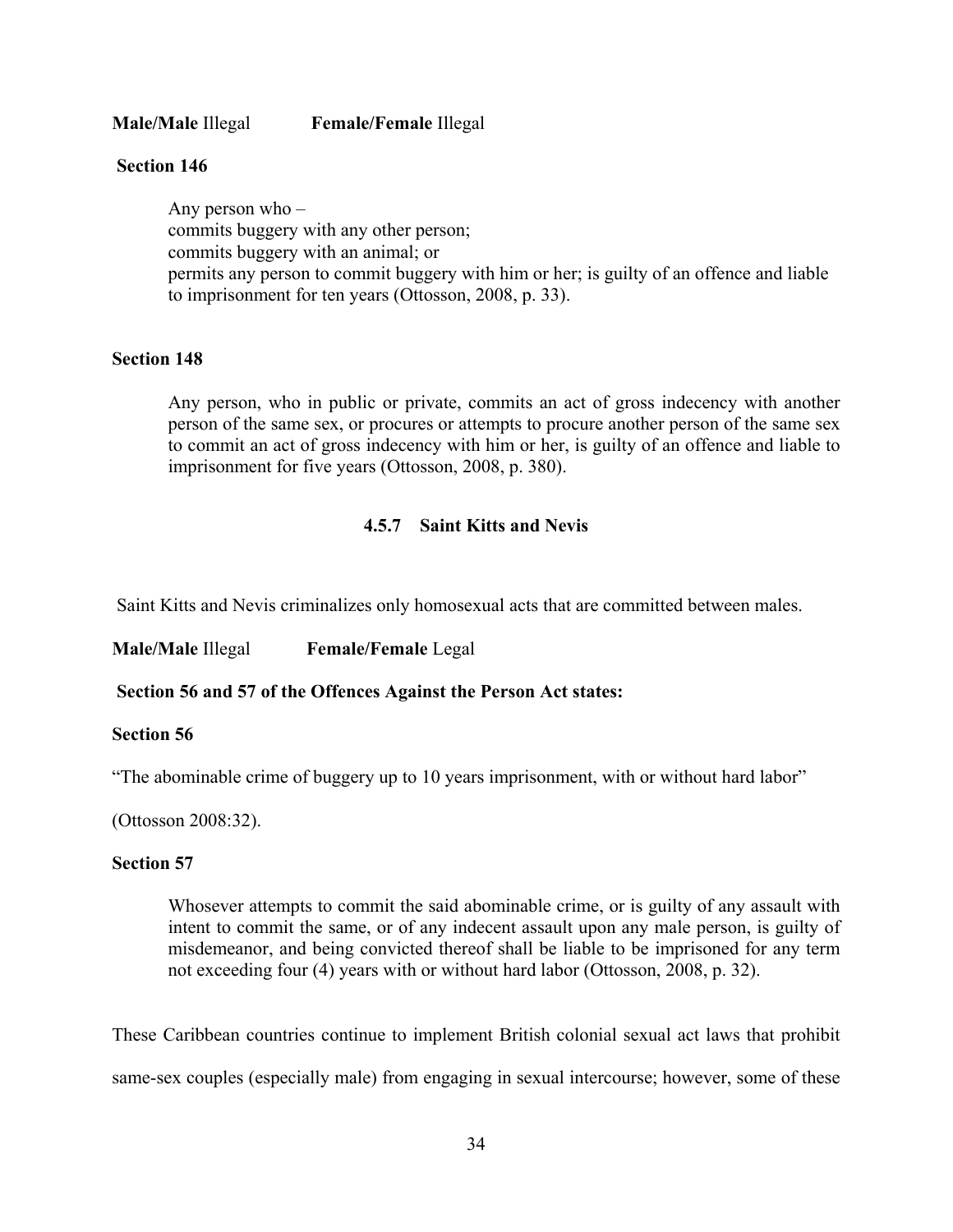countries have no laws prohibiting sexual acts between females (although lesbianism is also looked upon negatively).

#### **4.5.8 Caribbean laws invade the privacy of gay men and lesbians and create inequality**

According to Human Rights Watch (2004) violent crimes in the Caribbean against gay men include beatings, armed attacks, and murder, and physical attacks against homosexuals are often accompanied by statements of intent to kill homosexuals. The homophobic attitude of the Caribbean government and law enforcement limits protection and safety for homosexuals. Charles (2011) reports that negative representation of homosexuality in the Caribbean and the violent attacks against homosexuals forces them to remain "in the closet" for their safety. Homosexuals in the Caribbean are, therefore, oppressed and led to believe that they are not entitled to the same basic civil rights as the heterosexual community. For instance because of the laws that forbid same-sex couples from engaging in sexual activities, many homosexual men and women fear reporting crimes perpetuated against them to the police; thus, statistics on these cases are likely not frequently lack accurate. As Charles (2011) reported:

Negative talk about homosexuality in everyday social interactions that have the backing of the law gives license to police brutality toward gays. Part of the unfettered hostility toward gays is explained by the belief within Caribbean society that homosexuality is linked to pedophilia (p.12).

Although Human Rights Watch (2004) has been calling for changes in laws to protect the rights of gay men and women against violence, brutal attacks against homosexual men and women continue in the Caribbean. Major cities in the Caribbean, such as Kingston, Jamaica have a high incidence of hate crimes committed against homosexual men and women. Also, homosexual men and women within the prison system are not safe from homophobic attitudes and violence.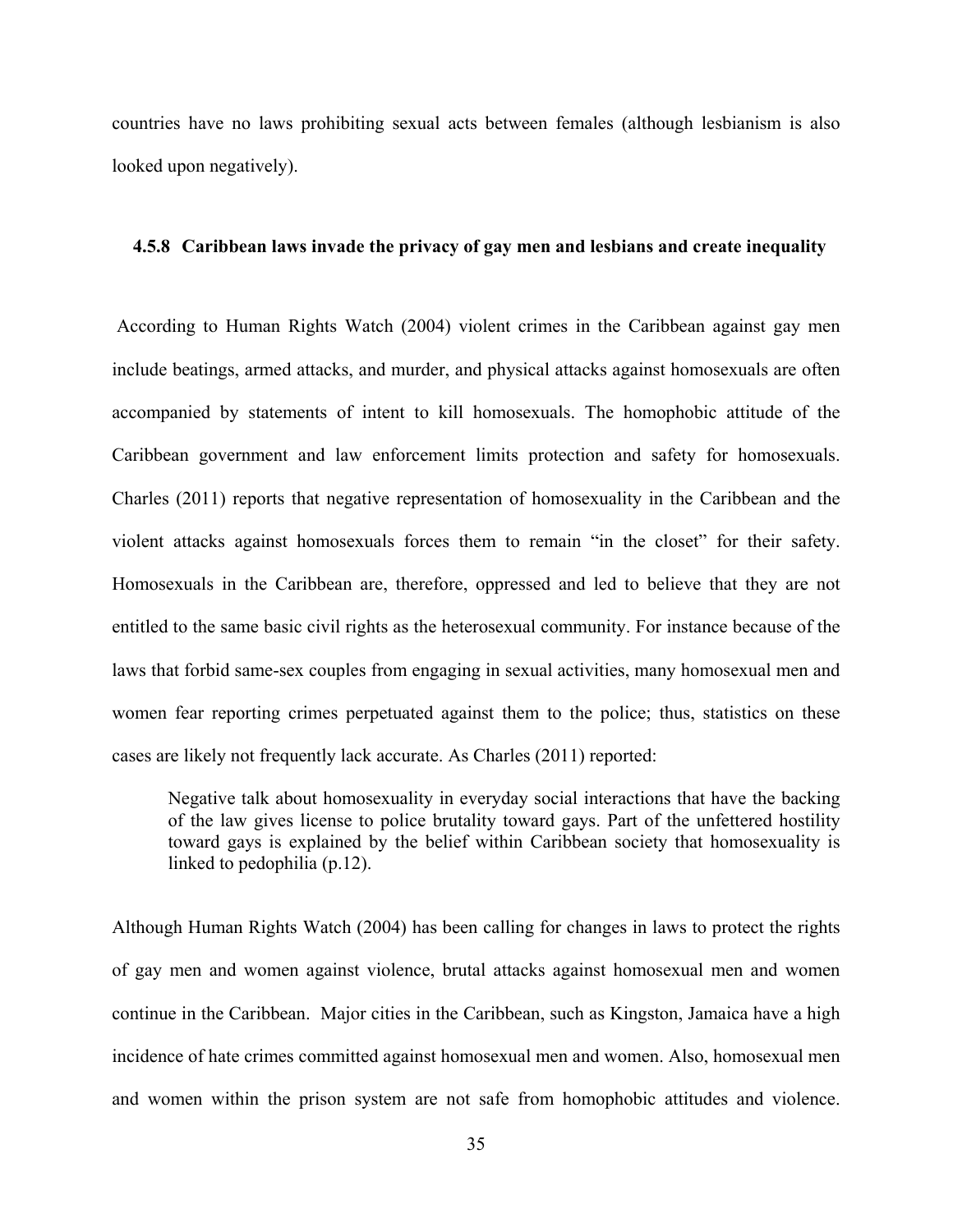Many individuals who are believed to be gay have been murdered by their fellow inmates (Titus, 2008). Rather than advocating on behalf of gay men and lesbians, police officers have been known to victimize this community.

Padgett (2005) stated that human rights activists have asked government officials in St. Kitts to investigate and prosecute acts of violence committed against gay men and women in order to ensure that that this community gets the same level of protection as the heterosexual community in their country. Padgett continued, "The failure to do so may reflect institutionalized homophobia, as well as a general lack of state capacity to ensure order and security" (p. 4). However, many government officials in the Caribbean refuse to extend help to individuals they see as deviant or dangerous (Murray, 2012).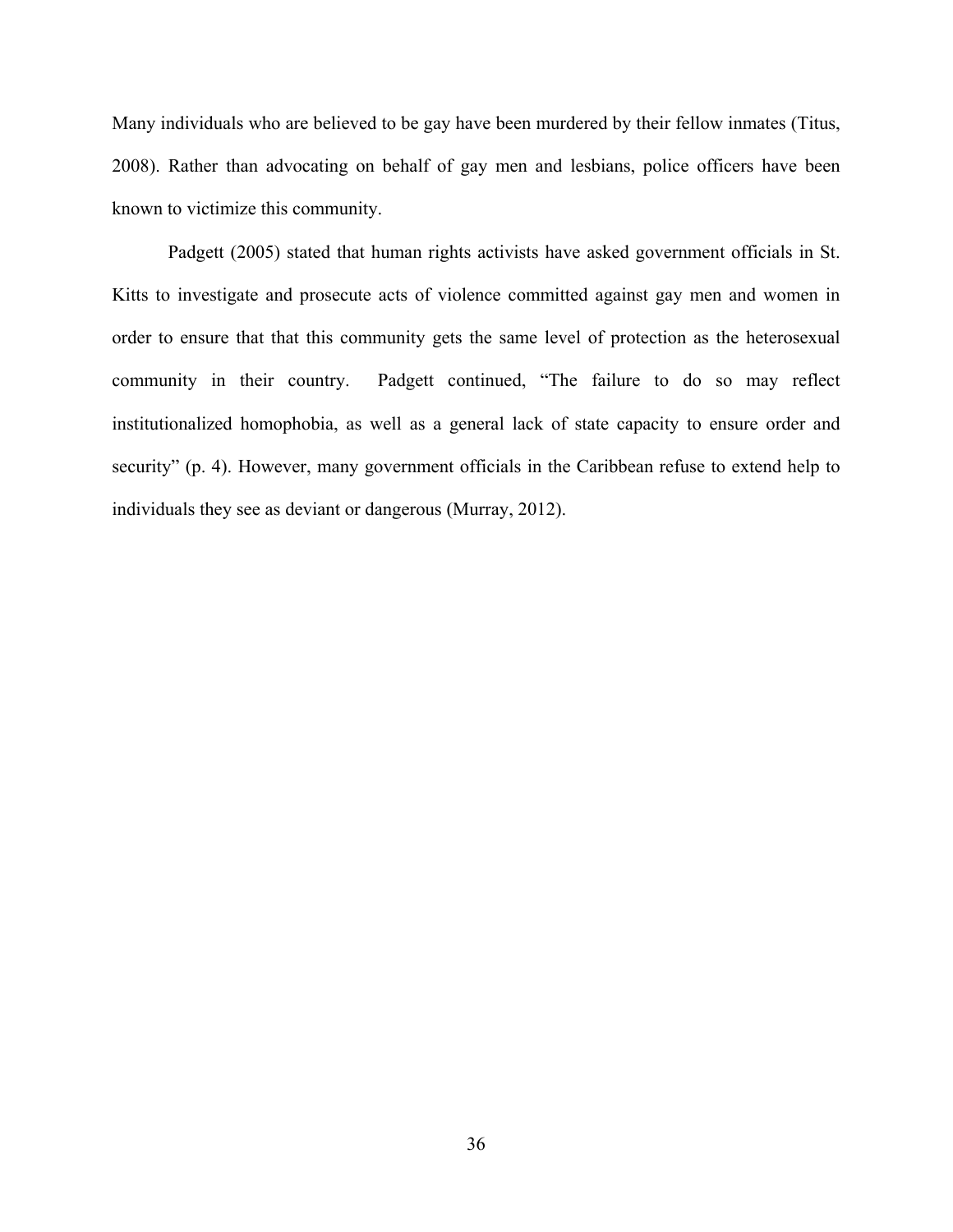#### **5.0 IMPACT ON HEALTH**

Despite the growing number of gay and lesbian communities in the Caribbean, the relevant authorities continually fail to address their health issues including the continued lack of access to HIV testing and prevention programs due in part to the oppression these individuals face (Human Rights Watch, 2004). Titus (2008) reported that "Caribbean homophobia has its roots in the linking of HIV/AIDS with homosexual males and that this belief is a barrier to combating  $HIV/AIDS"$  (p. 3).

Acosta (2011) stated that "institutional" homophobia is also a problem. Acosta continued "the Joint United Nations Program on HIV/AIDS (UNAIDS) indicates that penalization of homosexuality in the Caribbean is one of the main obstacles to controlling the epidemic that affects some 240,000 people in the Greater and Lesser Antilles" (p. 3). Many heterosexual people in the Caribbean also continue to deny the existence of the homosexual community, which has resulted in many homosexual men and women feeling like second-class citizens (Williams, 2005a)

In the Caribbean, AIDS is considered a homosexual disease, and gay men are blamed for spreading the disease (Murray, 2012). This forces homosexual men and women to hide their sexuality, which means they are not being diagnosed for HIV/AIDS or getting treatment. Carr (2005) reported that "HIV/AIDS is still perceived by some to be a gay disease" (p. 388). Although there are research studies that show that HIV/AIDS is not limited to the gay and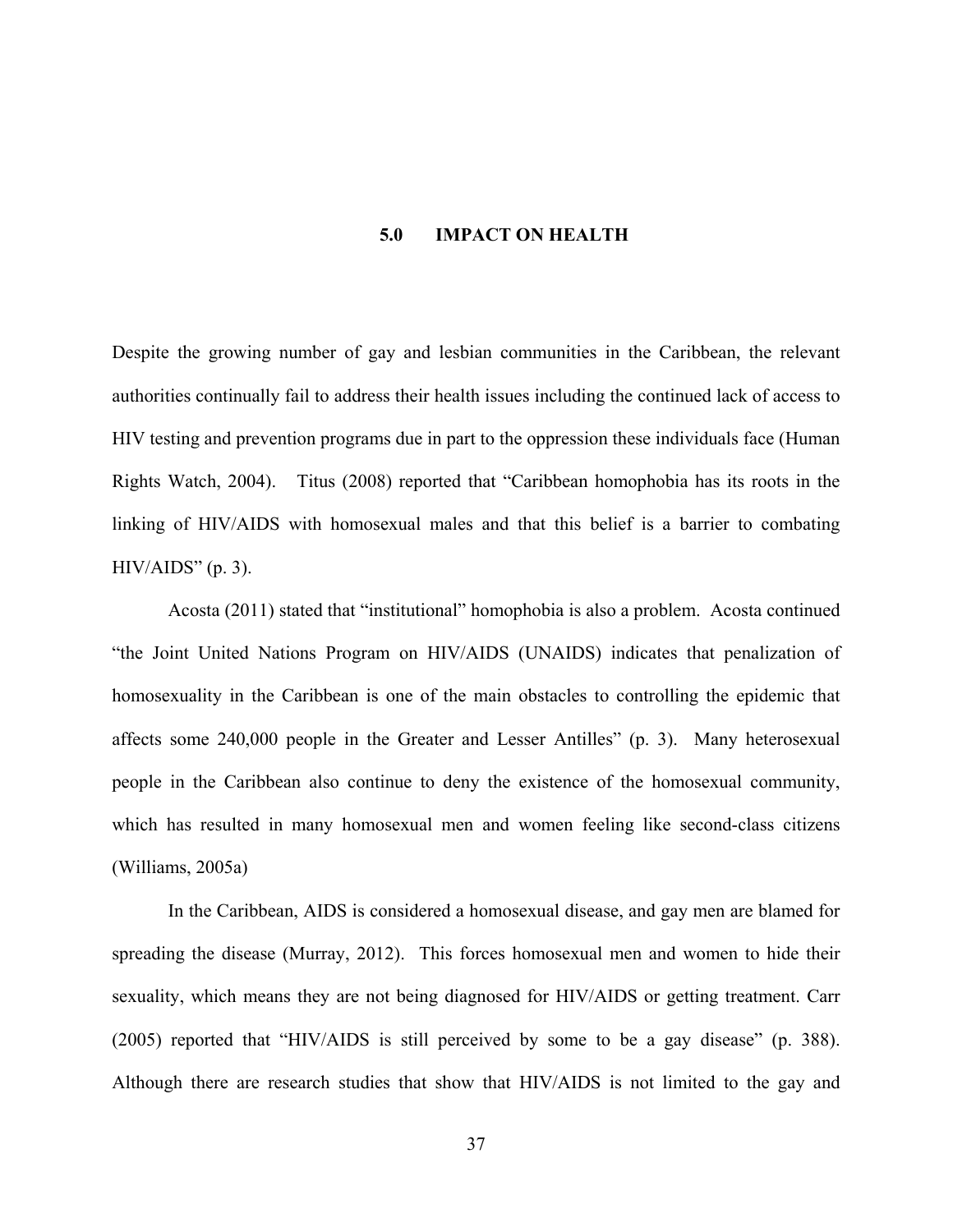lesbian community, the perception that gay men are responsible for the spreading of HIV/AIDS continues to stigmatize homosexual people. In Trinidad and Tobago, a deep-seated stigma toward homosexuals has resulted in alienation and shame for gay men; fear of judgment within health services gives these men a sense of worthlessness and paralyzes them from gaining a sense of self-efficacy, even when it relates to health services and crimes against them (Rutledge, Abell, Padmore & McCann, 2008). For example, the fear of homosexuality leads many men to not get a rectal examination by their doctors to check for prostate cancer (McFadden, 2009).

The deep-seated social stigma and homophobic attitudes in the Caribbean create barriers to gathering data about the health status of gay and lesbian individuals. For example, the laws against homosexuality in the Caribbean create barriers to obtaining accurate data on the mode of transmission of HIV/AIDS and current incidence rates. Data obtained from National HIV/AIDS Commission of Barbados (2001) reported that from December 1984 to March 2001 only 5.7% of HIV/AIDS cases among homosexuals or bisexuals, and the mode of transmission was primarily via blood transfusion. Human Rights Watch (2004) reported that 5.4% of all cases of AIDS were among homosexuals and bisexuals, based on information from the Jamaican Ministry of Health Statistics. The Ministry of Health Statistics stated the actual percentage of HIV/AIDS cases acquired through same-sex contact may be higher, but the fact that homosexuality is illegal, along with stigma and discrimination attached to homosexuality, hinders homosexual men and women from disclosing that they have a same-sex partner. According to Williams (2005b) most gay men and lesbians in the Caribbean do not get tested for HIV/AIDS or admit their sexual orientation to a healthcare worker.

Padgett (2005) cited a report from the Ministry of Health on HIV/AIDS in Saint Kitts and Nevis:

Stigma associated with same-sex couples (male) resulted in some gay men resorting to having girlfriends as an alibi... the sodomy and buggery laws creates [sic] an atmosphere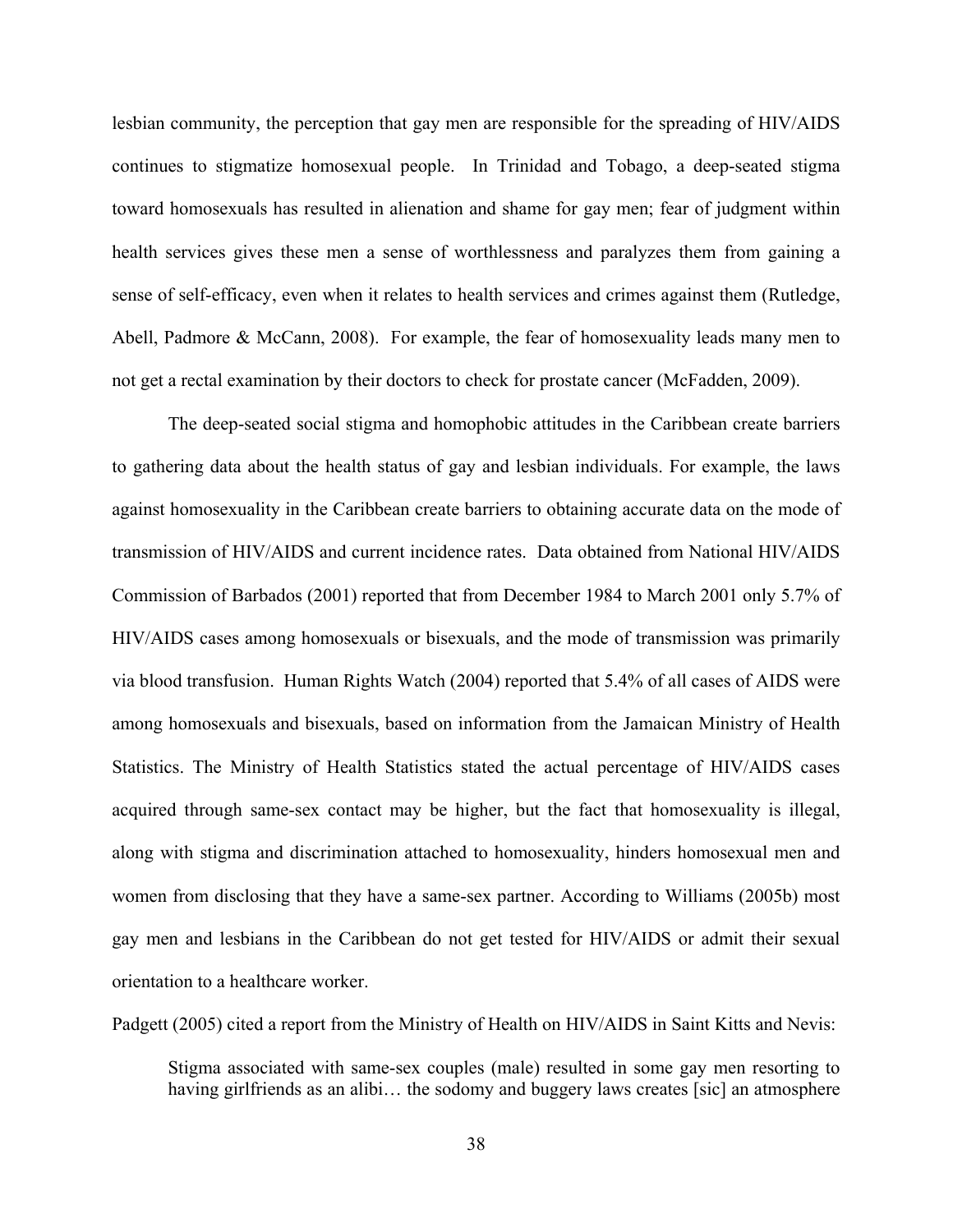for gay men to go underground, which ends up impeding access to health education and STD/HIV treatment (p. 2).

Some Caribbean countries have implemented HIV/AIDS prevention programs in an effort to educate their citizens about the risk of HIV/AIDS infection; however, the homosexual community is not being targeted (Rutledge et al., 2009).

Carr (2002) cited work from a qualitative study conducted by Bain (1998) assessing the attitude of Jamaican healthcare workers toward individuals with HIV/AIDS. The Bain study revealed that healthcare workers were less inclined to offer immediate treatment to homosexual people who were HIV/AIDS positive compared to heterosexual people with HIV/AIDS. Carr (2002) also cited a quote from Bain's (1998) study, which reported that an association of HIV/AIDS with homosexuality has "created attitudinal barriers at individual and institutional levels and has resulted in protracted delays in the community's response to the HIV epidemic" (p. 7). Carr cited work from a qualitative study from Wickramasuriya (1994) that found similar prejudices among medical students at University of West Indies-Barbados campus. According to the Trinidad and Tobago Anti-Violence Project (2009):

These men's narratives illustrate their sense that they have no confidence, that health care providers, protective services… in support for victims of sexual violence will not simply revictimize them. They refused…peer and professional counseling services, free medical examination, STI screening and post-exposure prophylaxis for HIV (p. 2).

This illustrates that the negative attitudes of healthcare workers toward gay men results in these individuals not getting adequate HIV/AIDS treatment and access to care.

Charles (2011) reported:

The government's policy to provide anti-retroviral treatment is failing because of the human rights abuse against gay men infected with the AIDS virus not to reveal their HIV status and their sexual orientation to health workers. Homosexuals in turn are blamed for the AIDS epidemic with the representation that AIDS is a homosexual disease and the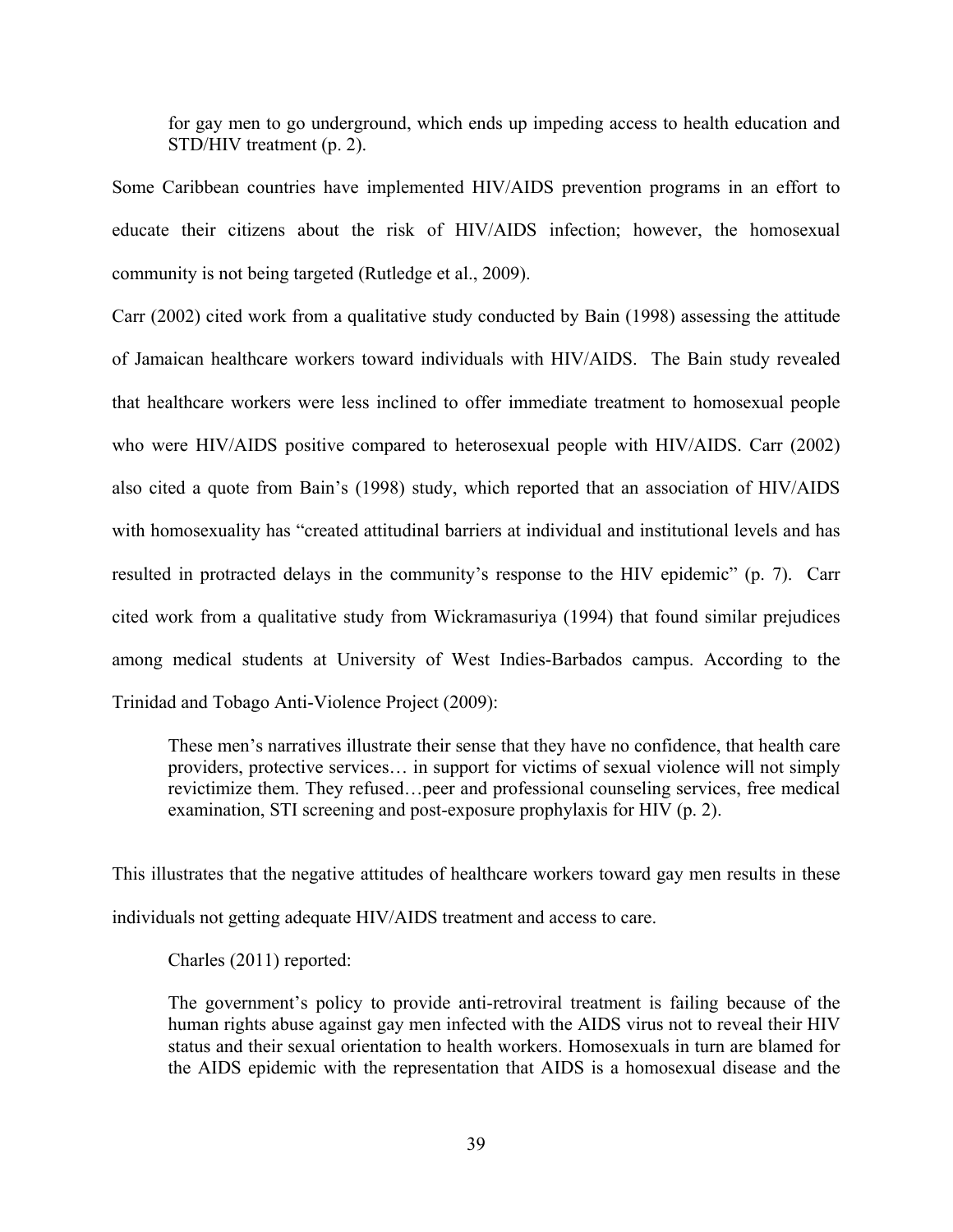homosexuals are spreading AIDS. This forces homosexuals underground and beyond the place of diagnosis, treatment, and care. HIV among gay men is a hidden epidemic (p. 13).

The fact that many gay men and lesbians are not getting HIV testing compounds the risk of HIV/AIDS spreading in the Caribbean. Also, Caribbean government healthcare officials are unable to effectively assess the number of HIV/AIDS patients in order to allocate funding for prevention programs and treatments.

According to the Trinidad and Tobago Anti-Violence Project (2009):

These men's narratives illustrate their sense that they have no confidence, that health care providers, protective services… in support for victims of sexual violence will not simply revictimize them. They refused…peer and professional counseling services, free medical examination, STI screening and post-exposure prophylaxis for HIV (p. 2).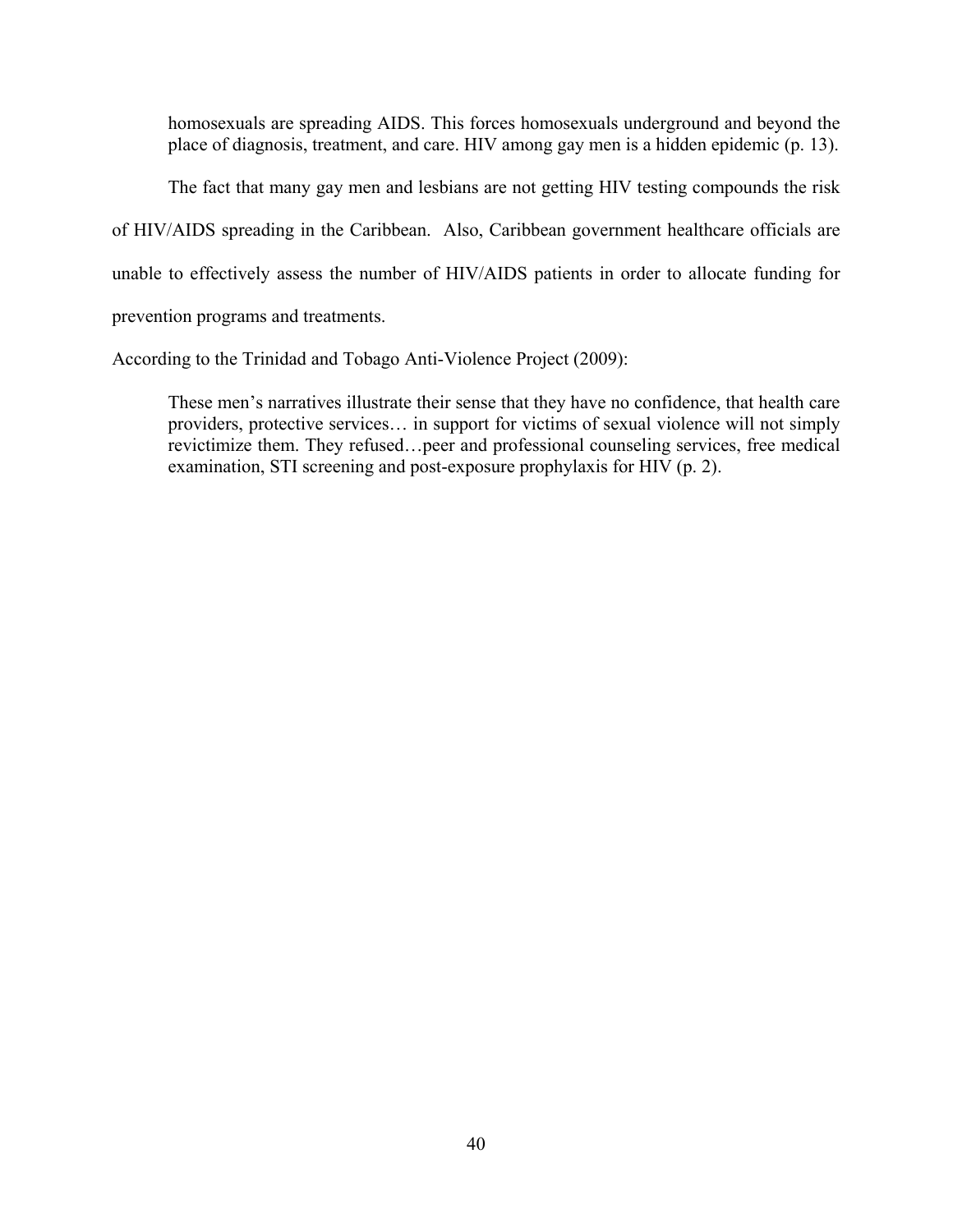#### **6.0 CONCLUSION**

Many problems for gay men and lesbians in the Caribbean stem from religious doctrine, cultural beliefs, and the Sodomy and Buggery laws, all of which serve to stigmatize them and perpetuate the homophobic attitudes held against the homosexual community. Despite the fact that most Caribbean countries are trying to accept and embrace individuals for who they are by not discriminating against an individual based on race, religion, or ethnicity, the homosexual community in the Caribbean is not embraced. The findings from this reveal that gay men and lesbians in the Caribbean face many barriers such as: stigma, discrimination, and lack of access to HIV testing and HIV/AIDS education and treatment. The strongest barriers to health for gay men and lesbians seem to stem from the devoutly religious Caribbean stance against homosexuality, the Sodomy and Buggery laws, and the cultural norms about what it means to be a Caribbean man.

Although there are homosexual communities in the Caribbean, many political leaders refuse to repeal the Sodomy and Buggery laws, address violent crimes committed against homosexuals, or ensure that gay men and lesbians receive the same types of legal protections as heterosexuals. Homosexual people deserve the same legal protection as other minorities, including other races and religions.

Using the social-ecological model as a framework on homosexual individuals' health and well-being in an effort to develop interventions, the literature review identified barriers that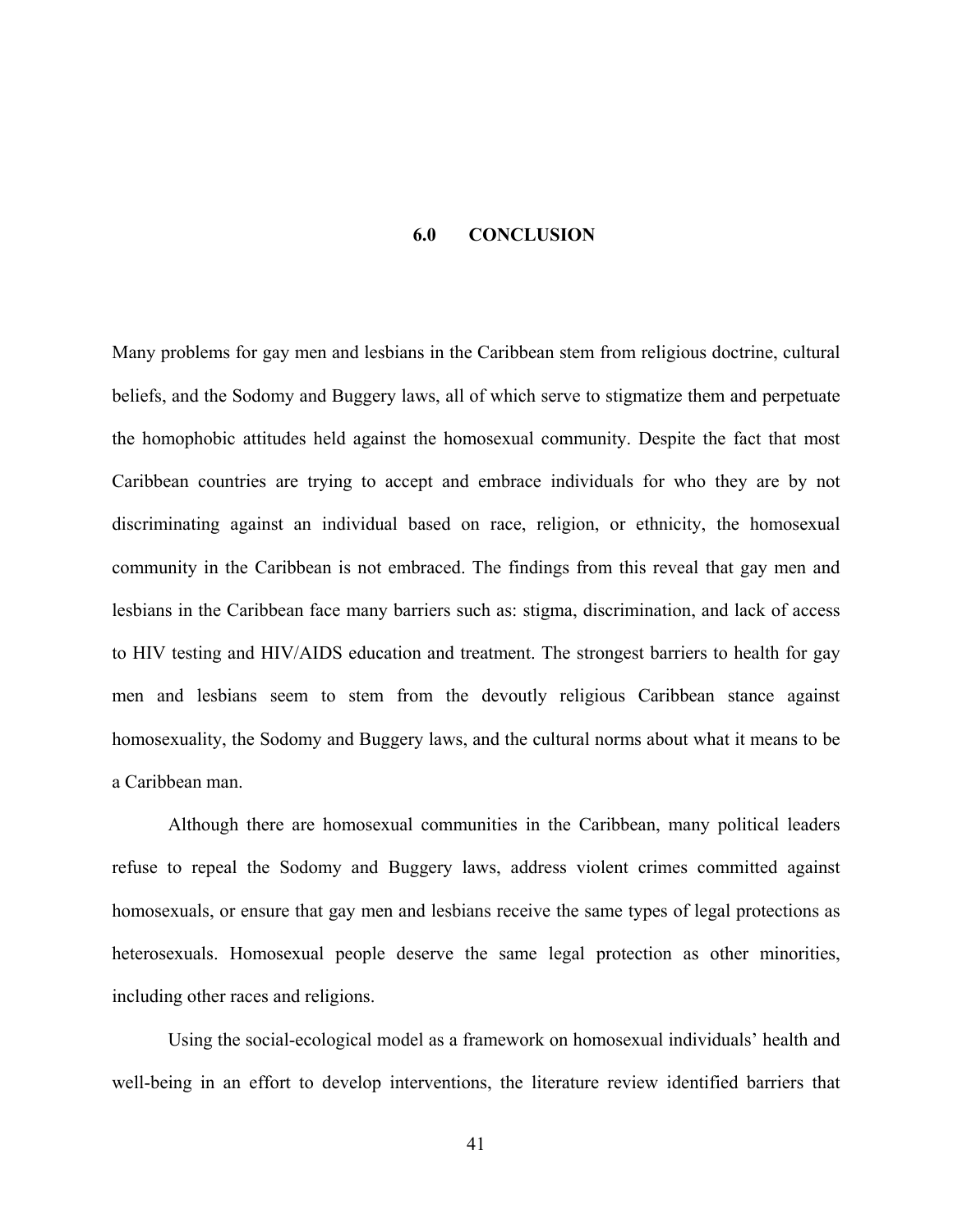suggest the need for intervention at each social-ecological level. Also, the review identified the following limitations in the literature: 1) there were more articles about gay men than lesbians despite the fact that there are laws against lesbians in the Caribbean; 2) data were limited on the percentage of gay men and lesbians in the Caribbean; 3) data were limited on crimes or violent attacks against gay men or lesbians; 4) data were limited on educational programs addressing HIV/AIDS awareness and prevention. Also, the following limitation were identified no new data were generated about homosexuals issues in the Caribbean and as result non peer reviewed sources were used.

In order for there to be positive health outcomes for gay men and lesbians, the Caribbean needs to reduce the pressure of adhering to stereotypical anti-homosexual culture. Caribbean governments and individuals need to accept homosexuals as a legitimate community, because it is clear that the gay and lesbian population continues to grow despite attitudes toward sexual orientation. In order for there to be any significant changes in the attitudes of the Caribbean people toward the gay and lesbian community, there needs to be a change in the legislature to repeal the Sodomy and Buggery laws. In addition to this change, there also needs to be sensitization training for these persons entrusted to enact these laws (police officers). Once this region embraces tolerance, it will then be able to develop HIV/AIDS prevention programs that provide quality comprehensive services to the entire population, including the homosexual community.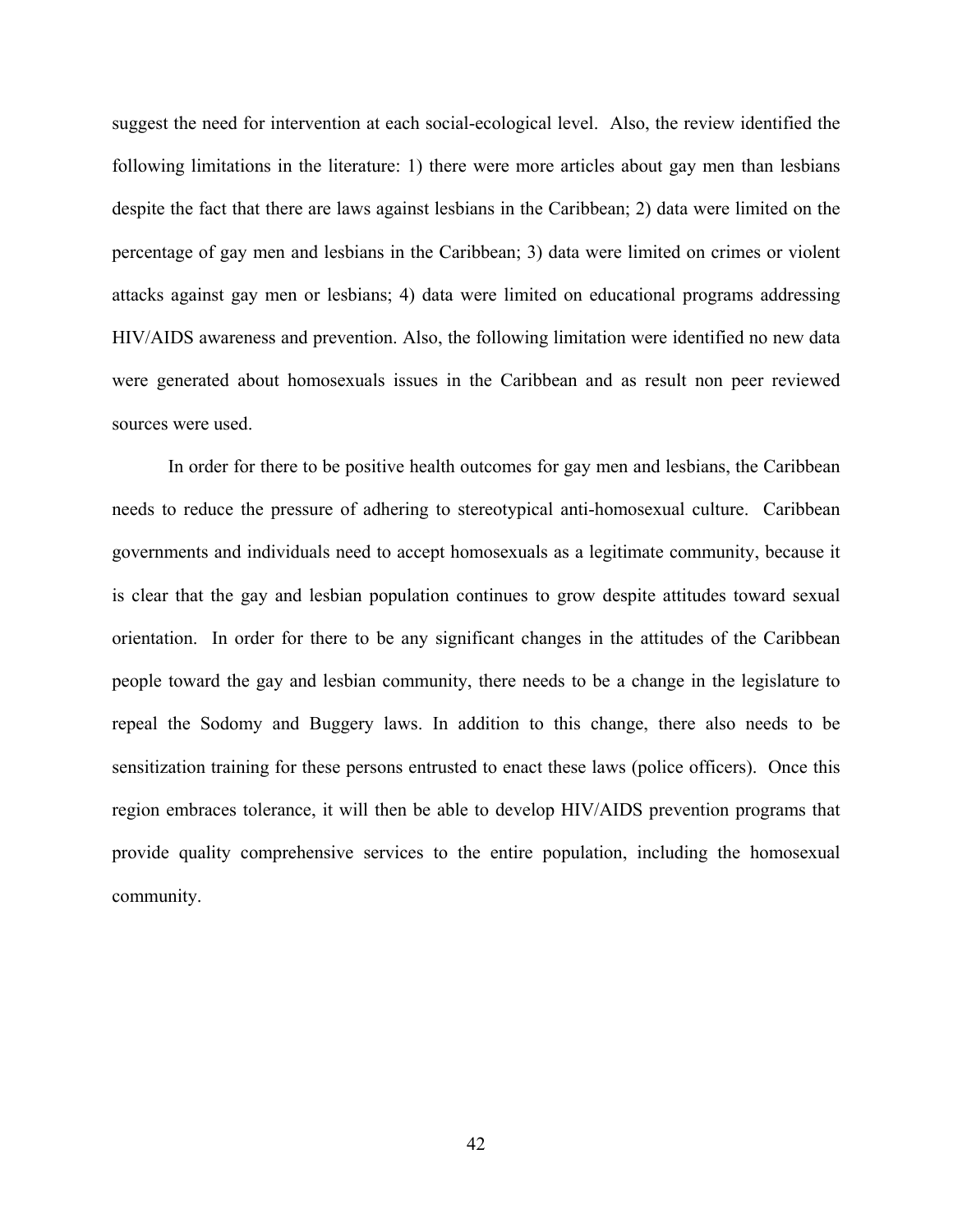## **APPENDIX A**

## **WHY ARE HOMOSEXUAL ACTS ILLEGAL IN JAMAICA?**

On September 25, 2010, Bruce Golding, Prime Minister of Jamaica and current Chairman of the 15 nation CARICOM group was asked why homosexual acts are illegal in Jamaica. His response was:

It is rooted in a number of things. Firstly, we are a predominately Christian country and a fervently Christian country. It may not be reflected entirely in terms of how we live sometimes, but we are passionately committed to certain basic Christian principles…We are tolerant provided that homosexual lifestyle does not invade our space. And what do I mean by that? Persons who wish, because of their own inclination, to live in a homosexual relationship, do so in Jamaica and there are many such persons in Jamaica. The society in Jamaica in general does not want to be... do not want it to be flaunted. They don't want it to be sort of thrown into the face, because there are some real fears. There are some real fears. The basic unit of a society is a family, and there is a passionate concern in Jamaica about protecting the integrity of the family. And it is felt that encouragement or recognition of the appropriateness of the homosexual lifestyle is going to undermine the effectiveness of that family unit and, in that process, undermine the basic fabric of a society.

But I think much of what has been carried in the international media in terms of homophobia in Jamaica is grossly exaggerated. Homosexuals in Jamaica, they live and they enjoy their relationship. They are intermingled with heterosexuals, they have normal relations with heterosexuals, but they do have their private relationships. And so long is that is so, I don't believe that the people in Jamaica are going to be particularly perturbed.

What is illegal in Jamaica is buggery, which is in fact making homosexual acts illegal. There have been very, very few prosecutions; very, very few. And in most instances, there are prosecutions because there is a complaint by a victim. So that it's not the flashpoint issue that many people in the international media claim that it is.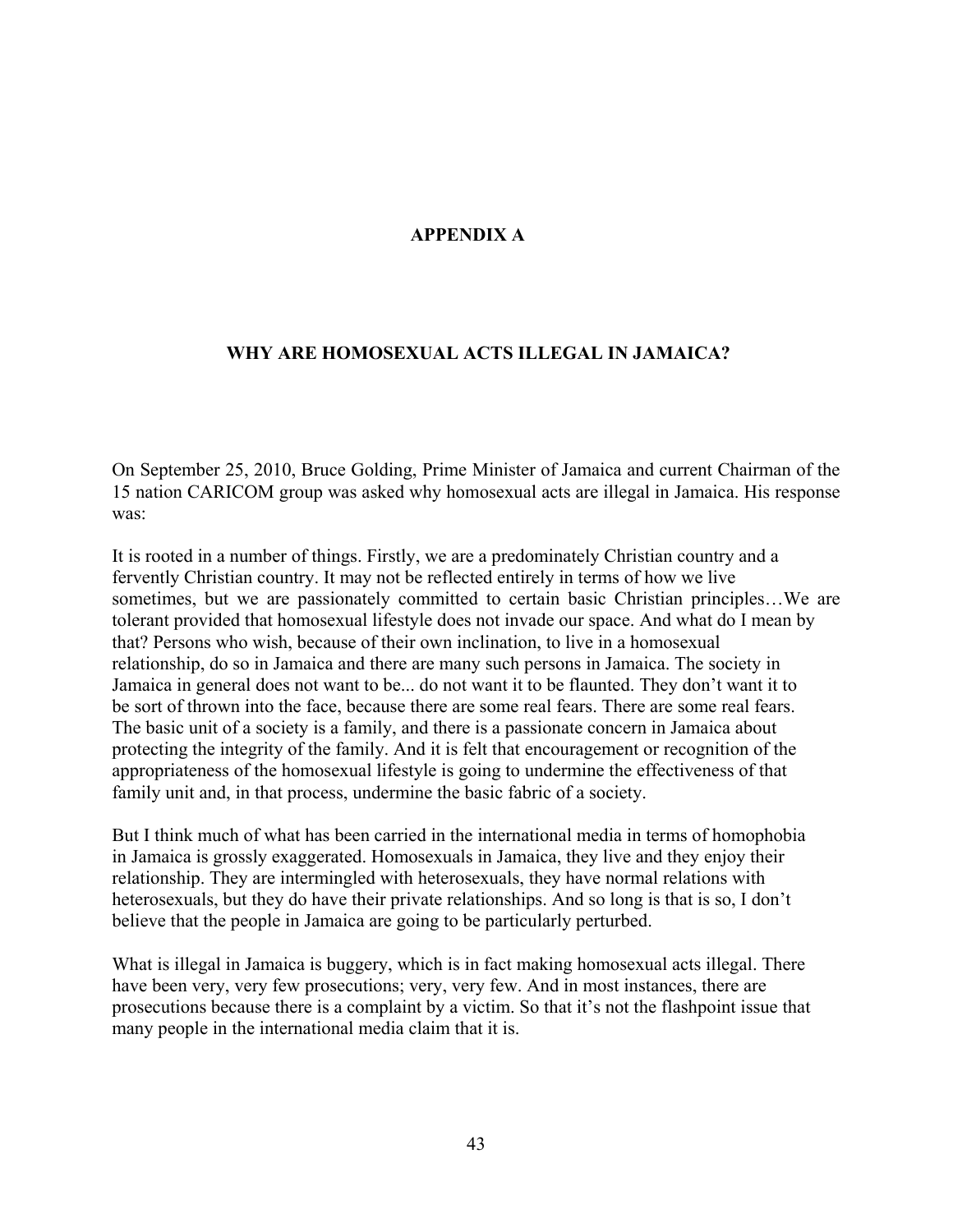## **APPENDIX B**

## **CHART ILLUSTRATING HOMOPHOBIC LYRICS**

| <b>Song Titles</b>  | Artist           | Year |
|---------------------|------------------|------|
|                     |                  |      |
| Nah Apologize       | Sizzla           | 2006 |
|                     |                  |      |
| J.A. Don't Like Gay | Dr.Evil          | 2005 |
|                     |                  |      |
| Nah Gwan a Jamaica  | Elephant Man     | 2004 |
| Move Like Sissy     | Assasin          | 2007 |
| <b>Babylon Bwoy</b> | <b>Baby Cham</b> | 2000 |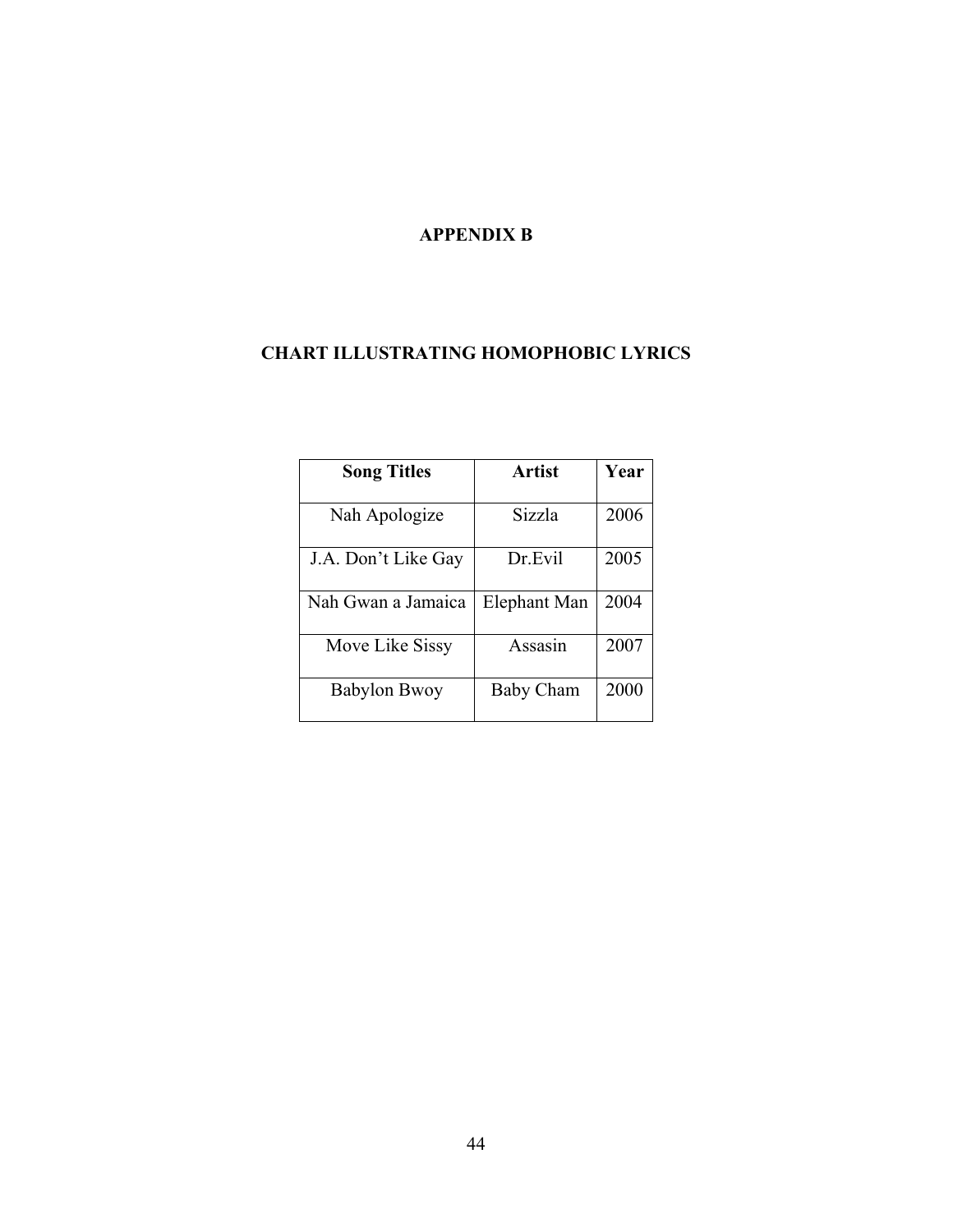#### **1. Song Title: Nah Apologize by Sizzla**

Intro Knocking on a door

Bredba: Yo Dadda... Dadda!...Dadda! Sizzla: Yow,who dat?[ who is there] Bredba: Me man,Bredba.Yuh no see wha' demput inna de paper?Dem talk 'bout say fi apologize to batty-boy.Apologhize fuh wha'?Dem fi apologize to Jah! Gunshot dem fi get! [It's me your friend, Bredba. Did you see what they wrote in the paper? They said that we need to apologize to gays. But why should we apologize to them? The gays nrrd to apologize to Jah to God, gunshots would fix their attitude]

#### **Verse 1**

Now this is an anthem!

Blaze up de fire,push up your hands dem

Big up de lioness with de lion dem

Aha...fire bu'n!

[Now this is an anthem. Put your hands in the air. I'm giving a shout out to all those men with their girls/princess by their side, Fire] Ah me say Holy Emanuel I, King Selassie I,Jah! Ras Tafari

It is good to give thanks unto The Most High,King Selassie I,and sing praise

unto his name,Most High Jah!

[Give thanks unto God, Holy Emanuel I, King Selassie, Jah Ras Tafari. It is good to give thanks to give thanks unto the Most High King Selassie and sing praise unto his name, the most high-Most High Jah] Ras Tafari just throw forth his love and kindness in the morning and the

faithfulness

every night,upon an instrument of ten strings! alright,take it to dem,King. Beautiful people,Kalonji love yuh(((honour thy mothers and thy fathers)))...

but here's the judgement! (((alright!))

[ Ras Tafari throws his love, kindness and faithfulness forth every morning and night by playing a ten stringed instrument. Beautiful people love and honor the mothers and fathers of the land before judgement comes]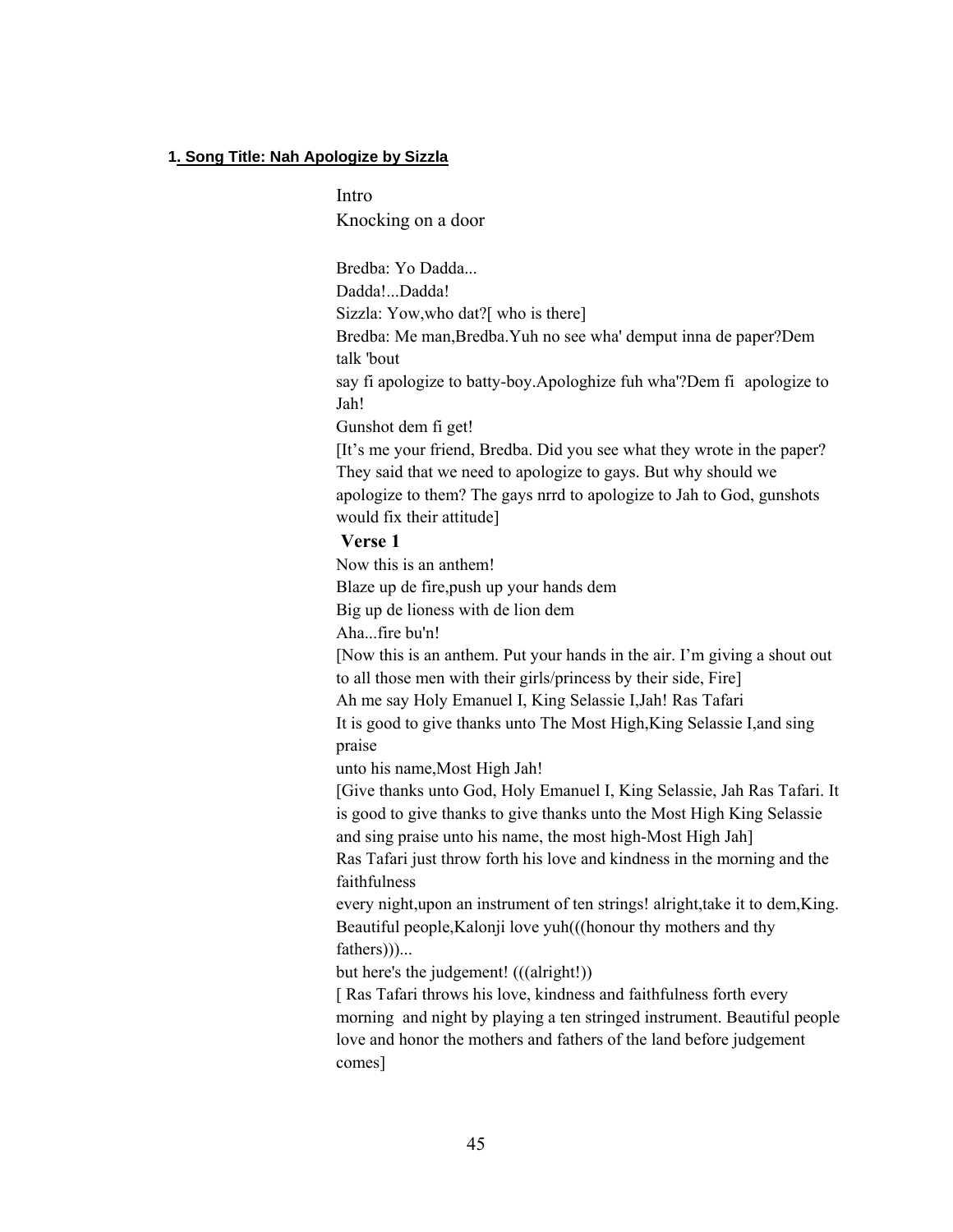#### **Chorus 1a**

Rastaman don't apologize to no batty-boy If yuh dis' King Selassie I,mih gunshot yuh boy Gimme de whole ah de girls dem 'cause ah dem have de joy [Rasta will not apologize to gays. If they disrespect the Most High King Selassie I, this Rastaman will show you all respect with gums. Give me girls anytime because they have and will always give joy] Inna de lake of fire me dash yuh boy Badman don't apologize to no batty-boy If yuh dis' Black people, ey, mih gun will shot yuh boy [I will throw you gays into the lake of fire because gangsters will not apologize to gays. If you gays disrespect Black people, our guns will shoot you.] Gimme de whole ah de girls dem 'cause ah dem have de joy [Give me girls anytime because they have and will always give us joy] Inna de lake of fire me dash yuh…ahhoy! [I will throw you gays into the lake of fire, do you gays hear me?]

## **Verse 2**

The girls dem sexy,and dem pussyy fat Yeah,all the girls the boys dem looking at [The girls are sexy and their vaginas are fat. All the boys keep looking at the girls] Some boy bow down...bow down doing what? Nothing in the world could ever have me doing that [Some boys eat girls' vaginas, how could they do that / I wouldn't do that for anything in the world] Ah don't care if they ban me Damn,me say fi bu'n batty-man,yuh cyah wrong me [I don't care where they ban me from overseas I'm not apologize to gays and I am not eating any girls vagina. Fire for gays and you all can't fault me for my opinion] Yow,me nah born over England,a real African this Real real real Rasatman this! boom! [I wasn't born in England, I'm a real African and a real Rastafarian] **Chorus: Repeat 1x**

#### **Verse: 3**

Gwaan like dem smart and gwaan like dem crafty Yow,shoot dem inna dem heart,dem too fucking nasty [The gays act like they are smart and crafty, but they are too nasty] De gyal dem have de pussyy and de stiff titty and de cute face, and de boy dem walk pass it ?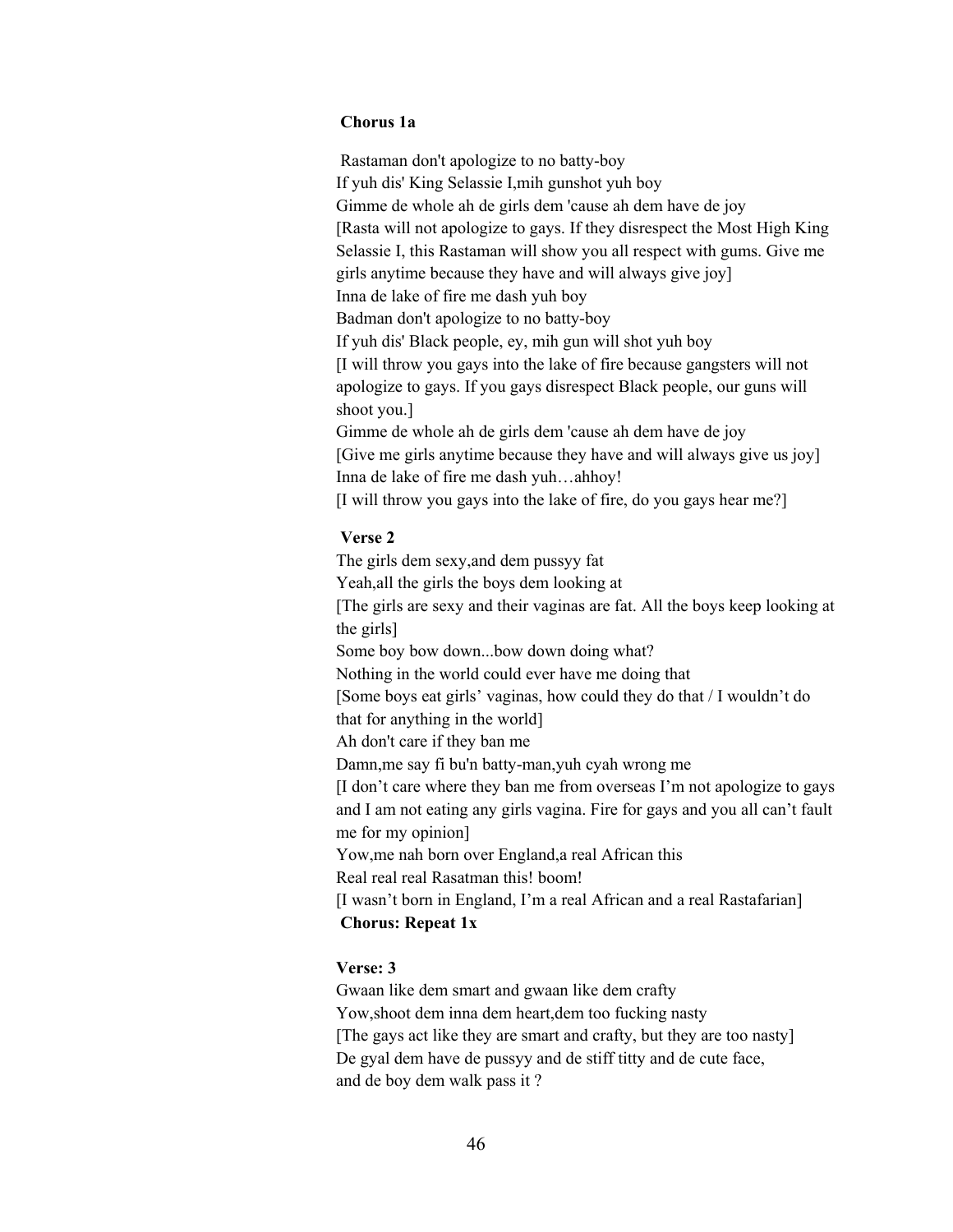[The girls have a vagina and firm breasts and those gay boy really walk past these girls] Damn,it's the lyrical phase...this alone make dem fret Inna de Biblical bass we use to stone dem to death [Good thing this is just a lyrical attack, and our songs make them afraid. Back in the days of the Bible gays were stoned to death] Whoa! de sexy girls dem mih sex And when me say "bu'n batty-man!", nah vex! damn! [Wow the girls are so sexy and when we say that gays should go to hell don't get upset with us that's just the way it is, they are going to hell] **Chorus: 1b** Badman don't apologize to no batty-boy If yuh dis' Black Woman,then mih gun will shot yuh boy Gimme de whole ah de girl dem 'cause ah dem have happy joy [Rastas will not apologize to gays. If they disrespect our Black Women by being with other men, this Rastaman will show you respect with guns. Give me girls anytime because they have and will always give joy] Inna de lake of fire me dash yuh boy Rastaman don't apologize to no batty-boy If yuh dis' Black Woman,then mih gun will kill yuh...woy!!! Gimme de girls because ah dem have happy joy...wow! [Give me girls anytime because they have and will always give us joy] Inna de lake of fire me dash yuh…ahoy! [I will throw you gays into the lake of fire, do you gays hear me?] **Verse: 4** Where dem come from? dey must ha' parents So how the fuck dem gone de wrong way and ah ride a rear end [Where do these gays come from? They must have parents, so how the hell their parents allow them to stray such that they have become gay? Alright...big piece,ah glad disappear dem! Go make dem know say we no fear dem! [Let them know that we don't fear gays] Damn!...we doh walk inna batty-man yard We doh give a fuck if dem ban we from Scotland Yard [We don't go into gay mens' houses and we don't care if we get banned from England or place like Scotland Yard] Yow! King Selassie bu'n Babylon because dem a fraud Me hail de King and Lord of Lords [God-King Selassie is above this world and burns the wicked system because all of them, the police and politicians are fraud] **Chorus :1b Repeat 1x** Me say: push up de lighter dem,blaze uo de torch When me done bu'n dem mother f<sup>^</sup>uckers, let dem roast,damn, or leave ah parch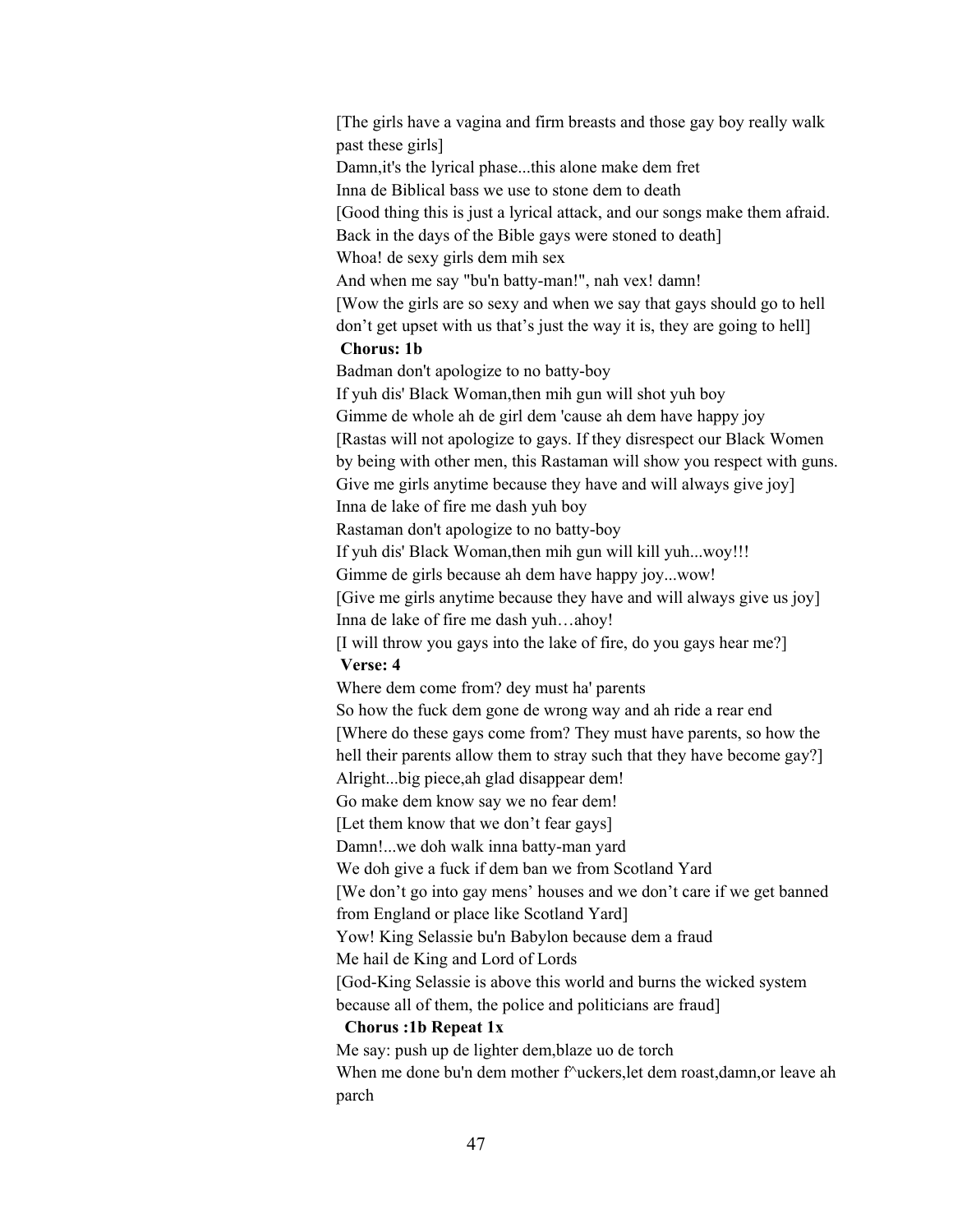Fuckers! well I wah see who dey march And dey say de ras war wouldda start,wow! **[**Put your lighters in the air, ignite the fire. When I am done burning those sinners I will let them roast also, leave them parched begging for mercy. The rastaman is starting this war**] Chorus:1b Repeat 1x** Yow!... Yeah,go and read yuh Bible and read Leviticus\*\* Yuh live in a clean land,then yuh can live with us [You gays go and read your Bible, read Leviticus. We live in a clean land if you change your ways you can live with us too] Ha ha...ey!...ey! yow! What dey say dey do,try to ban me from the UK Mother fuckers I'm from Ethiopia,Africa...yow...straight to Zimbabwe [Just because we don't like gays the international community wants to ban us, wants to ban dancehall artists from the UK. But that's ok I am from Ethiopia, Africa and I can always go to Zimbabwe] Yeah,praise Selassie I every night and every day And sexy girl and ghetto youths:don't go astray [ Praise Selassie I every day and all you sexy girls and ghetto youths I'm warning you don't go astray-don't't become gay] 'Cause badman don't apologize to no batty-boy Fire bu'n dem [Gangsters will not apologize to gays, they will burn in hell]

#### **2.Song Title: J.A. Don't Like Gay by Dr. Evil**

Space was cool (laughin) I have a very evil plan, now see. man to man? no! that's not somethin to do to another dude. Its kinda creepy. ready mini me? (mm hmm) **Verse1** My name is doctor evil, i'm tryin to find a reason. Why should a next man lie, with a guy whose name is stephen? I love pum pum, fat cu cum cum, black brown square or round. I will never like trevor, i preffer wifing[ to have] a heffer. I bought dis A.K to spray on all gays. Including outrage whose fightin all are dj's Gun shots for all u fagits, I really hate u maggots All I really need is, more pum pum [pussy]for this penis. **Chorus** J.a [Jamaica]don't like gay no, j.a don't like gay no J.a don't like gay no, j.a don't like gay no J.a don't like gay no, j.a don't like gay no J.a don't like gay no, Pum pum![pussy] yes is best thing. next to the breast, the chesting [ and to the chest area] We nuh[not] investing, (so oh so man, me nah tight ah di wrestling)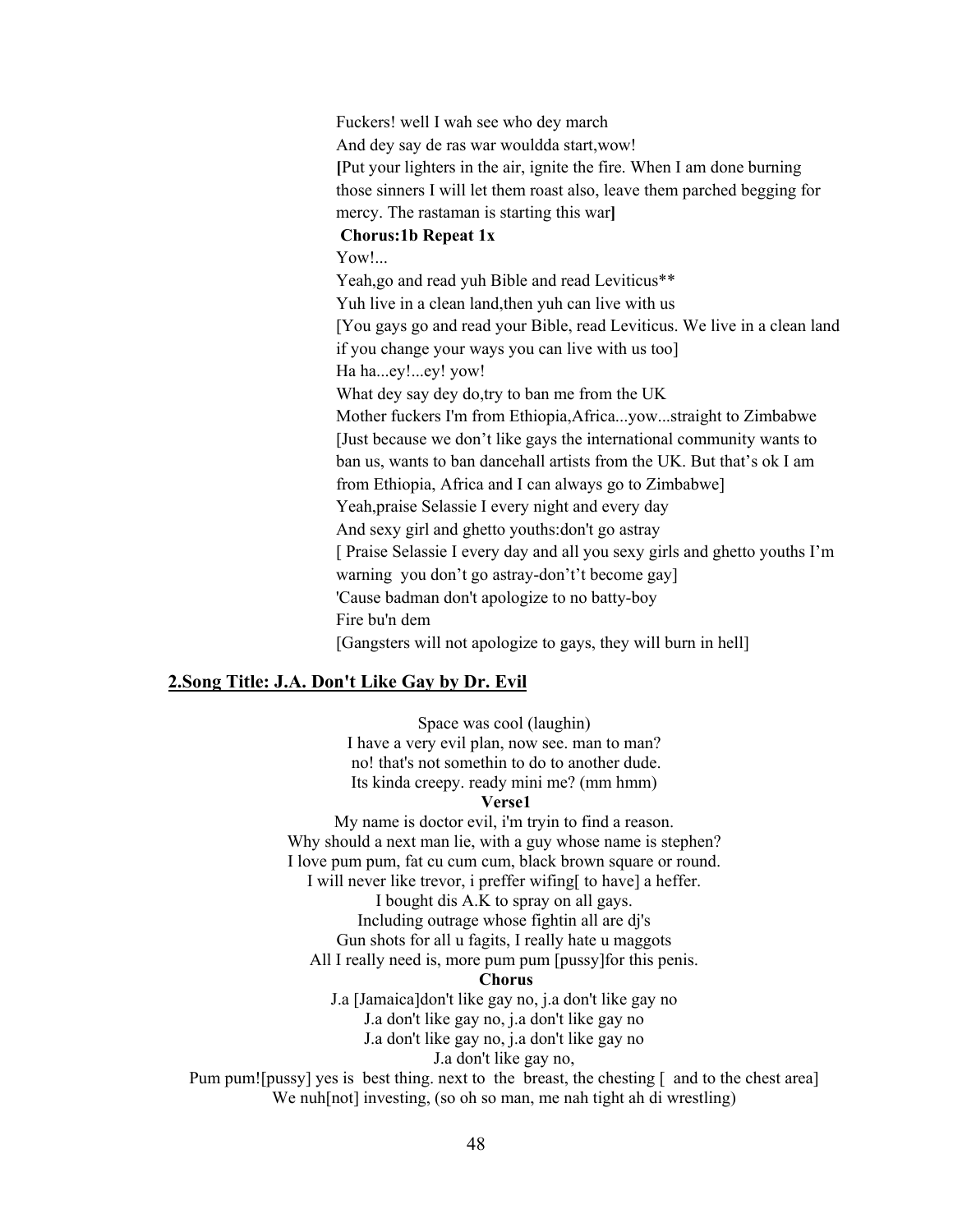#### In pieces we'll leave dem resting, (ring, hello testing) You're into to child molesting, gun shots will tear your intesting. Gay life we show no interest.

[The vagina is the best thing, second are the breasts, we are not interested in gays, and when we are done with them they will be resting in pieces. Gays are into molesting children and their reward is our bullets in their intestines]

> **Chorus: Repeat 1x Verse 1: Repeat 1x Chorus: Repeat 1x Verse 2: Repeat 1x**

> **Chorus: Repeat 1x**

#### **3. Song Title: Nah Gwan A Jamaica by Elephant Man**

Yep, Davjoa Voo bun dem out Fadda God say fi me fi bun down Saddam and Gomara so [Father God said to burn down Sodom and Gomorrah so that when we are done with them they won't live to see tomorrow. So Jamaicans March out] When mi done with dem, dem nah do live fi see tomorrow so Fadda God say fi me fi bun down Saddam and Gomara so Jamaicans march out, hey!

*Chorus*

Certain things wah gwan a foreign, can't gwan a Jamaica Nah support no chi chi and we nah support no raper [Certain things happen overseas we will not allow in Jamaica, we will not support gays and people who rape others] Nah support no bwoy, wah bruk we foot and tek we paper [We are not supporting anybody that take advantage of us so thatthey can get the better of the people that

were born in this country]

Dat can't gwan a Jamaica, that can't gwan a Jamaica

Certain things wah gwan a foreign, can't gwan a Jamaica

[This cannot happen in JA, certain things that happen overseas we will not tolerate in JA]

Man a worship Allah, like dem forget di Creator

How you fi diss we up and you nuh greet di undertaker

Dat can't gwan a Jamaica, that can't gwan a Jamaica

[Men are worshipping Allah, Have they forgetton God the true Creator ? How can they do that and they

haven't yet died and met the undertaker / They will be in trouble then. But these things can't happen in

JA]

*Verse 1*

(Wah you say) No fuck with no Jamaican, dem will change up like di weather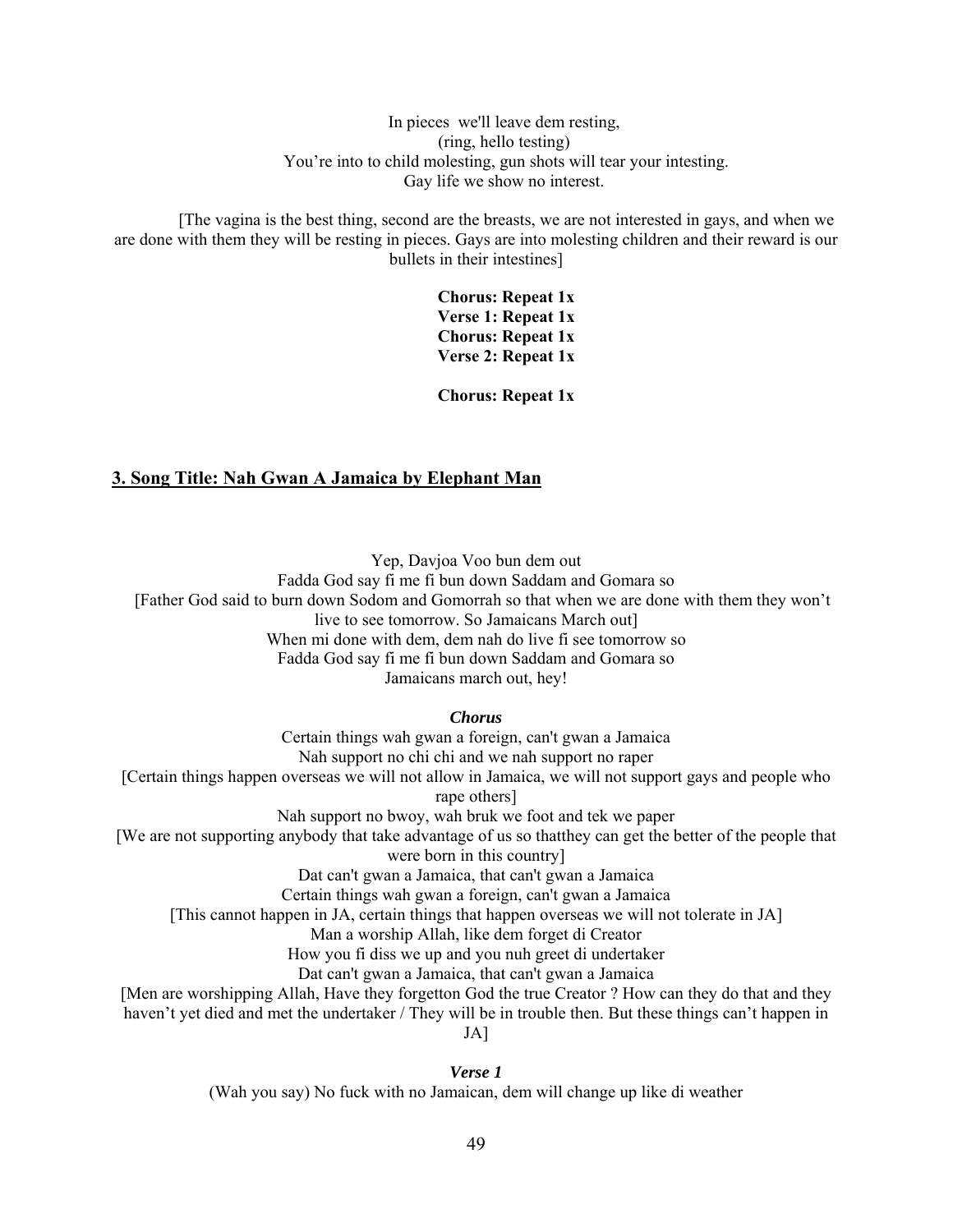You and Saddam a plot together, then we shot off one a yuh feather Cut your throat if we find out you and Bin Laden a bredda

[ Don't mess with Jamaicans, they are fickle like the weather. If we ever hear that you and Saddam were plotting together, we will shoot you. We will cut your throats if we ever find out that you and Bin Ladden

are brothers]

Black you out like di light wey go way inna New York wah day ya

Wuk and send down di money, we don't intend fi stay ya

One a wayer we wha fi drive some big car just like di Mayor

Gal a sayer, Ele dey ya this a fi dem holidayer

[We will make your lights go out Black like what happen in NY back in 9/11 because when we travel to the U.S. we only go to work and send down some money' we don't intend to stay in that country. We earn the money to go back home to buy and drive a big car just like the Mayor. This NY trip was just a

holiday]

Man a player without no delay ya couldn't be no gay ya Ask Faya, di anaconda mek she a say she prayer Then she laye when me pop it out cau man a nuh pussy slayer No betraya, nah switch from di gal dem all when we old and graya Pussy haffi kill me, a dat me say ya

[ Elephant man is a player, I couldn't be no gay, ask the girl called Faya, because Elephant's anaconda/dick makes her say her prayers. Elephant man is no betrayer I am switching from the girls to no gays no matter how old or gray I get. It is the pussy that kill me]

## *Chorus: Repeat 1x*

#### *[Verse 2:]*

(Wah we say) Player hater fi gwey Anyway you see we deh, di bereter haffi did dey...Wah you say? (Wah we say) Member say we head gone, drop and lick it when we born We nuh fuck fi turn it on...Wah you say? (Wah we say) [What are we saying? Those that hate players must go away. But we are the ones that have to stand up for all the players out there, what did I say ? What are we saying?] Big up every yardman inna Rockers Island TG and Drewsland...Wah you say? (Wah we say?) Big up every dance crew, we nuh care you a who [Here's what we are saying-a shout out to all the Jamaicans in Rockers Island, U.S.A and to Tivoli Gardens and Drewsland (communities in JA), what are you saying / what are you saying? Tek di videolight, cause your clothes new (oonu dance) Jamaican island way we love, di land of food and water [Go and dance in front of the cameras because you have new clothes, we love our island Jamaica. We love our land of food and water ] Nah go run way from down ya cause nothing we nuh shorter We have we own a cement company and coffee maker [We are not leaving Jamaica, we have everything here no real shortages, our basic needs are met, if you are hungry go visit the baker he will feed you] If you hungry, go down a Treesland go visit up di baker Big up di rasta man dem up inna di hills wah w beat di shaker Way a reap di high grade dem by di pound and by di acre Salute to all di farmer, wah a plant up di potato Love me island me nah go be no forsaker, hey [Salute to the Rasta that plant the greens in the hills and to the famers that plant the potatoes and other

ground provisions, I am not forsaking my island]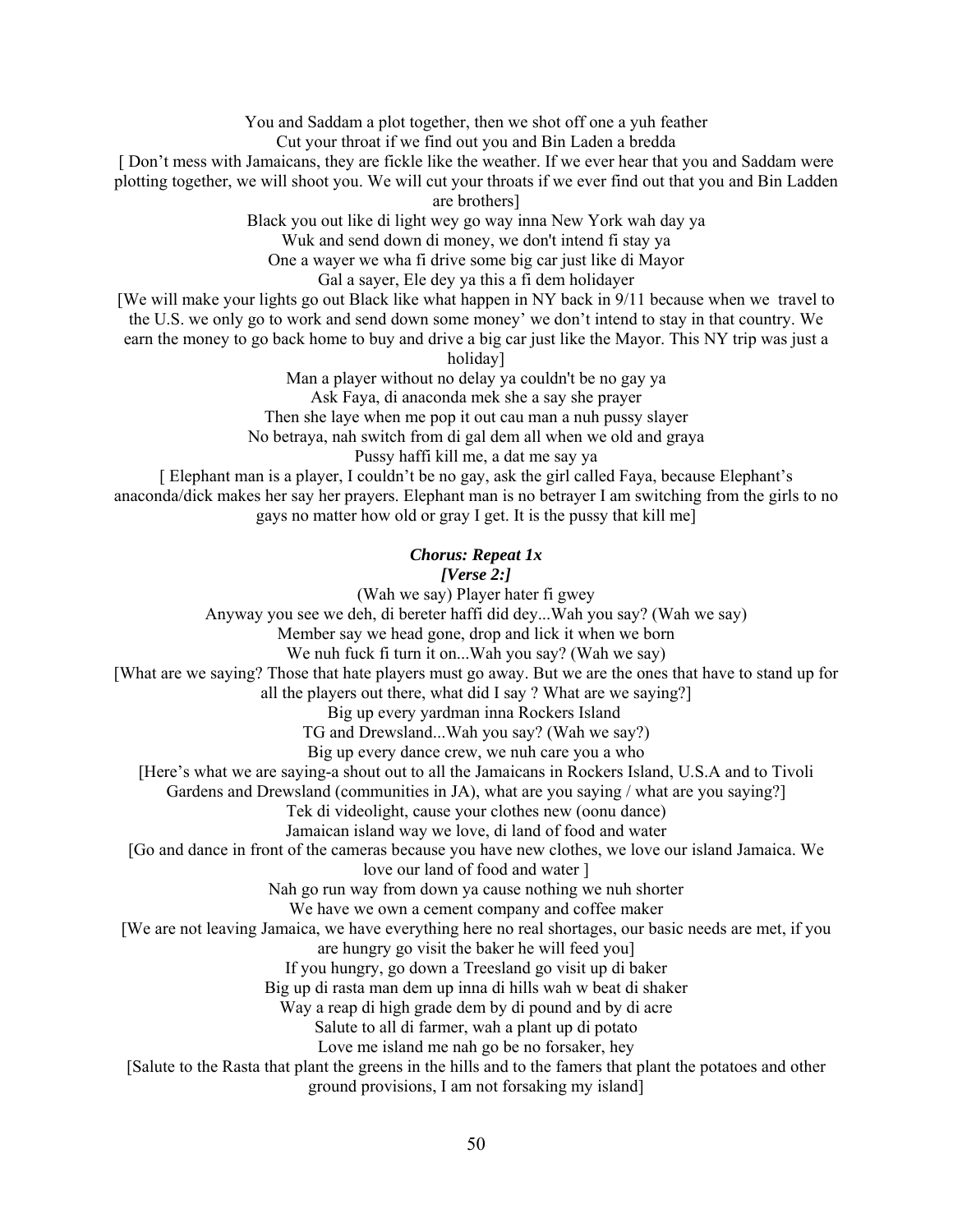#### *Repeat Chorus Repeat Verse1 Repeat Chorus*

#### 4**. Song Title: Move Like Sissy by Assassin**

Jah know dat one yah a star like a show[ Wow that one is funny he likes drawing too much attention to himself]

Agent double O neva go below [ true gangsters don't eat or go past the belt]

Yo! Man fi move like man bredrin!!![I don't understand how some men act like other men]

How some man a move so a chat so and a trace like a gal?!!! [I really don't understand how some men act and talk like women]

Siddung and a laff cocktail yo hear mi now mon!!![They should just sit down and behave themselves and stop drink ladies drinks]

### **Chorus:**

Yo! How dem a gwaan like dem a sissy, trace like dem a sissy[Why are these men behaving like they are sissies ? They talk and argue like they are sissies]

Flexin like don yuh a nuh Timbaland yuh a just a Missy[ They want the respect of a gangster, but they are acting like a girl so they can't get that kind of respect]

Just a sissy, big fat sissy[They are just a sissy a big fat sissy] Yuh flexin like a gal Aunt!!! Yuh a move so it a bitchy[But even worse they are acting like a girl's aunt ! they are acting so mean] Just a sissy, big fat sissy[ They are just a sissy a big fate sissy]

Tell mi sum'n Ricky!!! How yuh a gwaan like yuh a Nikki!!!![Tell me something Ricky why are you behaving like you are Nicky]

Yuh move like yuh a sissy, flexin like a sissy[ You act and move like a sissy]

Dem movin so fishy we a wonda dem a sissyl They move do strange and fishy we are really wondering if they are truly sissies]

## **Verse 2**

Wah sissy do?!!![ What does a sissy do?] Weh all dem good fah fi chat like dem a gal [ What is their purpose, if all they do is talk like girls]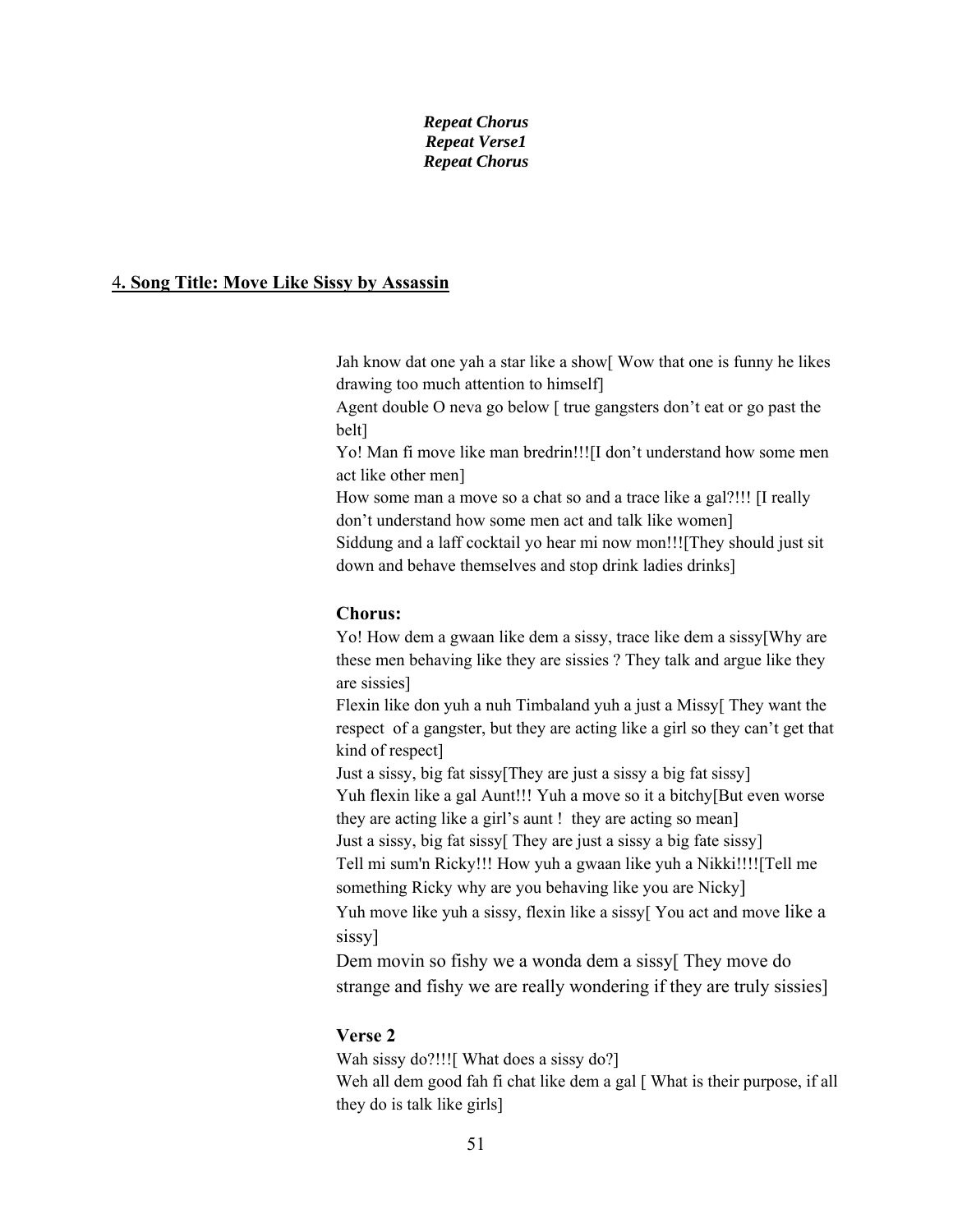Go so gwaan, and a carry on, act like dem a gall If that is the case you sissies can continue to act like woman]

Dem have tattoo inna back like dem a gall Sissies have a lot have tattoos just like girls do]

A so on yuh hear dem a wear, frack like dem a gal[ They even wear dresses like girls]

Dem could a all a tek, cock like dem a gal[ They even have sex like they are girls]

Must fi grow wid dem muma or a dozen auntie<sup>[</sup> They are probably like that because they never had a male role models and they grew up with their mothers and 12 aunties]

Dem a gwaan like Beyonce or Ashanti[ They act like Beyonce and Ashanti]

Just a flip up and a lip up siddung a go so[ Their mannerisms, the way they sit are just like girls]

Dem a gwaan like dem a wear panty[They act like they wear ladies panties]

## **Chorus: Repeat 1x**

## **Verse 3**

Cau real gangsta dem a gallis but some bwoy move gallish [Real gangsters are womanizers they are not actual women] Carry belly like seh dem a breed and keep malice[But these sissies look like if they could get pregnant and have children they would] A wear navel ring and wear polish[ They even wear decorations in their belly buttons and nail polish] Sean a flex like a Nicole Richie and Paris[ Sean is acting like Nicole Richie and Paris] And dem a gwaan seh di whole a dem a Alice<sup>[All of these sissies are</sup> acting like they were born to be Alice] Man a move like seh dem a gwaan inna dem palace [They act like they own the world like they are natural and that's not the case] Dem bwoy dem caan draw di chalice, dem move too faggish[ These boys can't connect with God, they can't drink from the Chalice because they are sinners they are gay] A lock, fracktail, wid di gal dem and a lavish [ They are wearing dresses

Chorus: Repeat 1x Repeat Chorus Repeat Verse 1 Repeat Chorus until End

and behaving lavishly]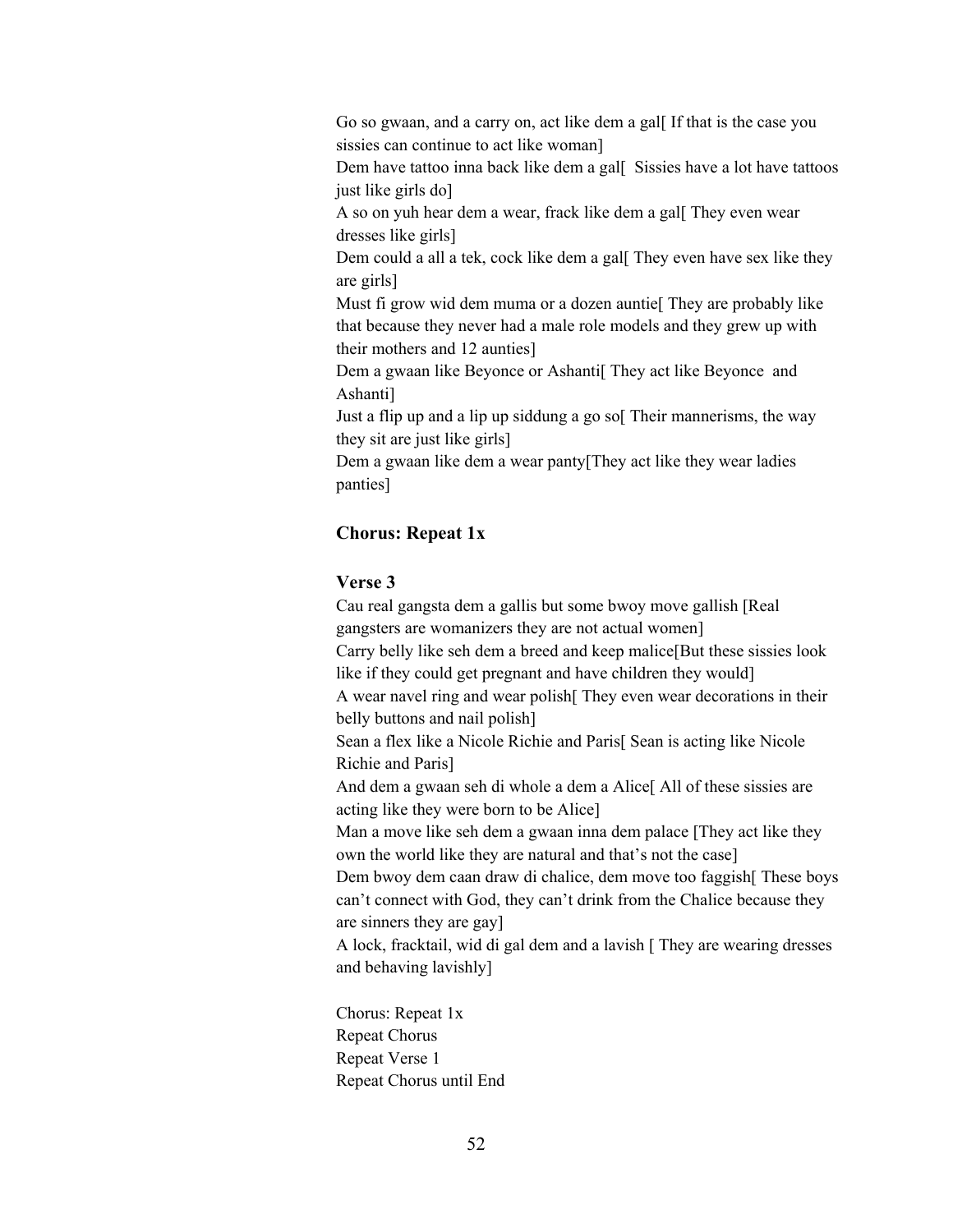#### **5. Song Title: Nuh Batty Ting by Vybz Kartel**

Why mi fi go see, where di fish roam free? [Why should I go the sea where the fishes swims freely]

FUCKIN idiot! Mi nuh lie, dem nuh know Selassie I![ You are an idiot Gully god]

Peter King dem see, a bare fish inna di sea so mi nah go! [Only fishes are in the sea I am not going there]

BATTYBWOY! YUH SCHUPID EEE! [ Gully god you are gay and you are stupid]

#### **Chorus:**

Only ting mi a pree a di gun dem fi dun yuh free[ They only thing I am watching is the gun I am going to use to finish you off

Nuh bring nuh battyman argument to mi[ So don't you dare tell me I am gay, you are the gay one]

BWOY! Gangsta nah go swim inna sea [ Boy do you hear me ? Gangsters don't swim with all the gays and other fishes in the sea] GWAN! Wid di fish inna di gully gully[But you gully god can go and swim with the gays and the fishes in the gully that live in]

Delia, Antoinette and Stacy

Seh yuh mouth comin like a Stay Free [ Delia, Antoinette and Stacey said that your mouth smells like stay free pads, because all you do is eat vaginas]

BWOY! Gangsta nah go swim inna sea<sup>[Boy do you hear me ? Gangsters</sup> don't swim with all the gays and other fishes in the sea]

GWAN! Wid di fish inna di gully gully[ But you gully god can go and swim in your gully with all the fish in there]

#### **Verse 1:**

Hey! Mi nuh waan be nuh Gully God [ I wouldn't want to be no gully god]

Bare fish inna di gully and dog shit and dutty pad

Bax Jefferey yuh mussi mad[I will not Hit Jeffery]

Di three feds yuh a par wid cyaa save yuh, go fi God[ The other 3

gangsters you hang out with cannot save you, you need God]

Mi nah go sea, beach mi go[ I don't go to the sea I go to the beach]

True mi live cross di water pussy try diss mi now[ Just because I live in Portmore you want to disrespect me and my community]

Portmore gun nuh fire blank[Our guns in Portmore are full, we will shoot you]

Coppa pop off yuh chest fi yuh[Our shots will tear you up]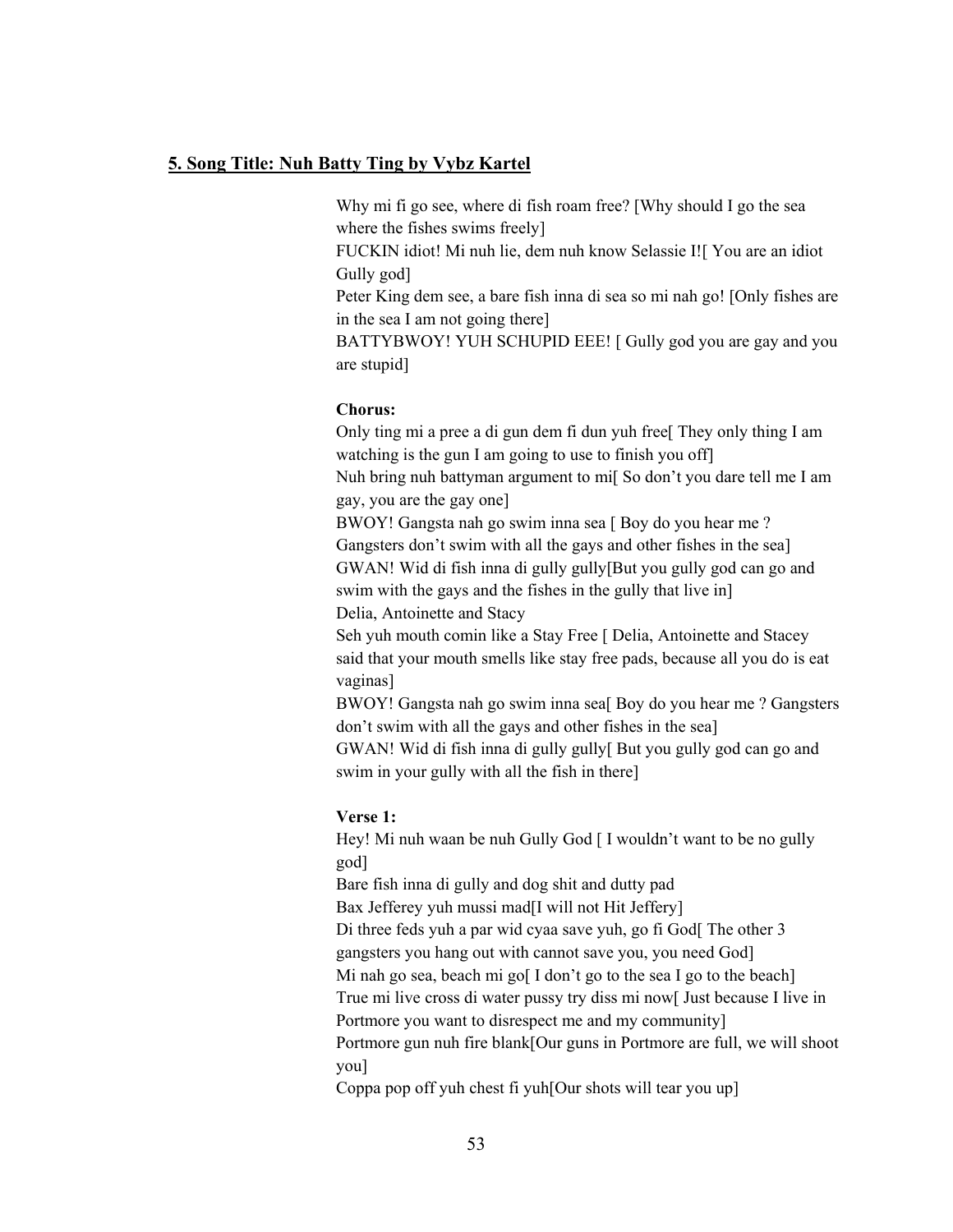Freeze yuh like a Eskimo[Our shots will freeze you like an Eskimo]

## **Chorus: Repeat 1x**

#### **Verse 2:**

Memba yuh cyaa gimme nuh tuff chat[ Remember you can't talk too rough to me]

Wen yuh trim bwoy, mi a buss glock, kill man at di bus stop[Remember] boy when you are in you're barber shop I am out there killing people] A true yuh study mi, mi go buss hot[ You are all talk, I bet you can't put your money where your mouth is. You are just pretending to be tough] Di gangsta song dem weh yuh a mek up, a fool yuh, a muss dat[ The gangster songs that you make up must have disillusioned you] Like yuh a chat bout you a oil gun[Because you think you area god] A muss yuh battyman bredda dem a catch yuh a oil down[ it must be your gay friends telling you that to keep your ego afloat] Gunshot yuh life don, middle day before night come[ Before you know it you'll find your life ended by a gunshot that soars in the middle of the day not in the night when you expect it]

## **Chorus:**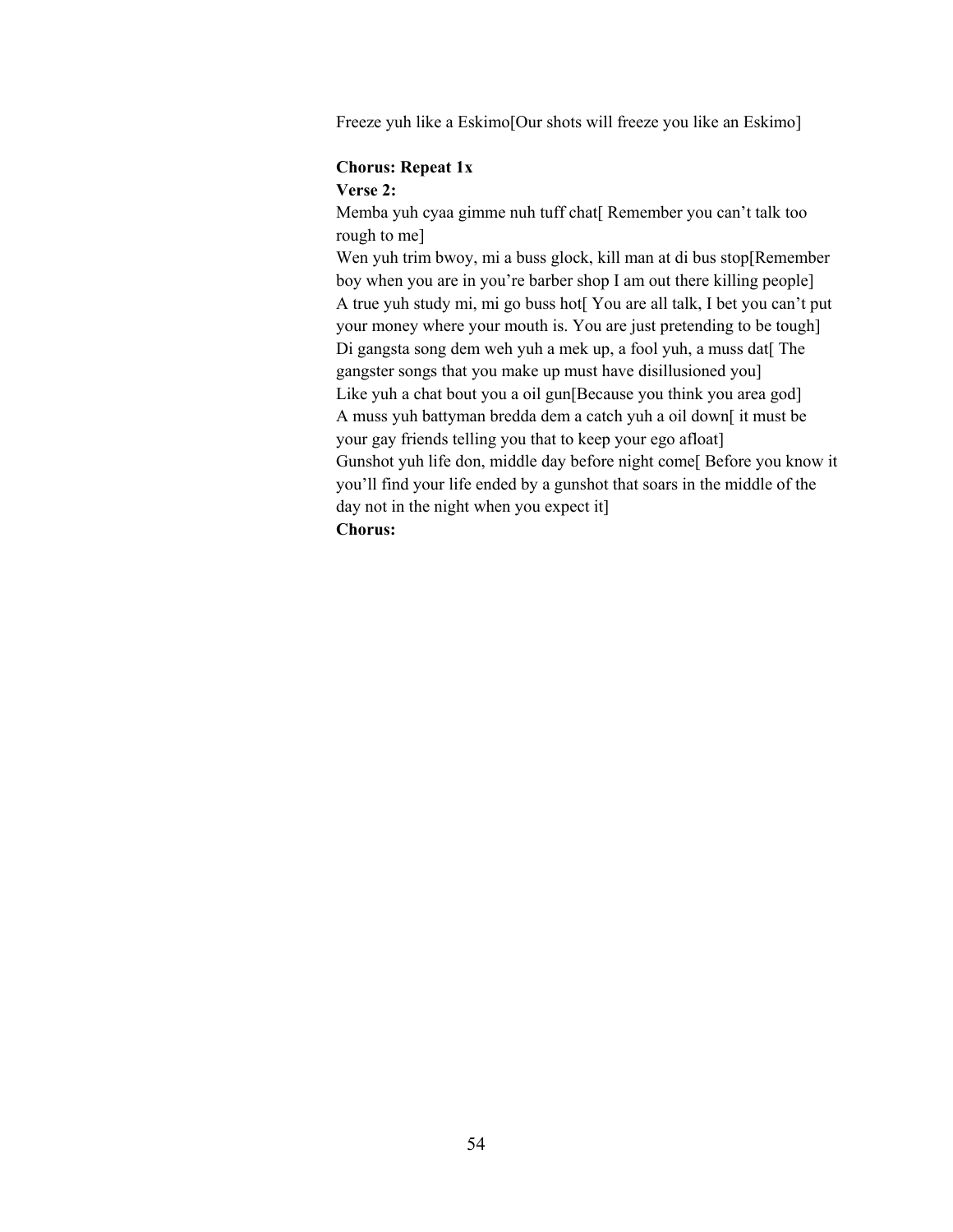## **APPENDIX C**

## **DANCEHALL DOSSIER: STOP MURDER MUSIC**

| 1              | Beenie Man           |
|----------------|----------------------|
| $\overline{2}$ | <b>Bounty Killer</b> |
| 3              | Buju Banton          |
| 4              | Capleton             |
| 5              | Elephant Man         |
| 6              | Sizzla Kalonji       |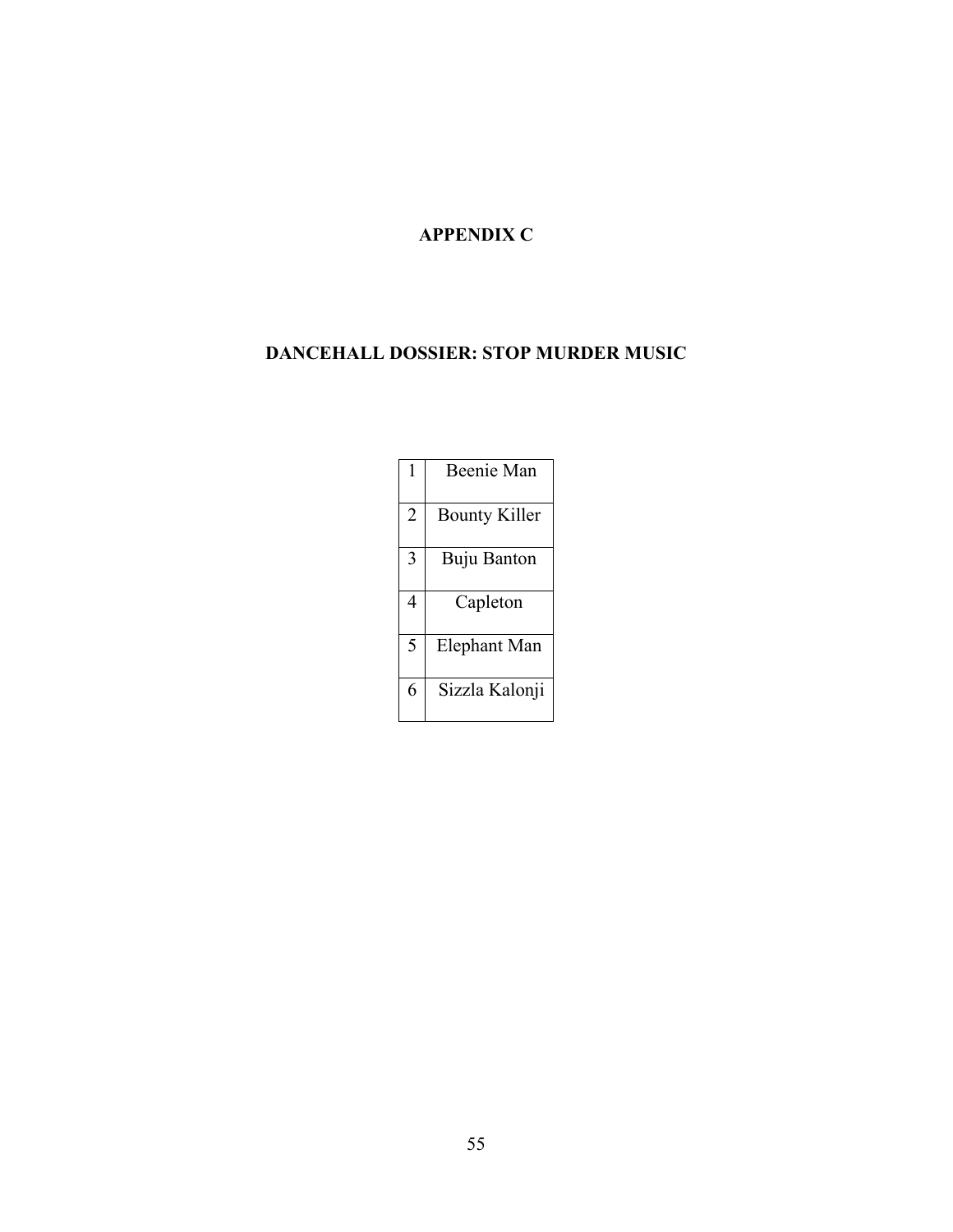# Dancehall Dossier



Beenie Man Real Name: Anthony M Davis Date of Birth: 22 August 1973

Jamaican dancehall-reggae star Beenie Man has personally denied he had ever apologised for his "kill gays" music and, to prove it, performed songs inciting the murder of lesbian and gay people. In two separate articles, The Jamaica Observer newspaper revealed Beenie Man's disavowal of his apology at the Red Stripe Summer Sizzle concert at James Bond Beach, Jamaica, on Sunday 22 August 2004.

"Beenie Man, who was celebrating his birthday, took time to point out that he did not apologise for his gay-bashing lyrics, and went on to perform some of his antigay tunes before delving into his popular hits," wrote the Jamaica Observer "He delivered an explosive set during which he performed some of the singles that have drawn the ire of the international gay community," said the Observer.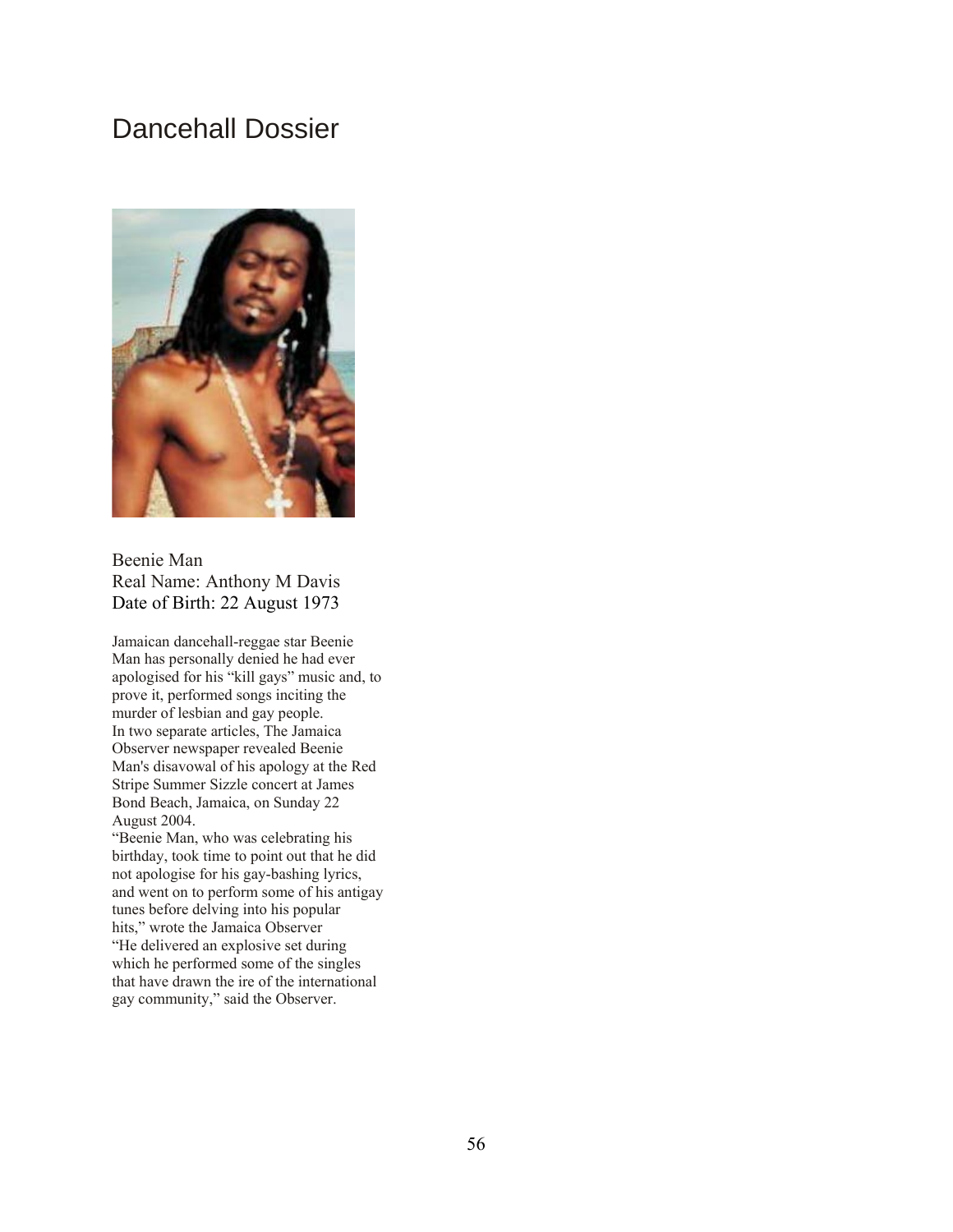## Dancehall Dossier



Bounty Killer Real Name: Rodney Price Date of Birth: 12 June 1972

Jamiace Observer, Friday, October 08, 2004: Bounty Killer has lashed out at the media in his usual hard-core manner for portraying Beenie Man's apology to gay rights campaigners as 'bowing' to the homosexual campaigners.

The 'Killer' thinks that Jamaicans should be siding with Jamaican singers instead of ridiculing them when they appear to be coming under siege.

"Look at the press, when the gay rights groups overseas try to come down on the artistes and the artistes might say a few words to quell those people's aggression and to make this business look appropriate in America, they say 'Oh Beenie bow, him mash up'.

"When we Jamaicans should be attacking these people who are attacking our Jamaican artistes we are making fun of it.. we are laughing at them (our artistes)," Bounty Killer said.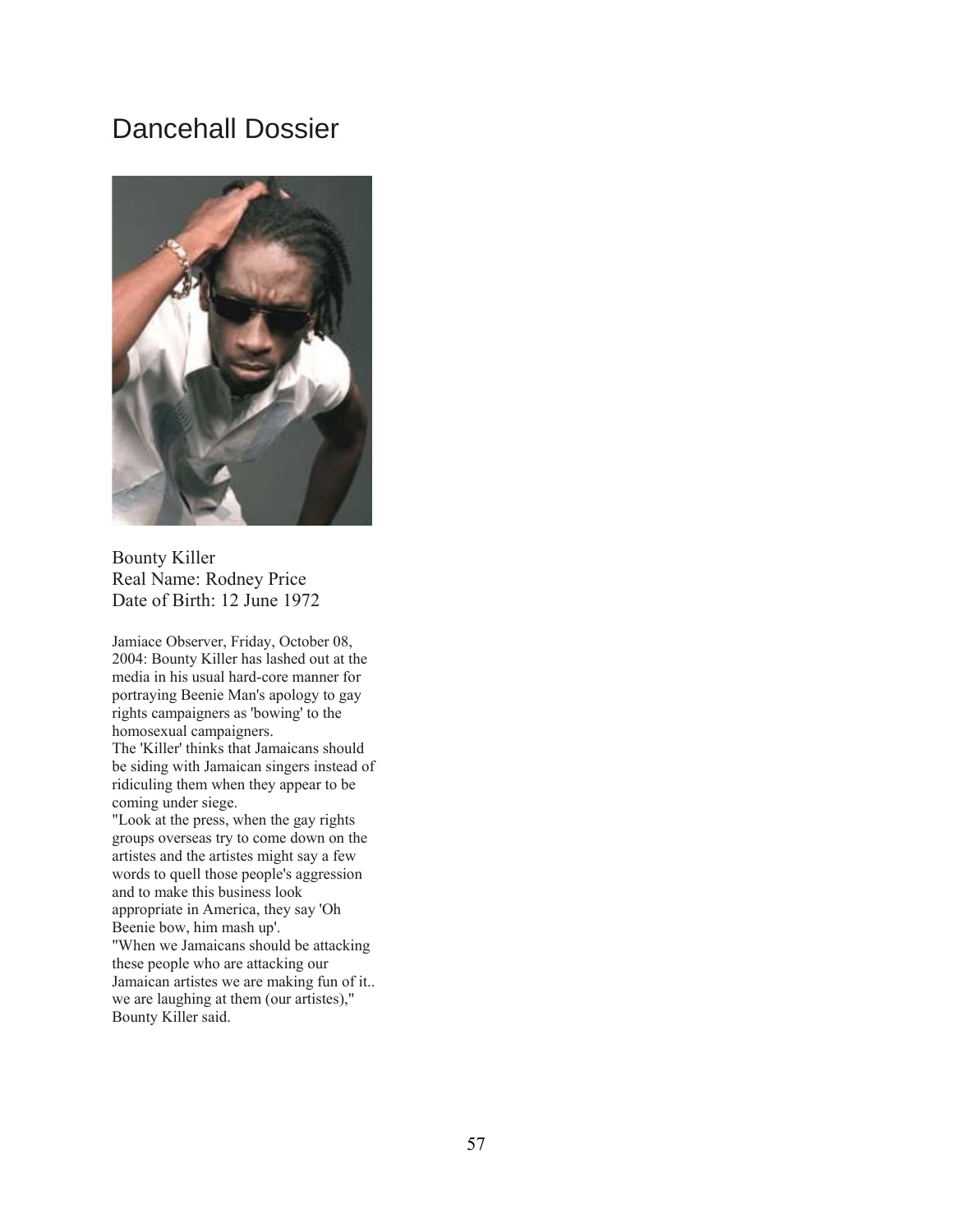## Dancehall Dossier



Buju Banton Real Name: Mark Myrie Date of Birth: 15 July 1973

Amnesty International statement, 19 August 2004, issued by Susan Lee, Programme Director Americas, International Secretariat, AI London: "We can confirm that Amnesty International has received information from reputable national and international human rights organizations concerning reports that Buju Banton was involved in a homophobic attack. These reports take the form of statements that allege that on June 24 2004, six men were driven from their home and beaten by a group of armed men, and that the alleged assailants included Buju Banton (Mark Anthony Myrie). The reports further allege that this attack was apparently motivated by hatred of gay men: the victims reported that both before and during the attack the assailants had called the men "battymen" (homosexuals). Amnesty International is further aware that several of the alleged victims were interviewed by a Human Rights Watch researcher who was in Jamaica at the time. Amnesty International has also received reports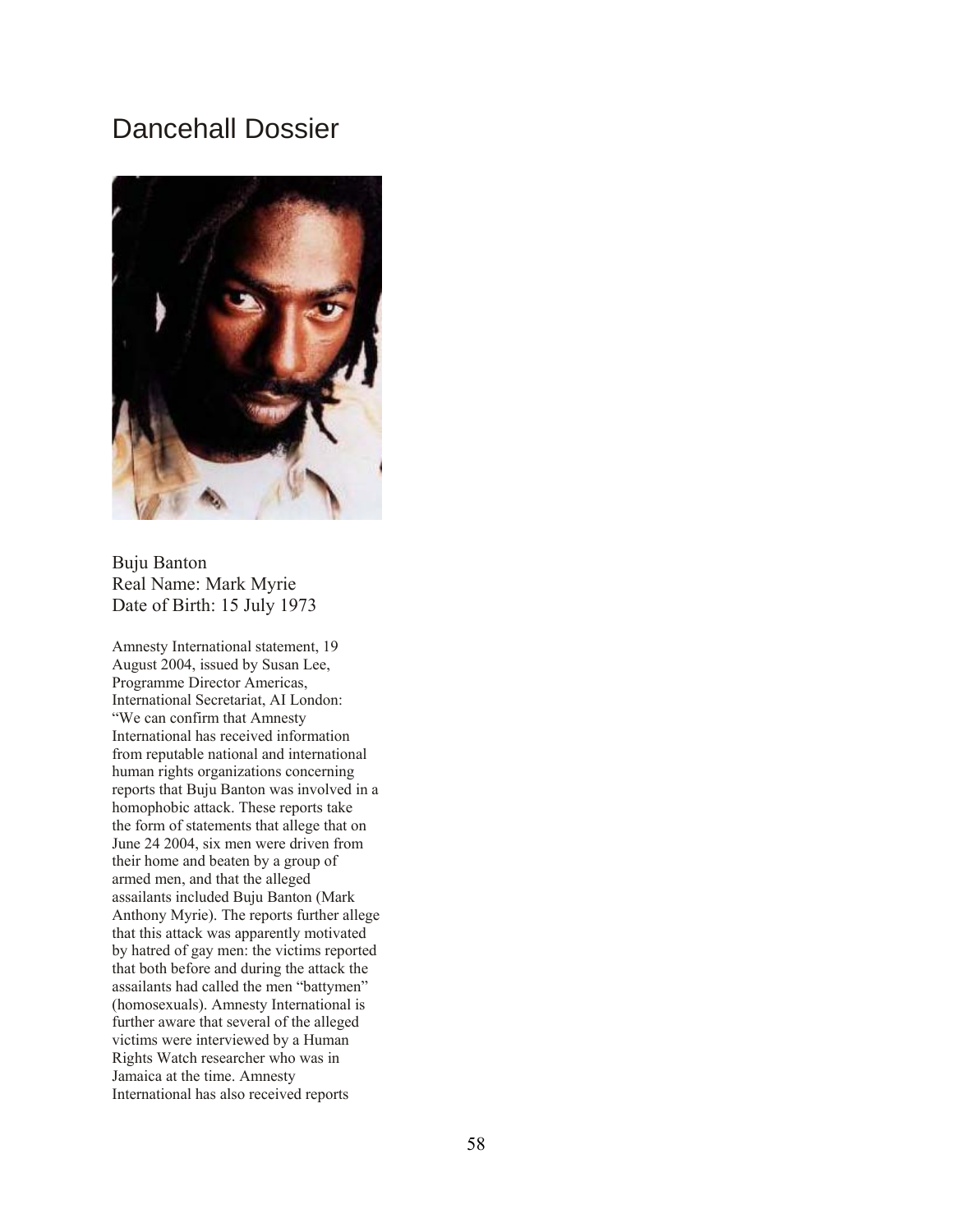that several of the alleged victims made official reports to the Constant Spring police station on 25 June 2004."

# Dancehall Dossier



Capleton Real Name: Clifton G Bailey Date of Birth: 13 April 1967

In an interview with the BBC prior to the 2004 MOBO Awards, Capleton claimed to have put his homophobic lyrics behind him. However, this is not true, as this entertaining snippet from a review in Reggaematic Magazine from December 2003 shows:

Less than 10 minutes into Capleton's highenergyJuly19th headline engagement at Philadelphia's Electric Factory, a plastic bottle of Desani water was launched from the audience, narrowly missing the Fireman's red turban. King Shango [Capleton], who was in the middle of an anti-batty man and vaguely pro Al Queda rant, was clearly taken aback. He left the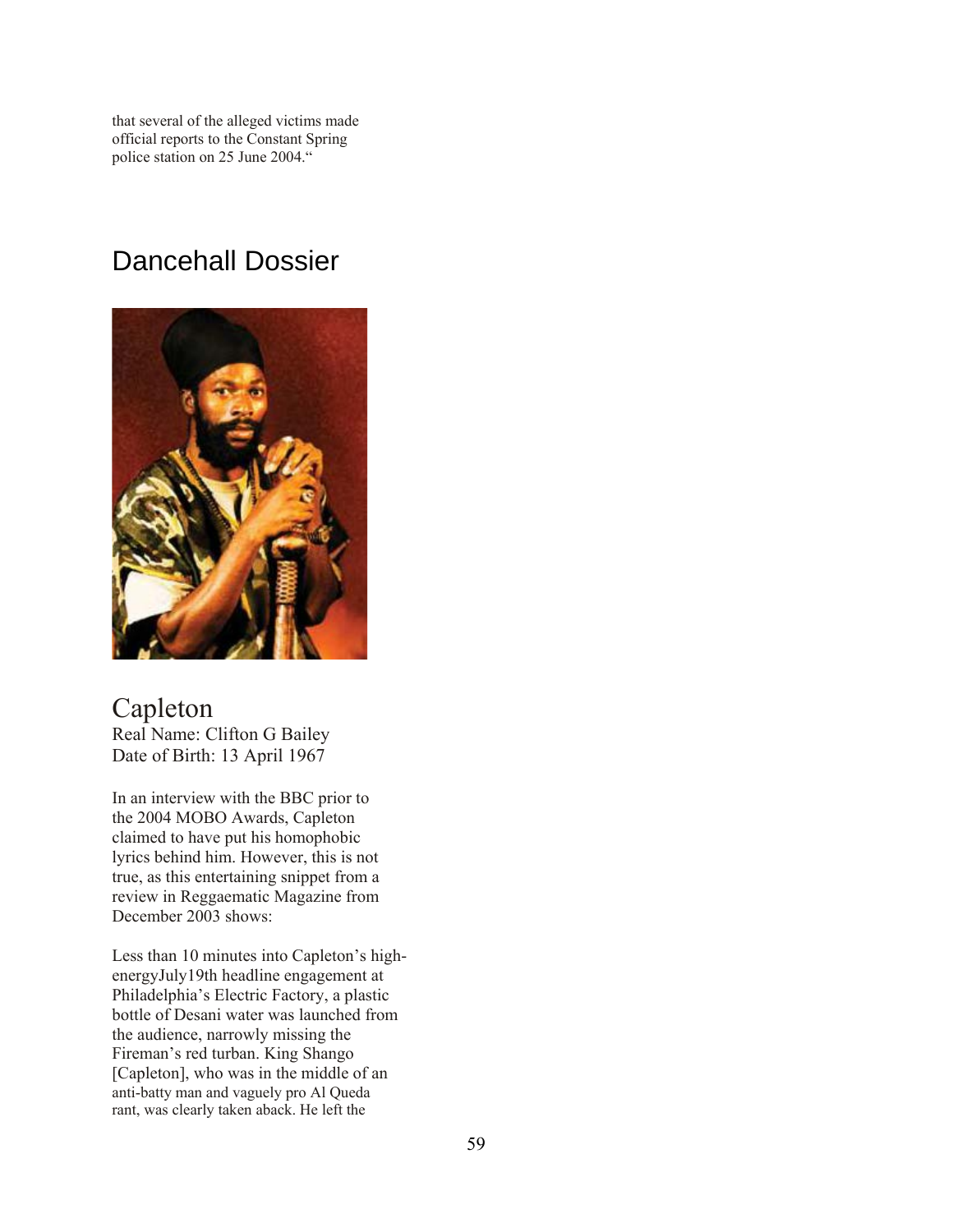stage, only to return a few minutes later, angry screwface firmly in place. Alas, the scowl didn't deter the hecklers, who lobbed another vessel of purified H2O in the Prophet's general direction."

# Dancehall Dossier



# Elephant Man

Real Name: O'Neil Bryan Date of birth: 11 September 1975

Extracts from a review of Elephant Man Log On UK Tour on Saturday 10th November 2001 at the Malcolm X Centre, Bristol - in The Dainty Crew reggae e-zine.

Elephant Man began his set with 'Replacement Killer' and 'Elephant Man'. He moved to Harry Toddler's 'Bad Man Nuh Dress Like Girl'. He advised us that 'Me Nuh Like Gay' before he asked us to 'Wave Your Gun'. Ele advised "Battybwoy to get scladie" before he moved to 'Watchie Pum'.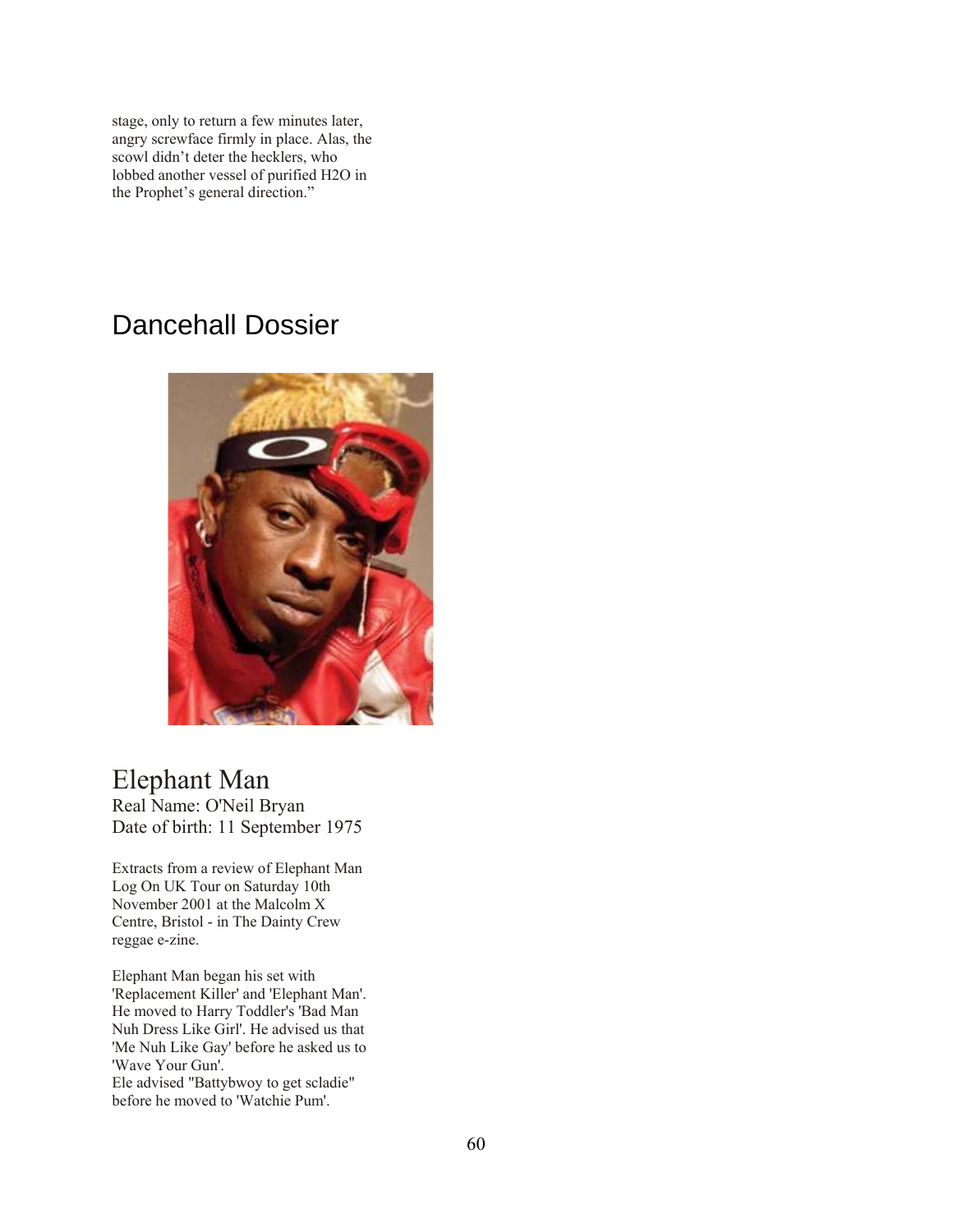He moved to 'Blaze It Up', 'Show Me Dem' and he advised that he "bun out gay guys". "You Want War, OK"? Ele bawled and then did 'Haters Gonna War'. Elephant Man requested that Kip Rich join him on stage and Kip Rich took the mic and Djed 'Bun a Battybwoy' over the Superstar rhythm. Kip Rich went onto 'Dead Now' and Ele took the mic and Djed "Miss bushy bushy".

# Dancehall Dossier



Sizzla Kalonji Real Name: Miguel Collins Date of Birth: 17 April 1976

At a reggae concert in Chicago on 12 April 2002, Sizzla bragged that he kills queers, and also incited the audience to murder gays and lesbians:

"mi nuh go tek back mi chat... mi kill sodomite and batty man dem bring aids and disease pon people... shot a kill dem, mi nuh go tek back mi chat"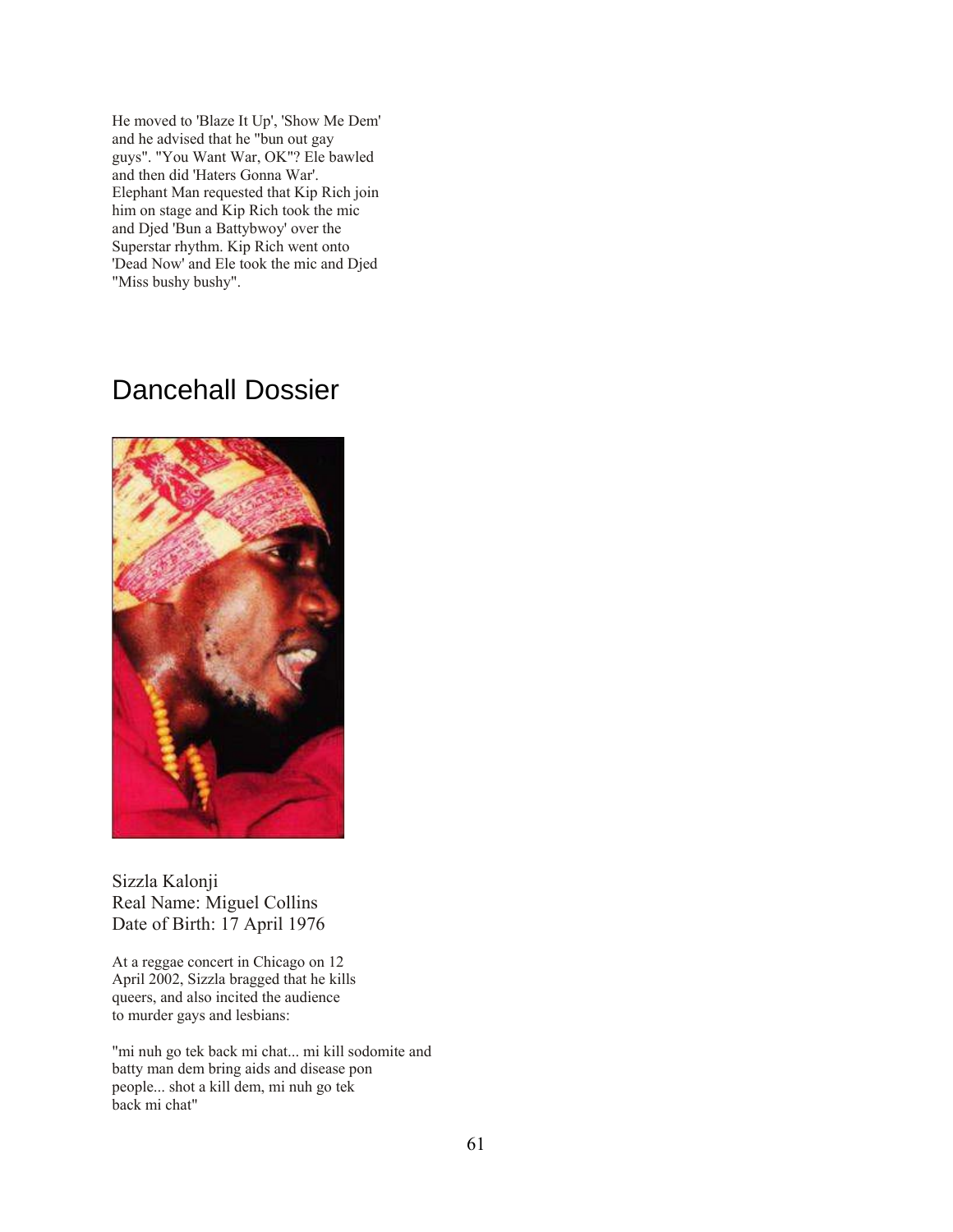[I wont take back my words…I kill sodomites and queers, they bring AIDS and disease upon people…shoot and kill them, I won't take back my words.]

A report by Amnesty International, dated 17 May 2004, about a reggae concert in Jamaica earlier this year, documented Sizzla and other reggae stars abusing and threatening to kill gay men: "

"Throughout the night, Capleton, Sizzla and others sang almost exclusively about gay men. Using the derogatory terms for gay men - "chi chi men" or 'battybwoys' - they urged the audience to 'kill dem, battybwoys haffi dead, gun shots pon dem. Who want to see dem dead, put up his hand' [kill them, queers have got to die, gun shots in their

head, whoever wants to see them dead, put up your hand]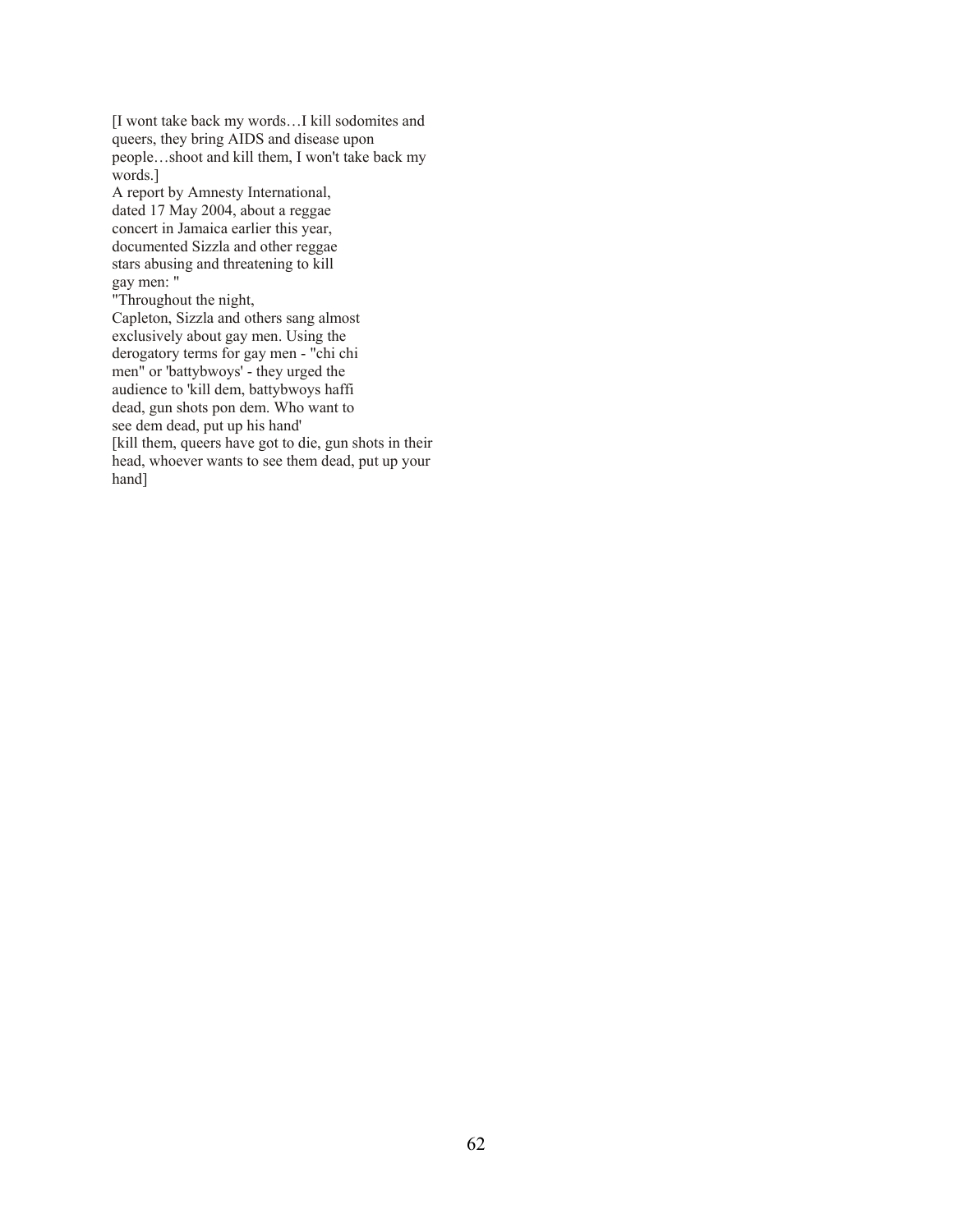## Dancehall Dossier



Vybz Kartel Real Name: Adidja Palmer Date of birth: 1978

Some reggae promoters claim Vybz Kartel "apologised" in a BBC interview, but saying "That's what we are doing, not just me Vybz Kartel alone, but all the artistes, we are taking that stance. We want to move on now" is not an apology. He can't simply "move on" without acknowledging the damage his music has done to lesbian and gay people. To "move on" he must express a sincere regret, not simply (and conveniently) sweep the issue under the carpet. The tracks remain in circulation - does he still stand by them? It seems he does, because when the MOBO Awards asked him to sign a declaration that he did in fact apologise and had move on, he refused. As a consequence, his award nomination was withdrawn.

.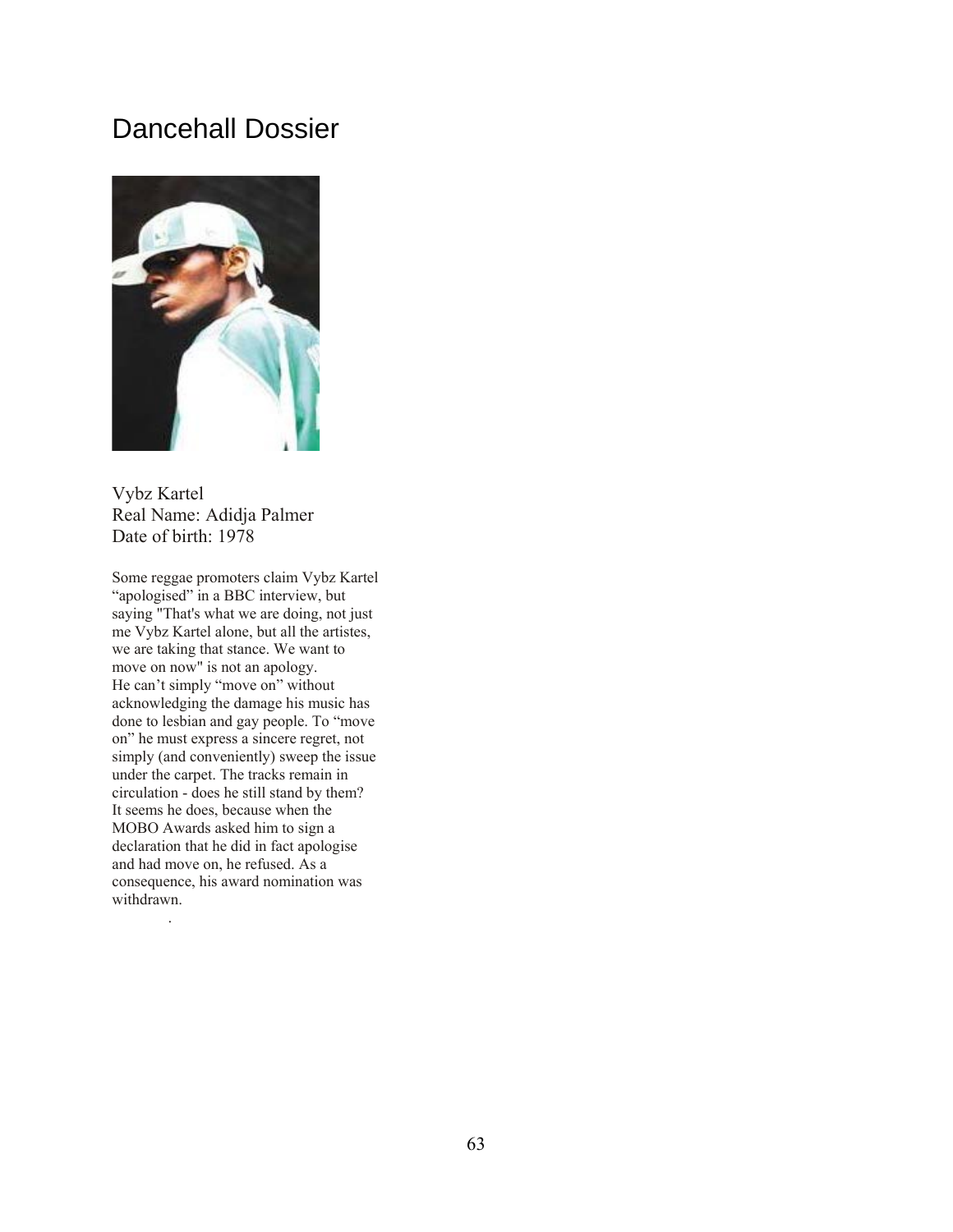## **BIBLIOGRAPHY**

- Abramschmitt, C. (2008). Is Barbados ready for same-sex marriage? Analysis of legal and social constructs. *Social and Economic Studies, 57*(2), 61-88.
- Acosta, D. (2011). Homophobia in the Caribbean varies widely. IPS.-Inter Press. Montevideo: May 16, 2011.
- Alexander, M. (1994). Not just (any) body can be a citizen: The politics of law, sexuality and postcoloniality in Trinidad and Tobago and the Bahamas. *Feminist Review, 48* , 5-23.
- Amber, J. (2009). Trouble in paradise. *Essence, 39*(11), 6.
- Assassin. "Move Like Sissy." Retrieved on October12, 2012, from http://www.soulrebels.org/dancehall/e\_songs.htm
- Bailey, W. (1998). Conflict and accommodation: Female gender existence in the inner city of Kingston.Gender and the family in the Caribbean. *Mona, Jamaica: Institute of Social and Economic Research* , 128-146.
- Baird, R.M., & Baird, M.K. (Eds.). (1995). *Homosexuality: Debating the issues.* Amherst, New York: Prometheus Books.
- Beenie Man. " I'm dreaming of a new Jamaica." Incitement of murder lyrics of Jamaican dancehall DJs. Retrieved on August 28, 2012 from [http://www.soulrebels.org/dancehall/e\\_songs.htm](http://www.soulrebels.org/dancehall/e_songs.htm)
- Best, C. (1999). Caribbean music and the discourses of AIDS. *Caribbean Quarterly, 45*(4), 70-79.
- Blake, T. (n.d.). Jamaica Religion An Overview. Retrieved on August 28, 2012 from http://www.my-island-jamaica.com/jamaicarligion.html
- Bounty Killer. "Mister Faggoty." Incitement of Murder Lyrics of Jamaican Dancehall DJs. Retrieved on August 28, 2012 from http://www.soulrebels.org/dancehall/e\_songs.htm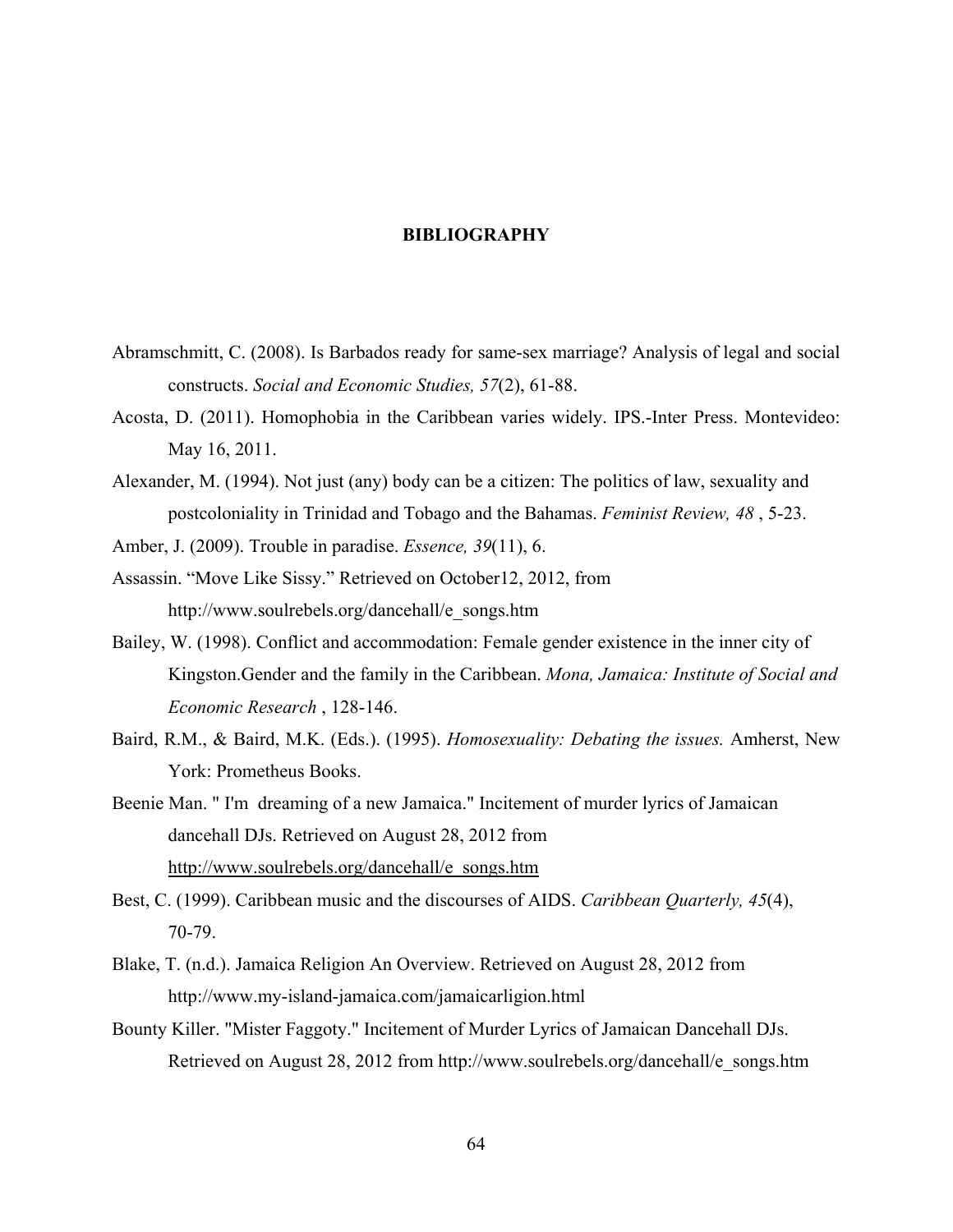- Boysen , D.L., & Guy, A. (2006). Mental health stereotypes about gay men. *Sex Roles, 54* , 69- 82.
- Buju Banton. " Boom Bye Bye." Incitement of murder lyrics of Jamaican dancehall DJs. Retrieved on August 28, 2012 from http://www.soulrebels.org/dancehall/e\_songs.htm
- Campbell, C. A. (1995). Male gender roles and sexuality: Implications for womens's AIDS risk and prevention. *Department of Sociology, Soc. Sci., 41*(2), 197-210.
- Caribbean Media Corporation. 20 November 2007. Gay cruise ships ignite debate in Grenada.
- Caribbean Vulnerable Communities. 23 September 2009. Correspondence with a representative.
- Retrieved on October12, 2012. From: http://www.cvcoalition.org/page/about.html
- Carr, R. (2002). Stigmas, gender and coping: A study of HIVA and Jamaicanas. *Rave, Gender & Class., 9*(1), 122-142.
- Chambers-Gordon, Sharon. (2001). Liberated in the spirit: Telling the lives of Jamaican women in Pentecostal/Revivalist church. Woman and Language 34(2): 52-57.
- Chappell, N., Funk, L., Carson, A., MacKenzie, P., & Stanwick, R. (2005). Multilevel community health promotion: How can we make it work? *Community Development Journal, 41*(3), 352-366.
- Charles, C.A.D. (2011). Representation of homosexuality in Jamaica. *Social and Economic Studies, 60*(1), 3-29.
- Chevannes, B. &. (1998). *Why Man Stay So: An Examination of Gender Socialization in the Caribbean.* Kingston, Jamaica: UNICEF.
- Daily Observer, 2004b. Father encourages students to maul'gay' son at Dunoon Tech: Police alsostonedinschoolriot.October12,2012.From: http://www.jamaicaobserver.com/news/html/20040219t000000-

[0500\\_55968\\_obs\\_father\\_encourages\\_students\\_to\\_maul\\_gay\\_son\\_at\\_dunoon\\_tech.asp](http://www.jamaicaobserver.com/news/html/20040219t000000-) 

- Dancehall Dossier (2004, February 11). Stop Murder Music. Outrage. Retrieved on October12, 2012 from outrage.org.uk/2004/02/
- Declaration of commitment on HIV/AIDS. United nations General Assembly Special Session on HIV/AIDS.
- Dr.Evil."J.A.Don'tLikeGays."RetrievedonOctober12,2012,from http://www.lyricsmode.com/lyrics/d/dr\_evil/ja\_dont\_like\_gay.html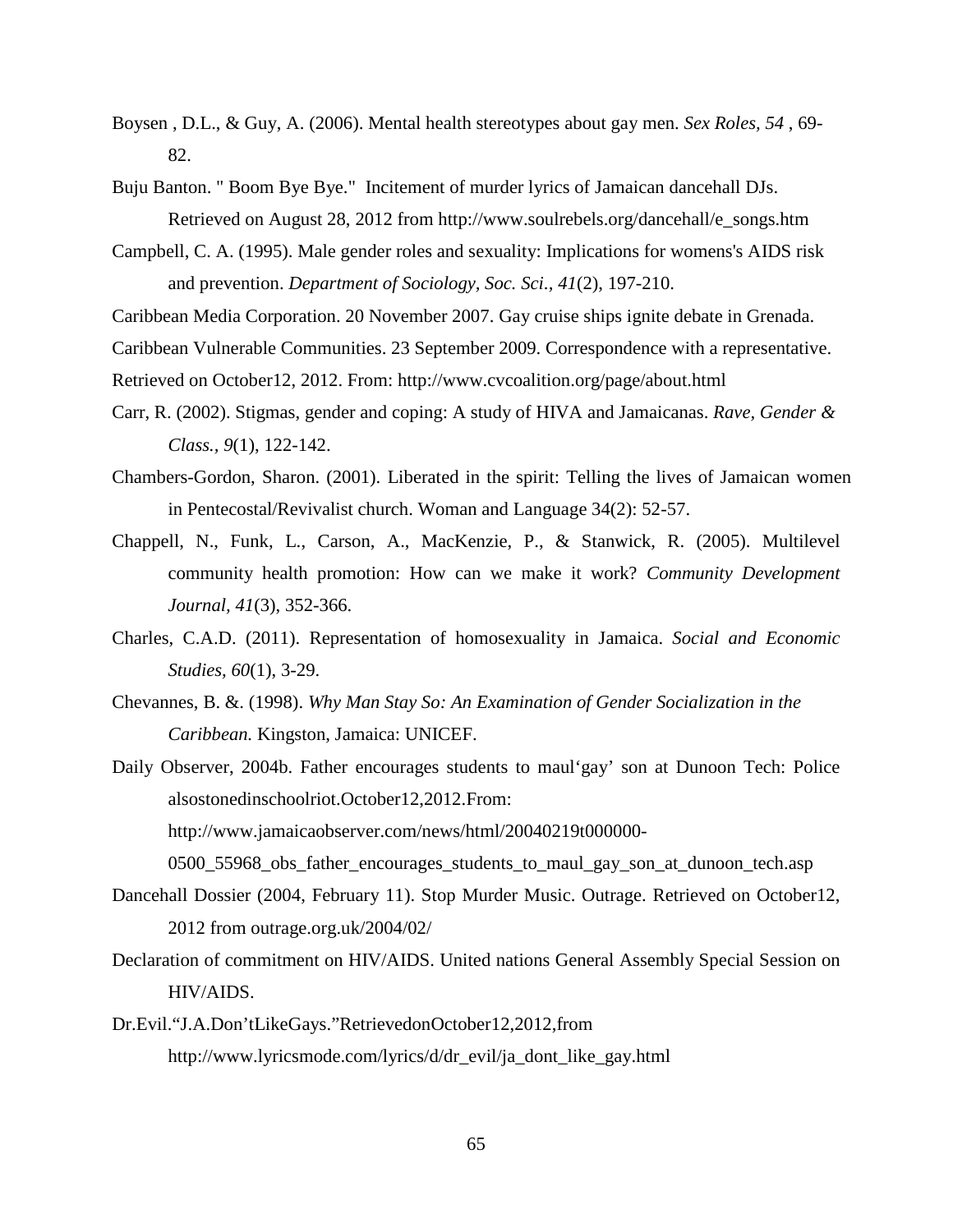- Elephant Man. " A Nuh Fi Wi Fault." Incitement of Murder Lyrics of Jamaican Dancehall DJs. Retrieved from http://www.soulrebels.org/dancehall/e\_songs.htm
- Elephant Man."Nah Gwana Jamaica."RetrievedonOctober12, 2012, from http://www.metrolyrics.com/nah-gwan-ajamaica-lyrics-elephant-man.html
- Faucette, J.A. (2010). Human rights in context: The lessons of Section 377 challenges for Western gay rights legal reformers in the developing world. *The Journal of Gender, Race and Justice, 13*(2), 413-439.
- Genrich, G.L., & Brathwaite, B.A. (2005). Respsonse of religious groups to HIV/AIDS as a sexuality transmitted infection in Trinidad. *BMC Public Health, 5*(121), 1-12.
- Global Gayz (2009).Saint Vincent and the Grenadines. Retrieved on 10/25/12 from:http://archive.globalgayz.com/Caribbean/saint-vincent-and-the-grenadines
- Green, A. (2007). On the horns of a dilemma institutional dimensions of the sexual career in a sample of middle-class, urban, black, gay men. *Journal of Black Studies, 37*(5), 753-774.
- Group for the Advancement of Psychiatry. (2007). *The history of psychiatry & homosexuality.*
- Grzywacz, J.G., & Fuqua, J. (2000). The social ecology of health: Leverage points and linkages. *Behavioral Medicine, 26*(3), 101-115.
- Hirschman, D. (2010, September 25). Why are homosexual acts illegal in Jamaica? Retrieved on September 20, 2012, from big think.com
- Human Rights Watch. (2004). Hated to death: Homophobia, violence and Jamaica's HIV/AIDS epidemic. From: http://hrw.org/reports/2004/jamacia1104
- Human Rights Watch. (2008). *This alien legacy : The origins of "sodomy" Laws in British Colonialism.* New York, NY.
- Immigration and Refugee Board of Canada. (2003). *Saint Vincent and the Grenadines: Treatment of homosexuals and protection from mistreatment available to them.*
- Immigration and Refugee Board of Canada. (2008). *Saint Kitts and Nevis: The situation of homosexuals; state protection and availability of support groups.*
- Immigration and Refugee Board of Canada. (2009). *Saint Vincent and the Grenadines: Situation and treatment of homosexuals; legislations; availability of state protection and support services.*
- Kartel, Vybv. " Nuh Batty Ting." Retrieved on October12, 2012, from http//www.6lyrics.com/nuh\_batty\_ting-lyrics-vybz\_kartel.aspx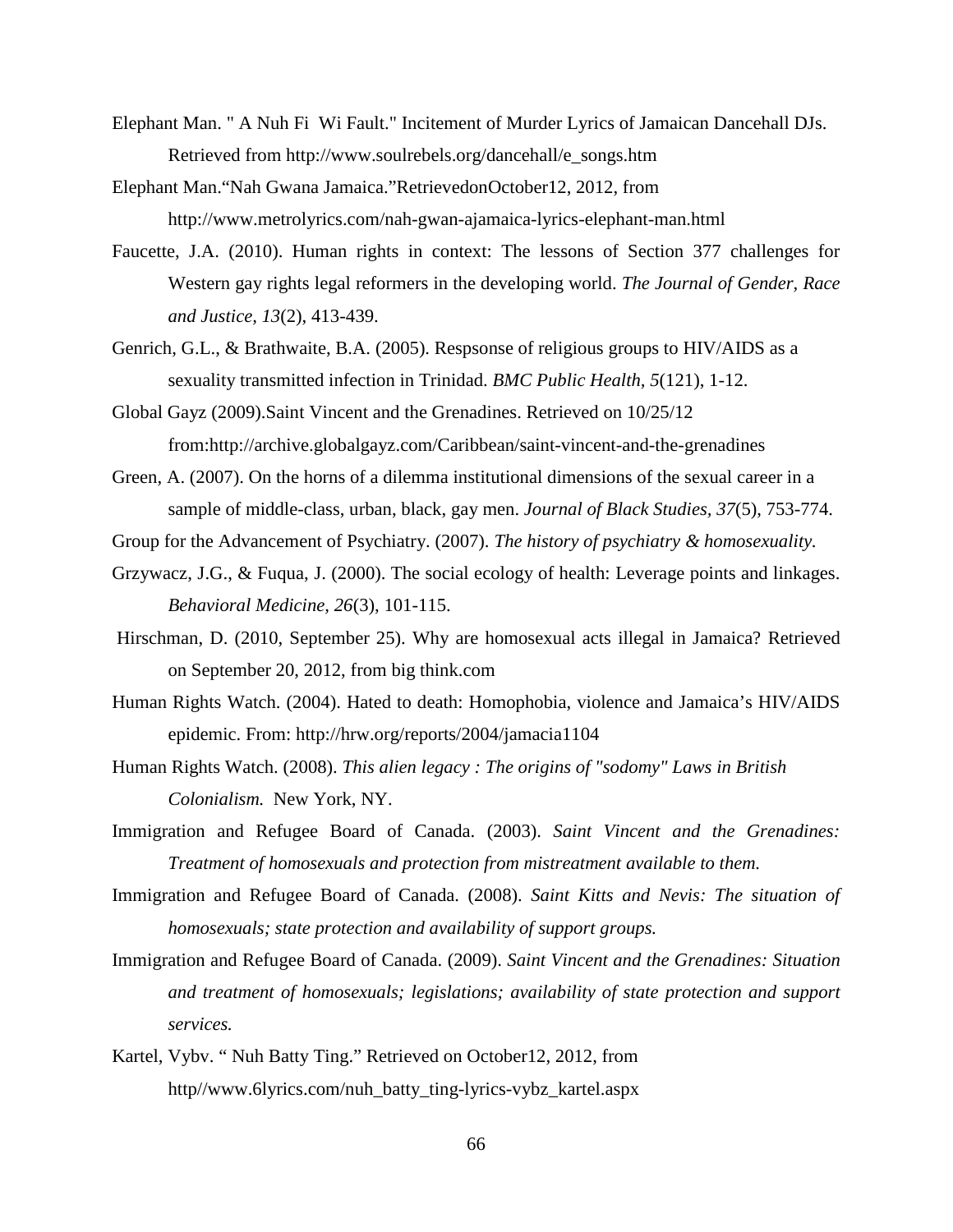- Kempadoo, K. (2009). Caribbean sexuality: Mapping the field. Caribbean Review of Gender Studies.
- King James Version. 1972 . Holy Bible. England. Eyre and Spottiswoode Publishers.
- Kirby, M. (2011). The sodomy offence: Criminal law export? *Journal of Commonwealth Criminal Law*, 22-45.
- LaFont, S. (2001). Very Straight Sex: The development of sexual morés in Jamaica. *Journal of Colonialism and Colonial History* , *4,* p.1-29.
- Lemelle, A. J. (2004). Black masculinity matters in attitudes toward gay males. *Journal of Homosexuality, 47*(1), 39-51.
- Maldonado-DeOliveria, D. (2009). *Thomas Glave, ed. Our Caribbean : A Gathering of Lesbian and Gay Writing from the Antilles.* Rocky Mountain Review. 63.2. (280).
- Map of the Caribbean Islands. Retrieved on October 12, 2012, from Worldatlas.com
- McFadden, D. (2009, July 26). For gays, a tropical paradise is also hell: Homophobia is intense on the Caribbean island of Jamaica, where victims of abuse have little recourse. *Los Angeles Times* , p. A14.
- McLeroy, K.R., Bibeau, D., Steckler, A., & Glanz, K. (1988). An ecological perspective on health promotion programs. *Health Education Quarterly, 15*(4), 351-377.
- Meditz, S.W.& Hanratty, D. M., (1987). *Caribbean Islands: A Country Study*. Washington: GPO for the Library of Congress.
- Murray, D.A.B. (2012). *Flaming Souls: Homosexuality, homophobia, and social change in Barbados.* Toronto, CA: University of Toronto Press.
- Nixon, A. (2009). Children of God. In K. Mortimer (Eds.). Black Camera. Nassau, Bahamas: Mercury Risig Media Production, Vol.2. No.2, Special Issue: pp (159-162).
- Ottosson, D. ( 2007). *State-Sponsored Homophobia.* International Gay and Lesbian Association.
- Ottosson, D. (2008). *State-sponsored Homophobia : A world survey of laws prohibiting same sex activity between consenting adults.* International Lesbian and Gay Association.
- Ottosson, D. (2010). *State-sponsored Homophobia : A world survey of laws prohibiting same sex activity between consenting adults.* The International Lesbian, Gay, Bisexual, Trans and intersex Association.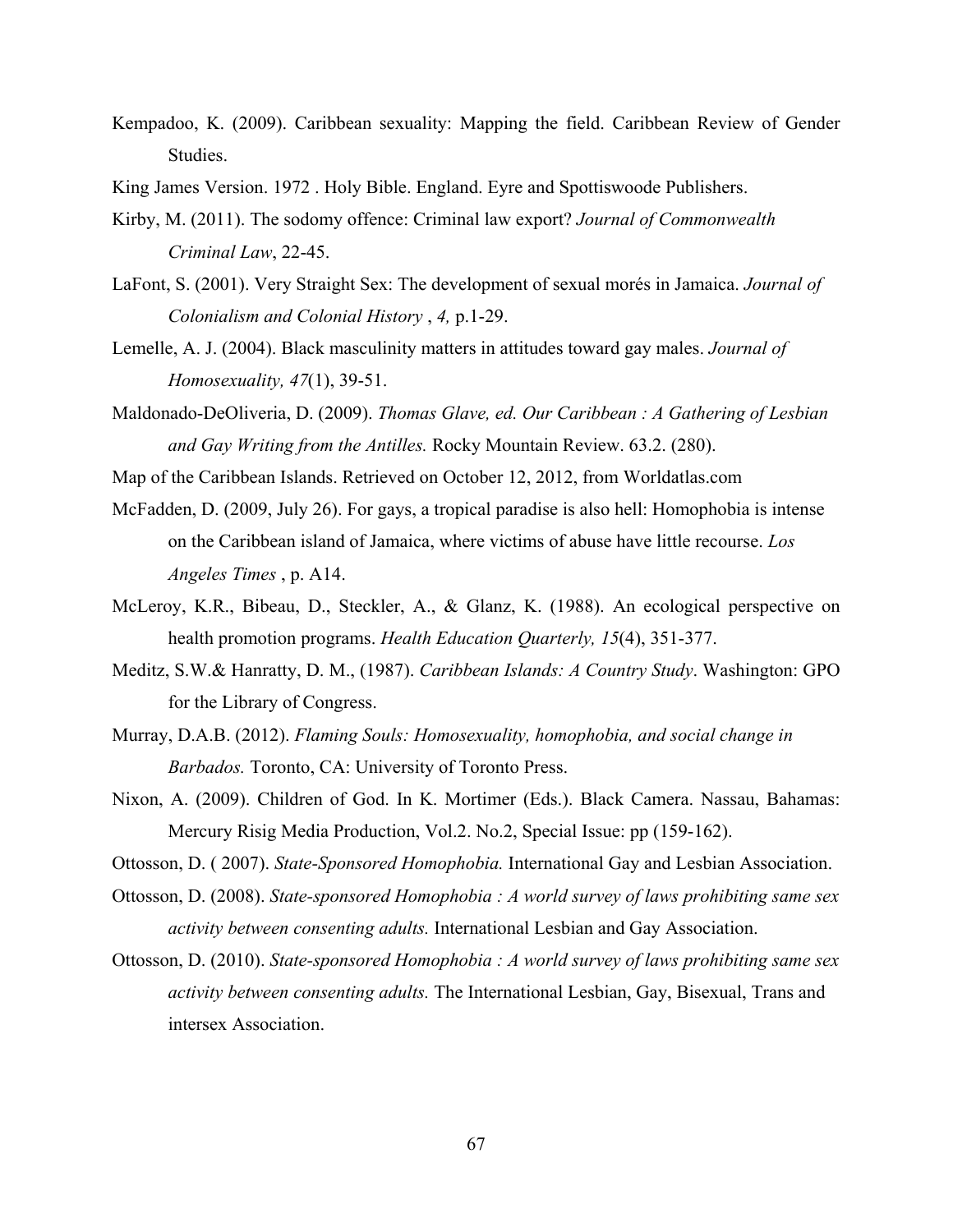- Padgett, T. (2005, June 26). Saint Kitts and Nevis : The situation of homosexuals: State protection and availability of support groups. *Gay St. Kitts & Nevis News & Reports* , pp. 1-9.
- Patterson, O. 1969. The sociology of slavery: An analysis of the origins, development and structure of Negro slave society in Jamaica. Teaneck: Fairleigh Dickinson University Press.
- Perry, O. (2000). *Male underachievement in high school education.* Kingston, Jamaica: Canoe Press.
- Puar, J. K. (2001). Global circuits:Transnational sexualities and Trinidad. *Signs, 26*(4)*,* 1039- 1065.
- Sallis, J.F., Owen, N., Fisher, E.B. (2008). Ecological models of health behavior. In K. Glanz, B.K. Rimer & K. Viswanath (Eds.), *Health Behavior and Health Education: Theory, Research, and Practice* (465-482)*.* San Francisco, CA: Jossey-Bass.
- Sanneh, K., (2004). Dancehall's vicious side: Antigay attitudes. The New York Times, pp.1-3. Retrieved on September 2, 2012, from http://www.ny.times.com/2004/09/06/arts/music/06bean.htm?pagewanted=print&positio  $n=$
- Schleifer, R. (2004) All Jamaicans are threatened by a culture of homophobia. http://www.hrw.org/news/2004/11/22/all-jamaicans-are-threatened-culture- homophobia
- Scott-Williams, M. (2011). Time for church. *Jamaica Observer*. January 30. P3
- Sizzla. "Nah Apologize." Retrieved on October10, 2012, from http://www.lyricsmania.com/nahapologize-lyrics-sizzla.html
- Sizzla. " Pump up Decrees." Incitement of murder lyrics of Jamaican dancehall DJs. Retrieved from http://www.soulrebels.org/dancehall/e\_songs.htm
- Sharpe, J. & Pinto, S., (2006). The Sweetest Taboo: Studies of Caribbean Sexualities; A review Essay. *Signs*, 32(1), 247-274.
- Spencer, C. (1995). Homosexuality in history. New York, NY: Harcourt Brace & Company St. Kitts and Nevis: Country Environmental Profile. 1991.
- Stokols, D. (1996). Translating social ecological theory into guidelines for community health promotion.AmericaJournalofhealthpromotion,10(4),282-298.
- Tatchell, P. (2004). Black and gay and hunted. New Statesman. October 4, 2004. 133: 24-25.